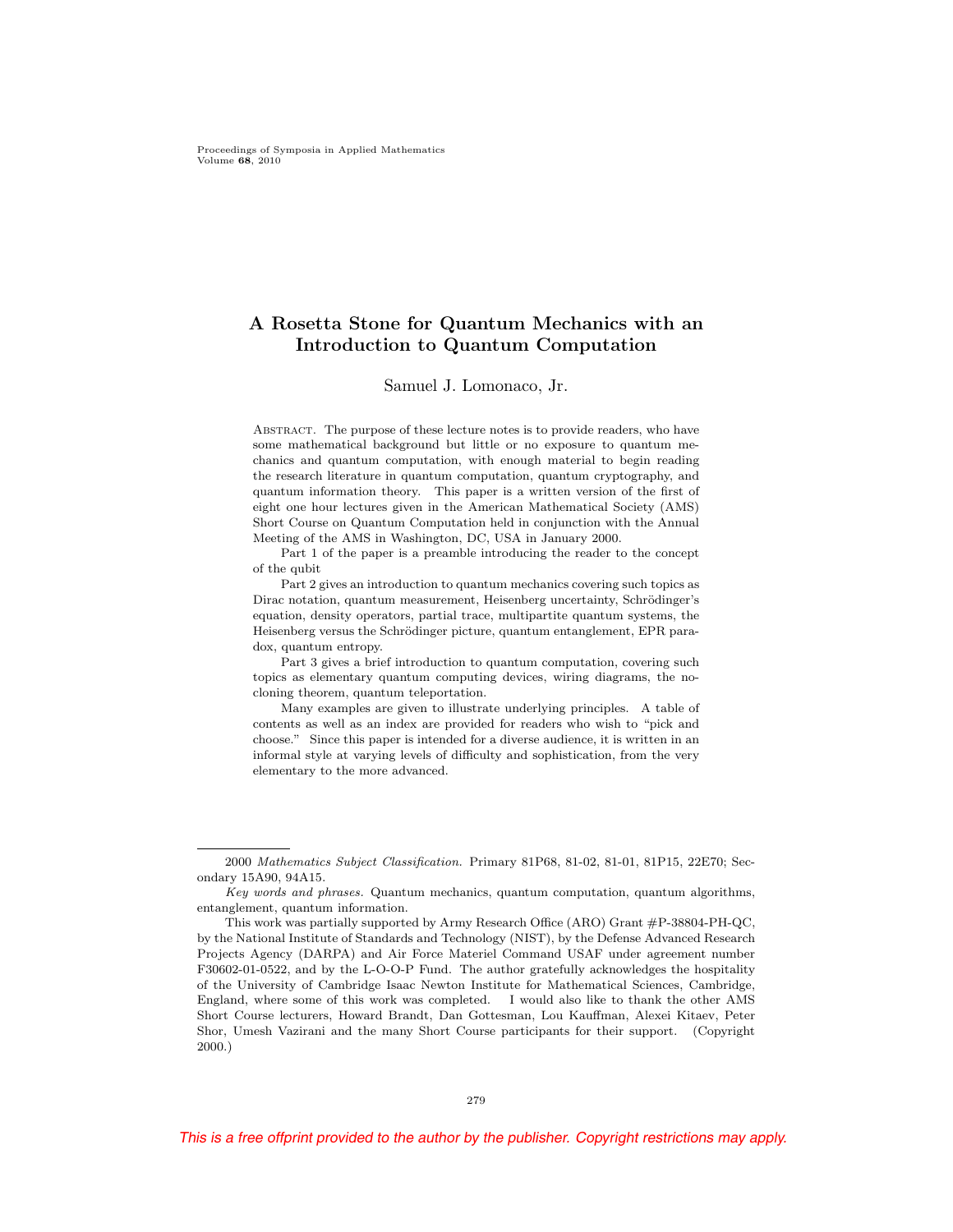## **CONTENTS**

## **Part 1. Preamble**

# 1. **Introduction**

- 2. **The classical world**
- 2.1. Introducing the Shannon bit.
- 2.2. Polarized light: Part I. The classical perspective

#### 3. **The quantum world**

- 3.1. Introducing the qubit But what is a qubit?
- 3.2. Where do qubits live? But what is a qubit?
- 3.3. A qubit is ...

## **Part 2. An Introduction to Quantum Mechanics**

## 4. **The beginnings of quantum mechanics**

- 4.1. A Rosetta stone for Dirac notation: Part I. Bras, kets, and bra-(c)-kets
- 4.2. Quantum mechanics: Part I. The state of a quantum system
- 4.3. Polarized light: Part II. The quantum mechanical perspective
- 4.4. A Rosetta stone for Dirac notation: Part II. Operators
- 4.5. Quantum mechanics: Part II. Observables
- 4.6. Quantum mechanics: Part III. Quantum measurement General principles
- 4.7. Polarized light: Part III. Three examples of quantum measurement
- 4.8. A Rosetta stone for Dirac notation: Part III. Expected values
- 4.9. Quantum Mechanics: Part IV. The Heisenberg uncertainty principle
- 4.10. Quantum mechanics: Part V. Dynamics of closed quantum systems: Unitary transformations, the Hamiltonian, and Schrödinger's equation
- 4.11. The mathematical perspective

## 5. **The Density Operator**

- 5.1. Introducing the density operator
- 5.2. Properties of density operators
- 5.3. Quantum measurement in terms of density operators
- 5.4. Some examples of density operators
- 5.5. The partial trace of a linear operator
- 5.6. Multipartite quantum systems
- 5.7. Quantum dynamics in density operator formalism
- 5.8. The mathematical perspective

# 6. **The Heisenberg model of quantum mechanics**

## 7. **Quantum entanglement**

- 7.1. The juxtaposition of two quantum systems
- 7.2. An example: An *n*-qubit register  $Q$  consisting of the juxtaposition of n qubits.
- 7.3. An example of the dynamic behavior of a 2-qubit register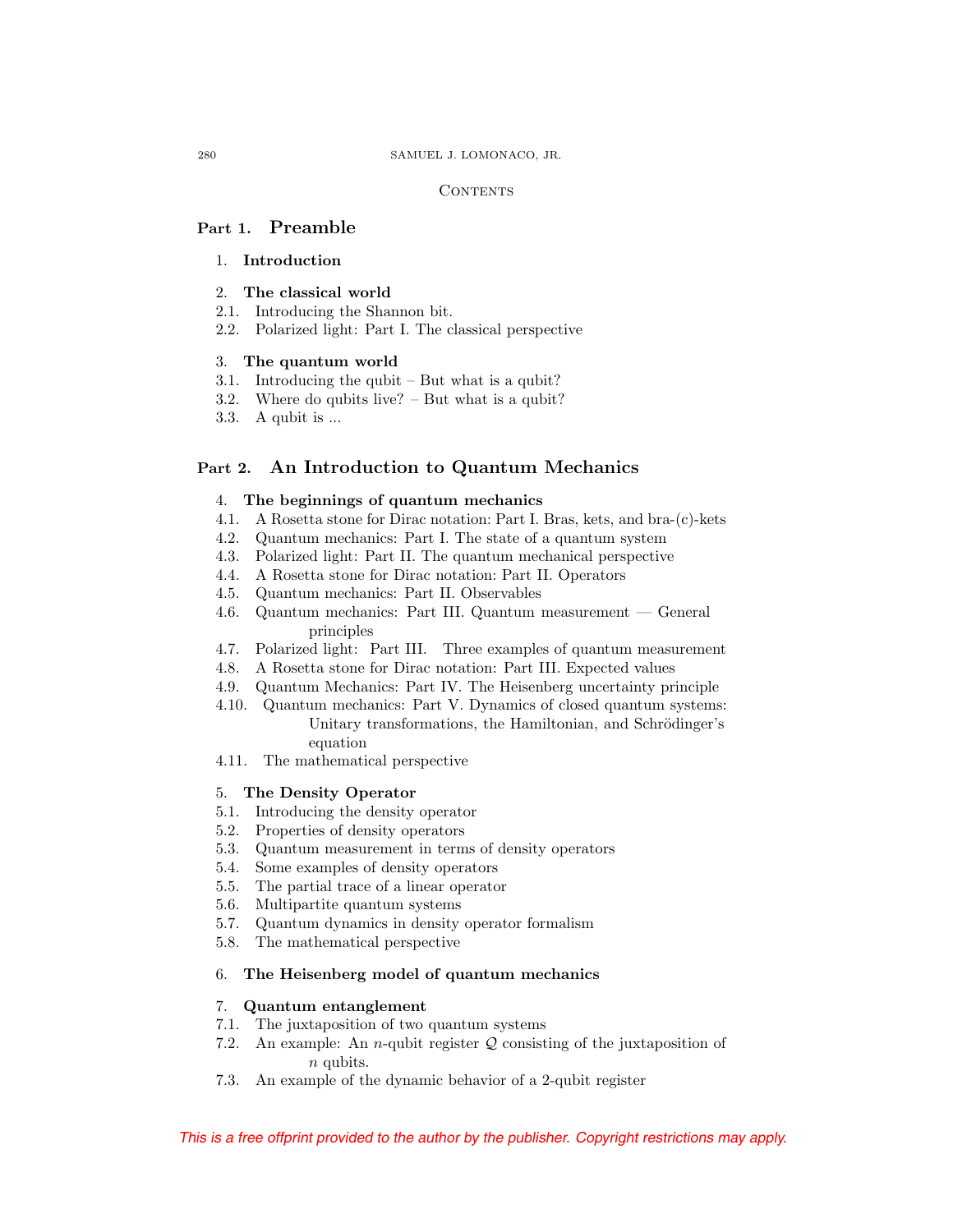- 7.4. Definition of quantum entanglement
- 7.5. Einstein, Podolsky, Rosen's (EPR's) grand challenge to quantum mechanics.
- 7.6. Why did Einstein, Podolsky, Rosen (EPR) object?
- 7.7. EPR's objection
- 7.8. Quantum entanglement: The Lie group perspective

## 8. **Entropy and quantum mechanics**

- 8.1. Classical entropy, i.e., Shannon Entropy
- 8.2. Quantum entropy, i.e., Von Neumann entropy
- 8.3. How is quantum entropy related to classical entropy?
- 8.4. When a part is greater than the whole, then Ignorance  $=$  uncertainty
- 9. **There is much more to quantum mechanics**

# **Part 3. Part of a Rosetta Stone for Quantum Computation**

- 10. **The Beginnings of Quantum Computation Elementary Quantum Computing Devices**
- 10.1. Embedding classical (memoryless) computation in quantum mechanics
- 10.2. Classical reversible computation without memory
- 10.3. Embedding classical irreversible computation within classical reversible computation
- 10.4. The unitary representation of reversible computing devices
- 10.5. Some other simple quantum computing devices
- 10.6. Quantum computing devices that are not embeddings
- 10.7. The implicit frame of a wiring diagram
- 11. **The No-Cloning Theorem**

#### 12. **Quantum teleportation**

## 13. **There is much more to quantum computation**

References

# **Part 1. Preamble**

## **1. Introduction**

These lecture notes were written for the American Mathematical Society (AMS) Short Course on Quantum Computation held 17-18 January 2000 in conjunction with the Annual Meeting of the AMS in Washington, DC in January 2000. They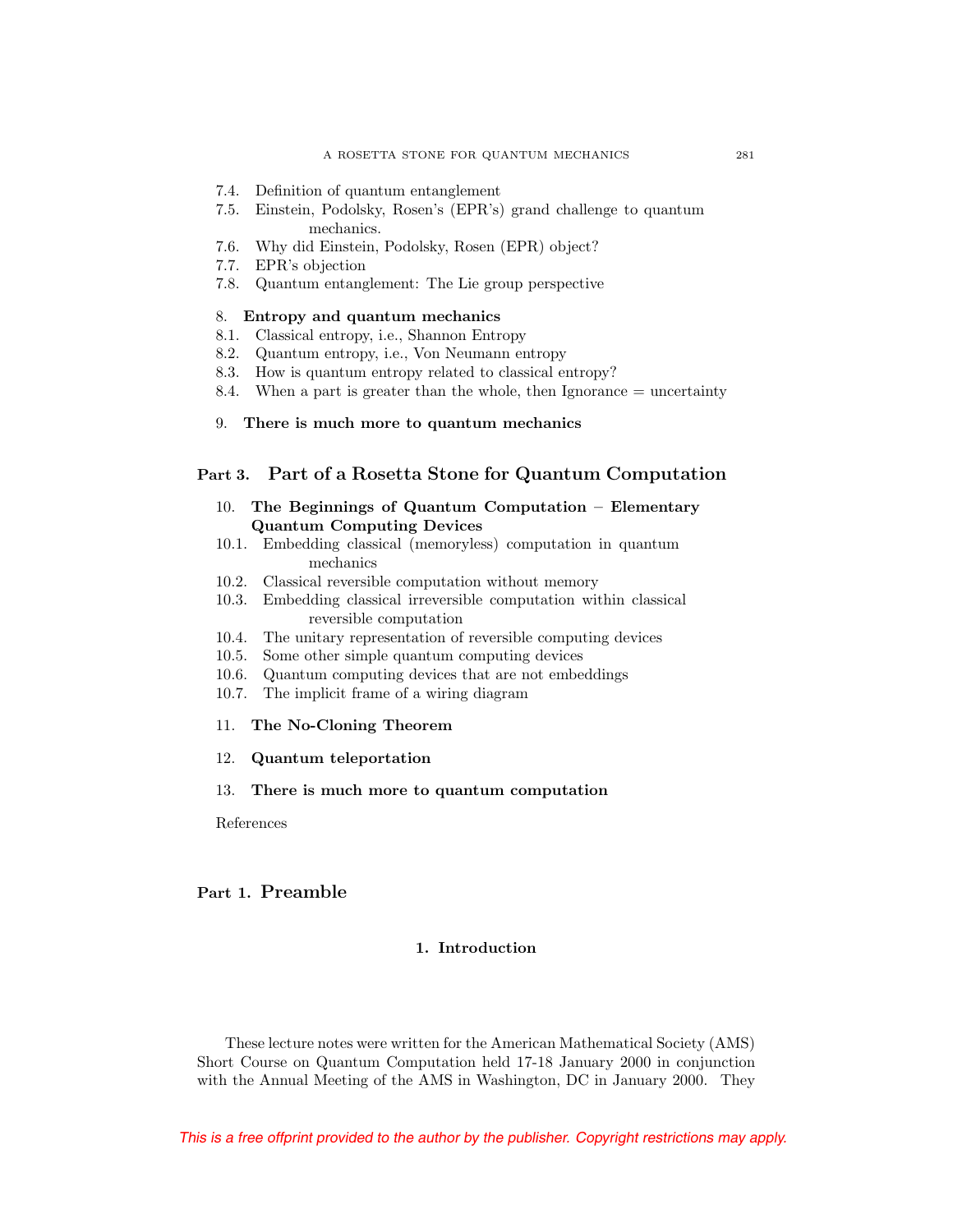are intended for readers with some mathematical background but with little or no exposure to quantum mechanics. The purpose of these notes is to provide such readers with enough material in quantum mechanics and quantum computation to begin reading the vast literature on quantum computation, quantum cryptography, and quantum information theory.

The paper was written in an informal style. Whenever possible, each new topic was begun with the introduction of the underlying motivating intuitions, and then followed by an explanation of the accompanying mathematical finery. Hopefully, once having grasped the basic intuitions, the reader will find that the remaining material easily follows.

Since this paper is intended for a diverse audience, it was written at varying levels of difficulty and sophistication, from the very elementary to the more advanced. A large number of examples have been included. An index and table of contents are provided for those readers who prefer to "pick and choose." Hopefully, this paper will provide something of interest for everyone.

Because of space limitations, these notes are, of necessity, far from a complete overview of quantum mechanics. For example, only finite dimensional Hilbert spaces are considered, thereby avoiding the many pathologies that always arise when dealing with infinite dimensional objects. Many important experiments that are traditionally part of the standard fare in quantum mechanics texts (such as for example, the Stern-Gerlach experiment, Young's two slit experiment, the Aspect experiment) have not been mentioned in this paper. We leave it to the reader to decide if these notes have achieved their objective.

## **2. The classical world**

#### **2.1. Introducing the Shannon bit.**

Since one of the objectives of this paper is to discuss quantum information, we begin with a brief discussion of classical information.

The Shannon bit is so well known in our age of information that it needs little, if any, introduction. As we all know, the Shannon bit is like a very decisive individual. It is either 0 or 1, but by no means both at the same time. The Shannon bit has become so much a part of our every day lives that we take many of its properties for granted. For example, we take for granted that Shannon bits can be copied.

#### **2.2. Polarized light: Part I. The classical perspective.**

Throughout this paper the quantum polarization states of light will be used to provide concrete illustrations of underlying quantum mechanical principles. So we also begin with a brief discussion of polarized light from the classical perspective.

Light waves in the vacuum are transverse electromagnetic (EM) waves with both electric and magnetic field vectors perpendicular to the direction of propagation and also to each other. (See figure 1.)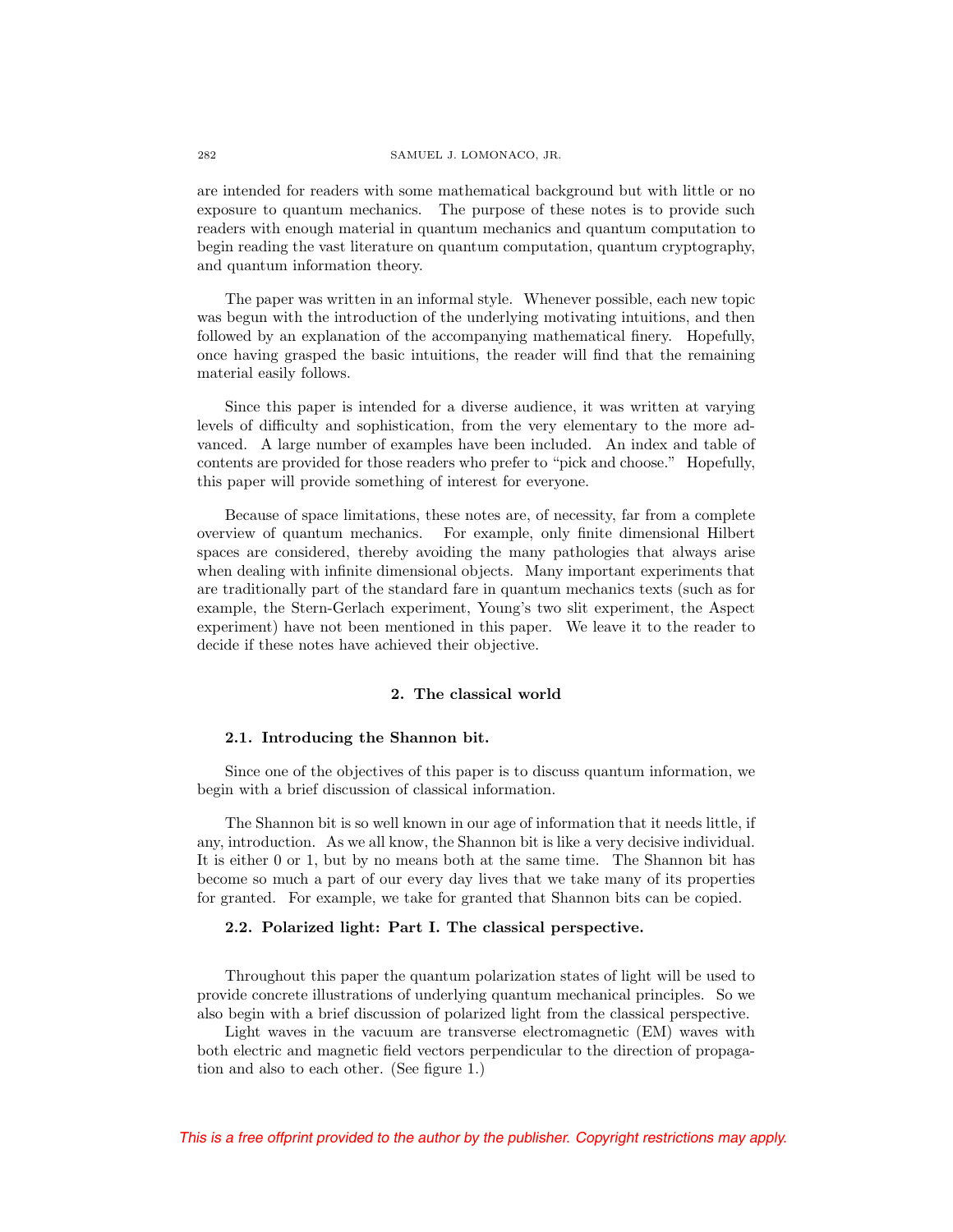

Figure 1. A linearly polarized electromagnetic wave.

If the electric field vector is always parallel to a fixed line, then the EM wave is said to be **linearly polarized**. If the electric field vector rotates about the direction of propagation forming a right-(left-)handed screw, it is said to be **right** (**left**) **elliptically polarized**. If the rotating electric field vector inscribes a circle, the EM wave is said to be right- or left-**circularly polarized**.

## **3. The quantum world**

#### **3.1. Introducing the qubit – But what is a qubit?**

Many of us may not be as familiar with the quantum bit of information, called a **qubit**. Unlike its sibling rival, the Shannon bit, the qubit can be both 0 and 1 at the same time. Moreover, unlike the Shannon bit, the qubit can not be duplicated<sup>1</sup>. As we shall see, qubits are like very slippery, irascible individuals, exceedingly difficult to deal with.

One example of a qubit is a spin  $\frac{1}{2}$  particle, which can be in a spin-up state  $|1\rangle$  which we label as "1", in a spin-down state  $|0\rangle$  which we label as "0", or in a **superposition** of these states, which we interpret as being both 0 and 1 at the same time. (The term "superposition" will be explained shortly.)

Another example of a qubit is the polarization state of a photon. A photon can be in a vertically polarized state  $|\updownarrow\rangle$ . We assign a label of "1" to this state. It can be in a horizontally polarized state  $\langle \leftrightarrow \rangle$ . We assign a label of "0" to this state. Or, it can be in a superposition of these states. In this case, we interpret its state as representing both 0 and 1 at the same time.

Anyone who has worn polarized sunglasses is familiar with the polarization states of light. Polarized sunglasses eliminate glare by letting through only vertically polarized light, while filtering out the horizontally polarized light. For that reason, they are often used to eliminate road glare, i.e., horizontally polarized light reflected from the road.

<sup>1</sup>This is a result of the no-cloning theorem of Dieks[**24**], Wootters and Zurek[**93**]. A proof of the no-cloning theorem is given in Section 11 of this paper.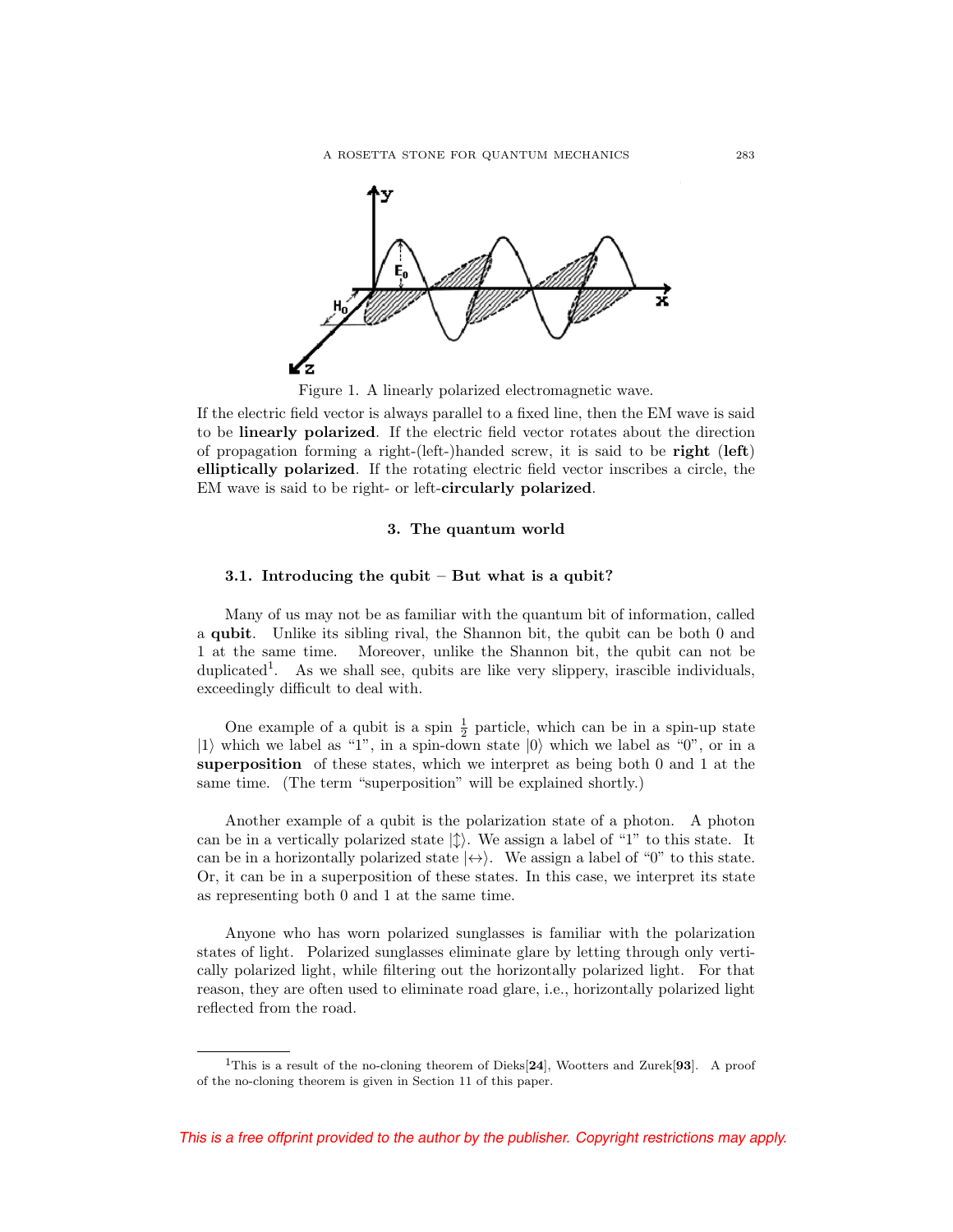#### **3.2. Where do qubits live? – But what is a qubit?**

But where do qubits live? They live in a Hilbert space  $H$ . By a Hilbert space, we mean:

A **Hilbert space**  $\mathcal{H}$  is a vector space over the complex numbers  $\mathbb{C}$  with a complex valued inner product

$$
(-,-): \mathcal{H} \times \mathcal{H} \to \mathbb{C}
$$

which is complete with respect to the norm

$$
||u|| = \sqrt{(u, u)}
$$

induced by the inner product.

REMARK 1. By a complex valued inner product, we mean a map

$$
(-,-): \mathcal{H} \times \mathcal{H} \to \mathbb{C}
$$

from  $H \times H$  into the complex numbers  $\mathbb C$  such that:

1)  $(u, u) = 0$  if and only if  $u = 0$ 2)  $(u, v) = (v, u)^*$ 3)  $(u, v + w) = (u, v) + (u, w)$ 4)  $(u, \lambda v) = \lambda(u, v)$ where <sup>\*\*</sup> denotes the complex conjugate.

REMARK 2. Please note that  $(\lambda u, v) = \lambda^*(u, v)$ .

**3.3.** A qubit is ... <sup>2</sup>

A **qubit** is a quantum system Q whose state lies in a two dimensional Hilbert space  $H$ .

# **Part 2. An Introduction to Quantum Mechanics**

<sup>2</sup>Barenco et al in [**3**] define a qubit as a quantum system with a two dimensional Hilbert space, capable of existing in a superposition of Boolean states, and also capable of being entangled with the states of other qubits. Their more functional definition will take on more meaning as the reader progresses through this paper.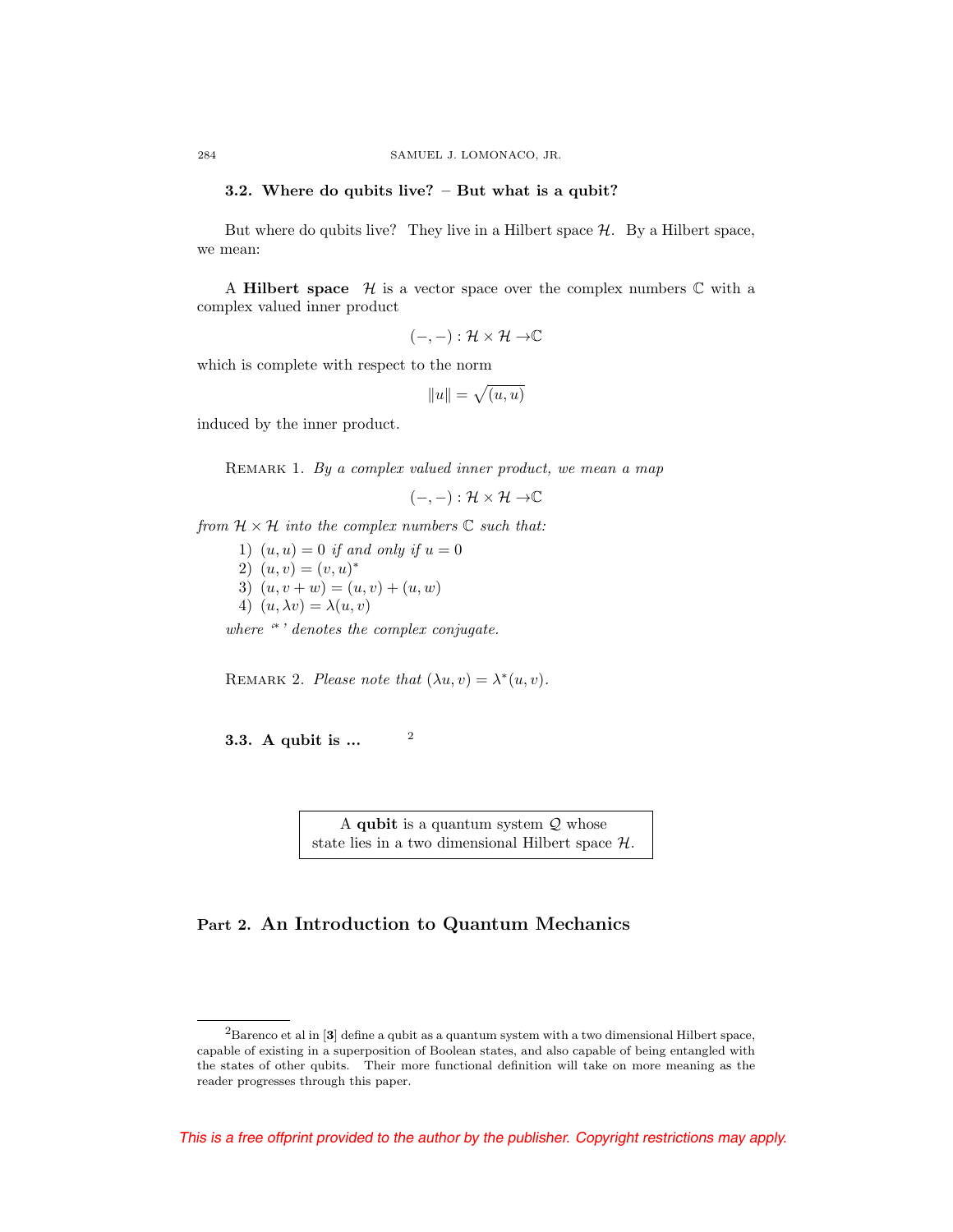## **4. The beginnings of quantum mechanics**

# **4.1. A Rosetta stone for Dirac notation: Part I. Bras, kets, and bra- (c)-kets.**

The elements of a Hilbert space H will be called **ket vectors**, **state kets**, or simply **kets**. They will be denoted as:

 $| \, label \, \rangle$ 

where 'label' denotes some label, i.e., some chosen string of symbols that designate  $a state<sup>3</sup>$ .

Let  $\mathcal{H}^*$  denote the Hilbert space of all Hilbert space morphisms of  $\mathcal{H}$  into the Hilbert space of all complex numbers C, i.e.,

$$
\mathcal{H}^* = Hom_{\mathbb{C}}\left(\mathcal{H}, \mathbb{C}\right).
$$

The elements of H<sup>∗</sup> will be called **bra vectors**, **state bras**, or simply **bras**. They will be denoted as:

 $\langle label |$ 

where once again 'label' denotes some label.

Also please note that the complex number

 $\langle label_1 | (label_2 \rangle)$ 

will simply be denoted by

 $\langle \text{label}_1 \mid \text{label}_2 \rangle$ 

and will be called the **bra-(c)-ket** product of the bra  $\langle label_1 |$  and the ket  $| label_2 \rangle$ .

There is a monomorphism (which is an isomorphism if the underlying Hilbert space is finite dimensional)

$$
\mathcal{H} \stackrel{\dagger}{\rightarrow} \mathcal{H}^*
$$

defined by

$$
| \, label \, \rangle \longmapsto (\, | \, label \, \rangle \, , -)
$$

<sup>3</sup>It should be mentioned that the bra and ket vectors of physics form a more general space than Hilbert space. P.A.M. Dirac [**28**, page 40] writes:

The space of bra and ket vectors when the vectors are restriced to be of finite length and to have finite scalar products is called by mathematicians a Hilbert space. The bra and ket vectors that we now use form a more general space than Hilbert space.

Readers interested in pursuing this further should refer to the the theory of **Gel'fand triplets**, also known as **rigged Hilbert spaces**.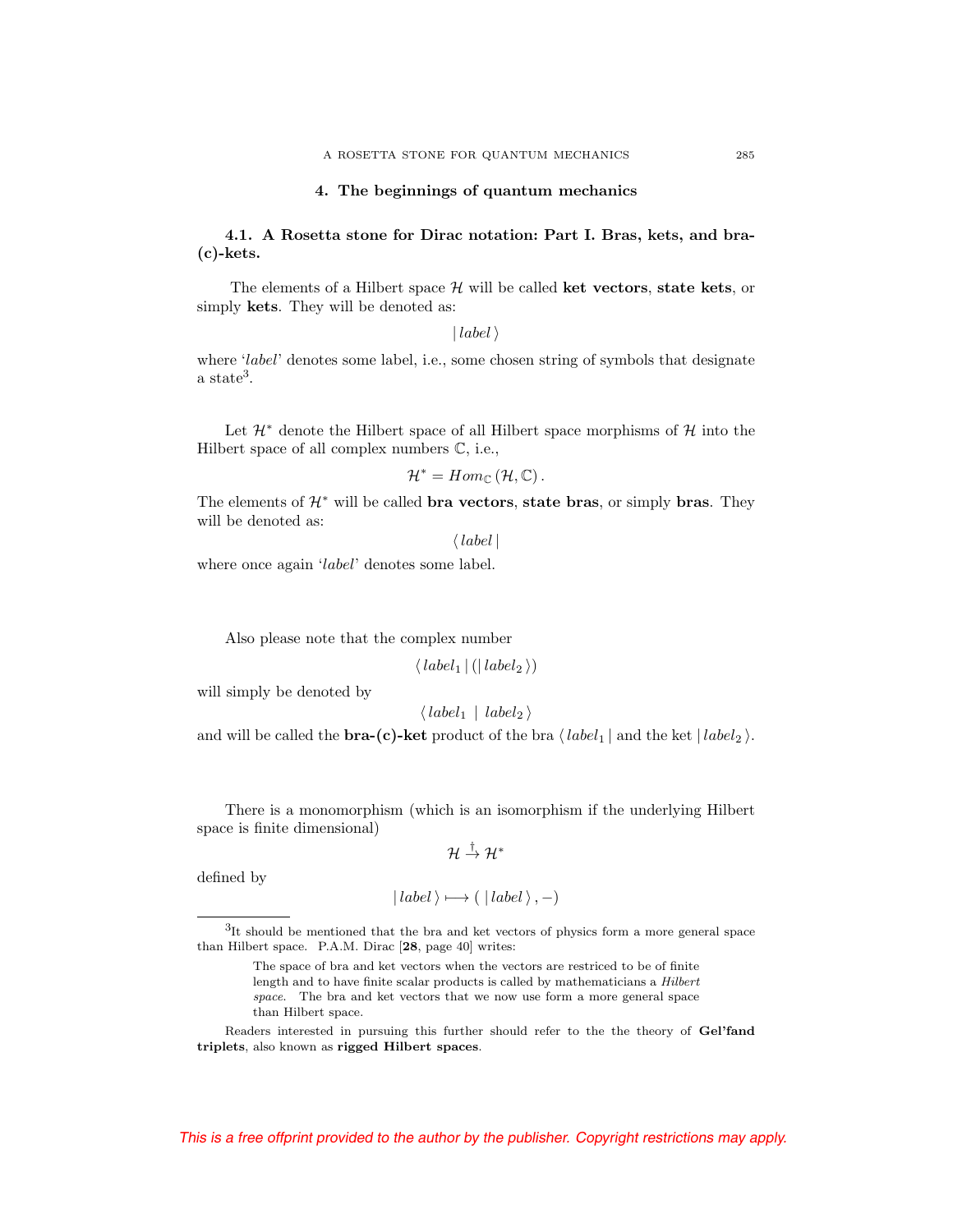The bra  $(|\textit{label}\rangle,-)$  is denoted by  $\langle \textit{label}|$ .

Hence,

$$
\langle \text{label}_1 | \text{label}_2 \rangle = (|\text{label}_1 \rangle, |\text{label}_2 \rangle)
$$

REMARK 3. Please note that  $(\lambda | label)$ <sup>†</sup> =  $\lambda^*$   $\langle label |$  and  $||$   $|label \rangle || = \sqrt{\langle label | label \rangle}$ .

The **tensor product**<sup>4</sup>  $\mathcal{H} \otimes \mathcal{K}$  of two Hilbert spaces  $\mathcal{H}$  and  $\mathcal{K}$  is simply the "simplest" Hilbert space such that

- 1)  $(h_1 + h_2) \otimes k = h_1 \otimes k + h_2 \otimes k$ , for all  $h_1, h_2 \in \mathcal{H}$  and for all  $k \in \mathcal{K}$ , and
- 2)  $h \otimes (k_1 + k_2) = h \otimes k_1 + h \otimes k_2$  for all  $h \in \mathcal{H}$  and for all  $k_1, k_2 \in \mathcal{K}$ .
- 3)  $\lambda (h \otimes k) \equiv (\lambda h) \otimes k = h \otimes (\lambda k)$  for all  $\lambda \in \mathbb{C}$ ,  $h \in \mathcal{H}$ ,  $k \in \mathcal{K}$ .

It follows that, if { $e_1, e_2, \ldots, e_m$ } and { $f_1, f_2, \ldots, f_n$ } are respectively bases of the Hilbert spaces H and K, then {  $e_i \otimes f_j$  |  $1 \leq i \leq m$ ,  $1 \leq j \leq n$  } is a basis of  $\mathcal{H} \otimes \mathcal{K}$ . Hence, the dimension of the Hilbert space  $\mathcal{H} \otimes \mathcal{K}$  is the product of the dimensions of the Hilbert spaces  $\mathcal H$  and  $\mathcal K$ , i.e.,

$$
Dim\left(\mathcal{H}\otimes\mathcal{K}\right)=Dim\left(\mathcal{H}\right)\cdot Dim\left(\mathcal{K}\right).
$$

Finally, if  $| \text{label}_1 \rangle$  and  $| \text{label}_2 \rangle$  are kets respectively in Hilbert spaces  $\mathcal{H}_1$  and  $\mathcal{H}_2$ , then their tensor product will be written in any one of the following three ways:

```
| \, label_1 \,\rangle \otimes | \, label_2 \,\rangle| \, label_1 \rangle \, | \, label_2 \rangle| \, label_1 \, , \, label_2 \, \rangle
```
#### **4.2. Quantum mechanics: Part I. The state of a quantum system.**

The states of a quantum system  $Q$  are represented by state kets in a Hilbert space H. Two kets  $|\alpha\rangle$  and  $|\beta\rangle$  represent the same state of a quantum system  $\mathcal Q$ if they differ by a non-zero multiplicative constant. In other words,  $|\alpha\rangle$  and  $|\beta\rangle$ represent the same quantum state  $\mathcal Q$  if there exists a non-zero  $\lambda \in \mathbb C$  such that

 $|\alpha\rangle = \lambda |\beta\rangle$ 

<sup>4</sup>Readers well versed in homological algebra will recognize this informal definition as a slightly disguised version of the more rigorous universal definition of the tensor product. For more details, please refer to [**16**], or any other standard reference on homological algebra.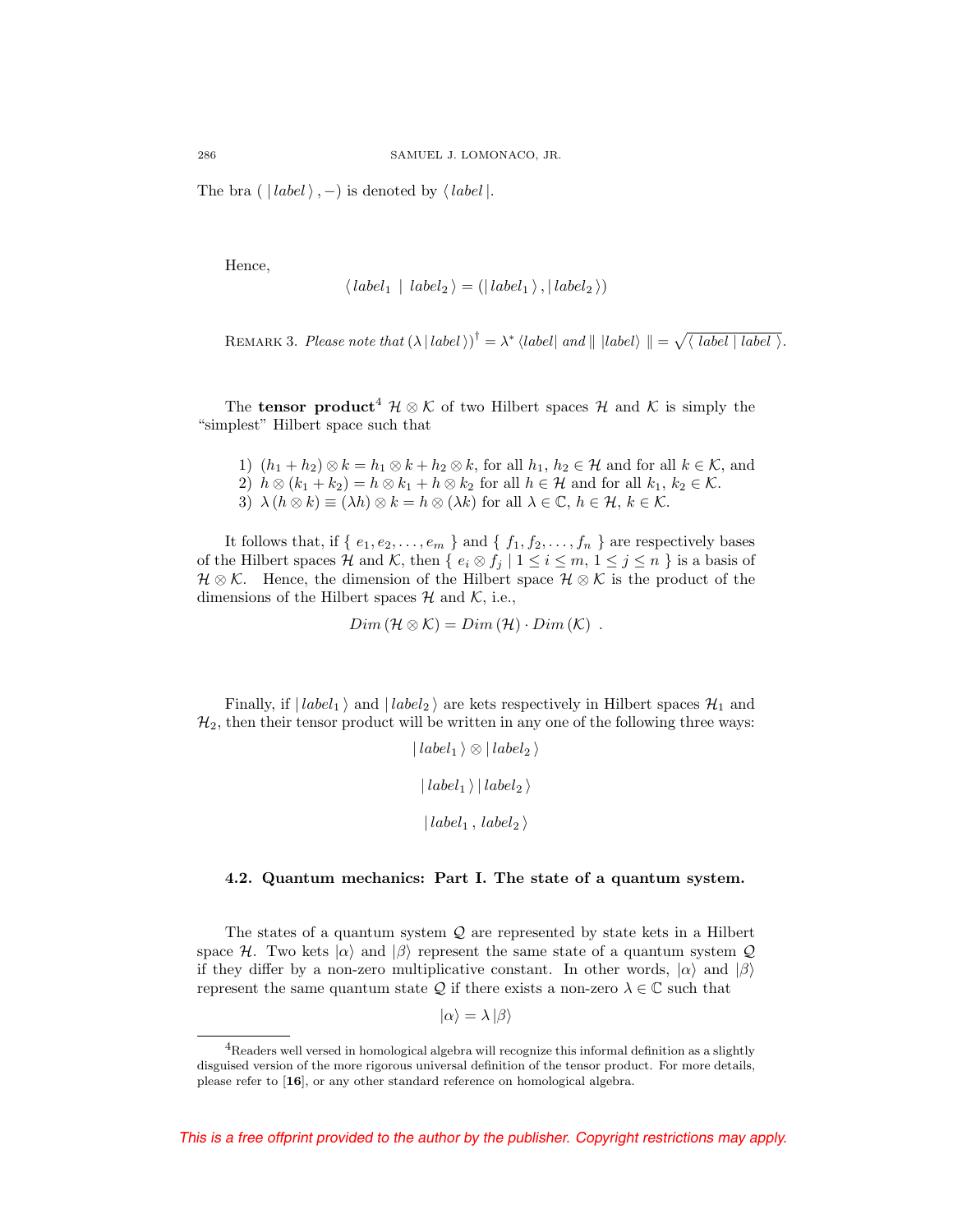Hence, quantum states are simply elements of the manifold

$$
\mathcal{H}/\tilde{\phantom{a}} = \mathbb{C}P^{n-1}
$$

where *n* denotes the dimension of  $H$ , and  $\mathbb{C}P^{n-1}$  denotes **complex projective**  $(n - 1)$ -space.

**Convention:** Since a quantum mechanical state is represented by a state ket up to a multiplicative constant, we will, unless stated otherwise, choose those kets  $|\alpha\rangle$  which are of unit length, i.e., such that

$$
\langle \alpha | \alpha \rangle = 1 \Longleftrightarrow || \alpha \rangle || = 1
$$

## **4.3. Polarized light: Part II. The quantum mechanical perspective.**

As an illustration of the above concepts, we consider the polarization states of a photon.

The polarization states of a photon are represented as state kets in a two dimensional Hilbert space  $H$ . One orthonormal basis of  $H$  consists of the kets

 $|\circlearrowleft\rangle$  and  $|\circlearrowright\rangle$ 

which represent respectively the quantum mechanical states of left- and rightcircularly polarized photons<sup>5</sup>. Another orthonormal basis consists of the kets

```
|\updownarrow\rangle and |\leftrightarrow\rangle
```
representing respectively vertically and horizontally linearly polarized photons. And yet another orthonormal basis consists of the kets

 $|\nearrow\rangle$  and  $|\searrow\rangle$ 

for linearly polarized photons at the angles  $\theta = \pi/4$  and  $\theta = -\pi/4$  off the vertical, respectively.

These orthonormal bases are related as follows:

| $\int  \nearrow\rangle = \frac{1}{\sqrt{2}} ( \updownarrow\rangle +  \leftrightarrow\rangle)$                                                                            | $\int  \nearrow\rangle = \frac{1+i}{2}  \circlearrowright\rangle + \frac{1-i}{2}  \circlearrowleft\rangle$                                                                                        |
|--------------------------------------------------------------------------------------------------------------------------------------------------------------------------|---------------------------------------------------------------------------------------------------------------------------------------------------------------------------------------------------|
| $\label{eq:12} \Big\langle \begin{array}{rcl}   \searrow \rangle & = & \frac{1}{\sqrt{2}} \left(   \updownarrow \rangle -   \leftrightarrow \rangle \right) \end{array}$ | $\Big\{ \begin{array}{rcl} \big  \searrow \big\rangle &=& \frac{1-i}{2} \left  \circlearrowright \right\rangle + \frac{1+i}{2} \left  \circlearrowleft \right\rangle \end{array}$                 |
| $\int  \updownarrow\rangle = \frac{1}{\sqrt{2}} ( \nearrow\rangle +  \searrow\rangle)$                                                                                   | $\int  \updownarrow\rangle = \frac{1}{\sqrt{2}} ( \lozenge\rangle +  \lozenge\rangle)$                                                                                                            |
| $\left\{ \begin{array}{rcl} \vert \leftrightarrow \rangle & = & \frac{1}{\sqrt{2}} \left(\vert \nearrow \rangle - \vert \searrow \rangle \right) \end{array} \right.$    | $\begin{cases} \begin{array}{rcl} \vert \leftrightarrow \rangle & = & \frac{i}{\sqrt{2}} \left( \vert \circlearrowright \rangle - \vert \circlearrowleft \rangle \right) \end{array} \end{cases}$ |
| $\int  \circlearrowright\rangle = \frac{1}{\sqrt{2}} ( \updownarrow\rangle - i  \leftrightarrow\rangle)$                                                                 | $\int~\left \circlearrowright\rangle~~ =~\tfrac{1-i}{2}\left \nearrow\right\rangle + \tfrac{1+i}{2}\left \searrow\right\rangle$                                                                   |
| $ \rangle$ $ \Diamond\rangle$ = $\frac{1}{\sqrt{2}}( \downarrow\rangle + i  \leftrightarrow\rangle)$                                                                     | $\left\{ \begin{array}{rcl} \left \circlearrowleft\right\rangle & = & \frac{1+i}{2}\left \nearrow\right\rangle + \frac{1-i}{2}\left \searrow\right\rangle \end{array} \right.$                    |

<sup>5</sup>Please refer to [**84**, pages 9-10] for a discussion in regard to the circular polarization states of light.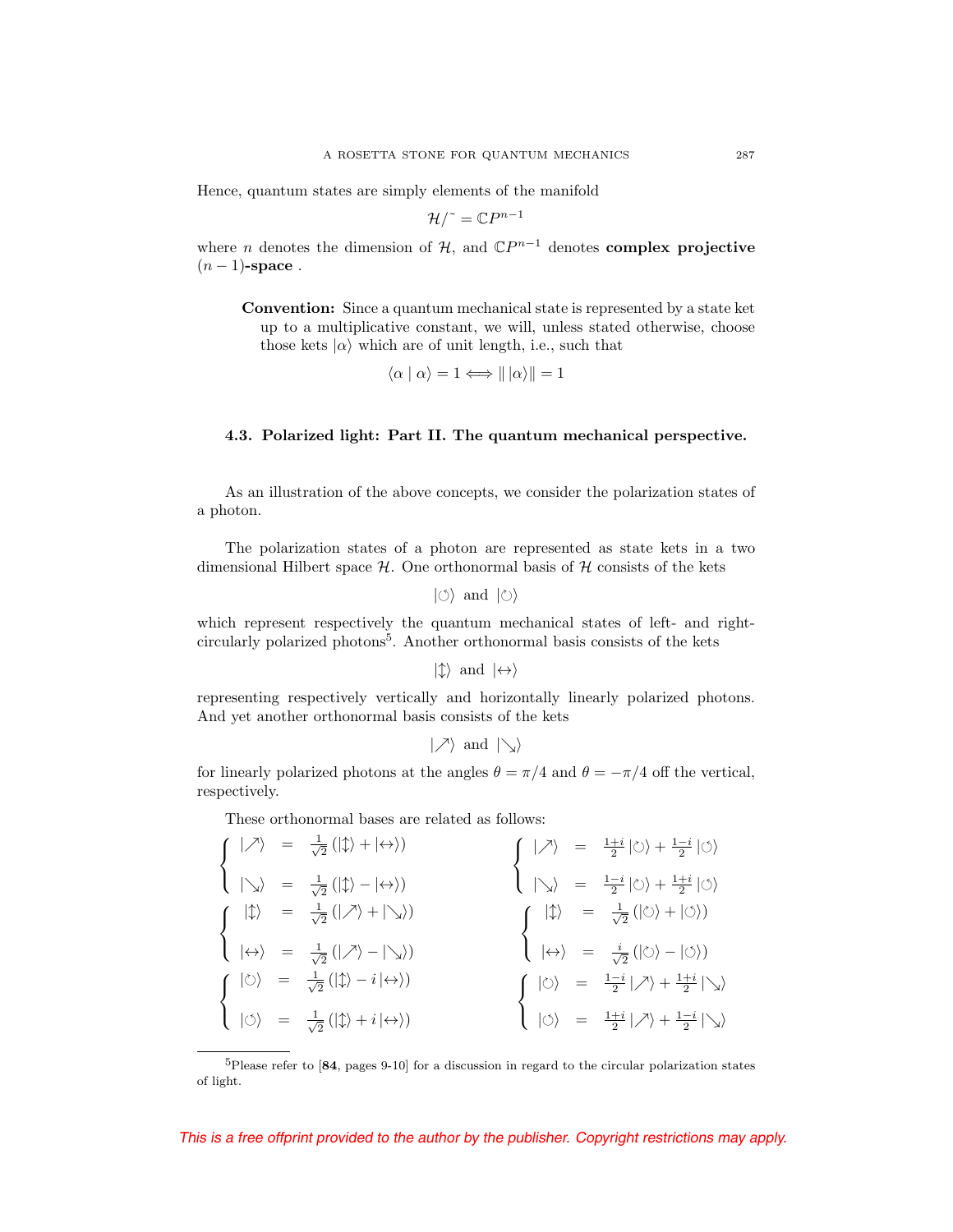The bracket products of the various polarization kets are given in the table below:

|            |          |                 | 'n                      | 'n                     |                                    |
|------------|----------|-----------------|-------------------------|------------------------|------------------------------------|
|            |          | $\sqrt{2}$      |                         | <sup>1</sup> 2         | $\iota$<br>$\sqrt{2}$              |
|            |          |                 |                         | $\frac{1-i}{2}$        | $\frac{1+i}{2}$<br>$\frac{1-i}{2}$ |
| $\sqrt{2}$ | 75       |                 |                         | $1+$<br>$\overline{2}$ |                                    |
|            | $\imath$ |                 | $1 -$<br>$\overline{2}$ |                        |                                    |
|            |          | $\frac{2}{1-i}$ | $1+i$<br>$\overline{2}$ |                        |                                    |

In terms of the basis  $\{|\updownarrow\rangle, |\leftrightarrow\rangle\}$  and the dual basis  $\{\langle\updownarrow|,\langle\leftrightarrow|\}\)$ , these kets and bras can be written as matrices as indicated below:

$$
\begin{cases}\n\langle \updownarrow \rangle = (1 \ 0), & \qquad \downarrow \rangle = \begin{pmatrix} 1 \\ 0 \end{pmatrix} \\
\langle \leftrightarrow \rangle = (0 \ 1), & \qquad \langle \leftrightarrow \rangle = \begin{pmatrix} 0 \\ 1 \end{pmatrix} \\
\langle \nearrow \rangle = \frac{1}{\sqrt{2}} (1 \ 1), & \qquad \nearrow \rangle = \frac{1}{\sqrt{2}} \begin{pmatrix} 1 \\ 1 \end{pmatrix} \\
\langle \searrow \rangle = \frac{1}{\sqrt{2}} (1 \ -1), & \qquad \searrow \rangle = \frac{1}{\sqrt{2}} \begin{pmatrix} 1 \\ -1 \end{pmatrix} \\
\langle \circ \rangle = \frac{1}{\sqrt{2}} (1 \ i), & \qquad \diamond \rangle = \frac{1}{\sqrt{2}} \begin{pmatrix} 1 \\ -i \end{pmatrix} \\
\langle \circ \rangle = \frac{1}{\sqrt{2}} (1 \ -i), & \qquad \diamond \rangle = \frac{1}{\sqrt{2}} \begin{pmatrix} 1 \\ i \end{pmatrix}\n\end{cases}
$$

In this basis, for example, the tensor product  $|\nearrow \circlearrowright\rangle$  is

$$
|\nearrow \circlearrowright\rangle = \left(\begin{array}{c}\frac{1}{\sqrt{2}}\\ \frac{1}{\sqrt{2}}\end{array}\right) \otimes \left(\begin{array}{c}\frac{1}{\sqrt{2}}\\ -\frac{i}{\sqrt{2}}\end{array}\right) = \frac{1}{2} \left(\begin{array}{c}\n1\\ -i\\ 1\\ -i\end{array}\right)
$$

and the projection operator  $|\Diamond\rangle\langle\Diamond|$  is:

$$
|\circlearrowleft\rangle\langle\circlearrowleft| = \frac{1}{\sqrt{2}}\left(\begin{array}{c} 1\\ i \end{array}\right) \otimes \frac{1}{\sqrt{2}}\left(\begin{array}{cc} 1 & -i \end{array}\right) = \frac{1}{2}\left(\begin{array}{cc} 1 & -i\\ i & 1 \end{array}\right)
$$

REMARK 4. Please note that, if bras and kets are represented as matrices, then the adjoint is nothing more than the conjugate transpose.

This is a free offprint provided to the author by the publisher. Copyright restrictions may apply.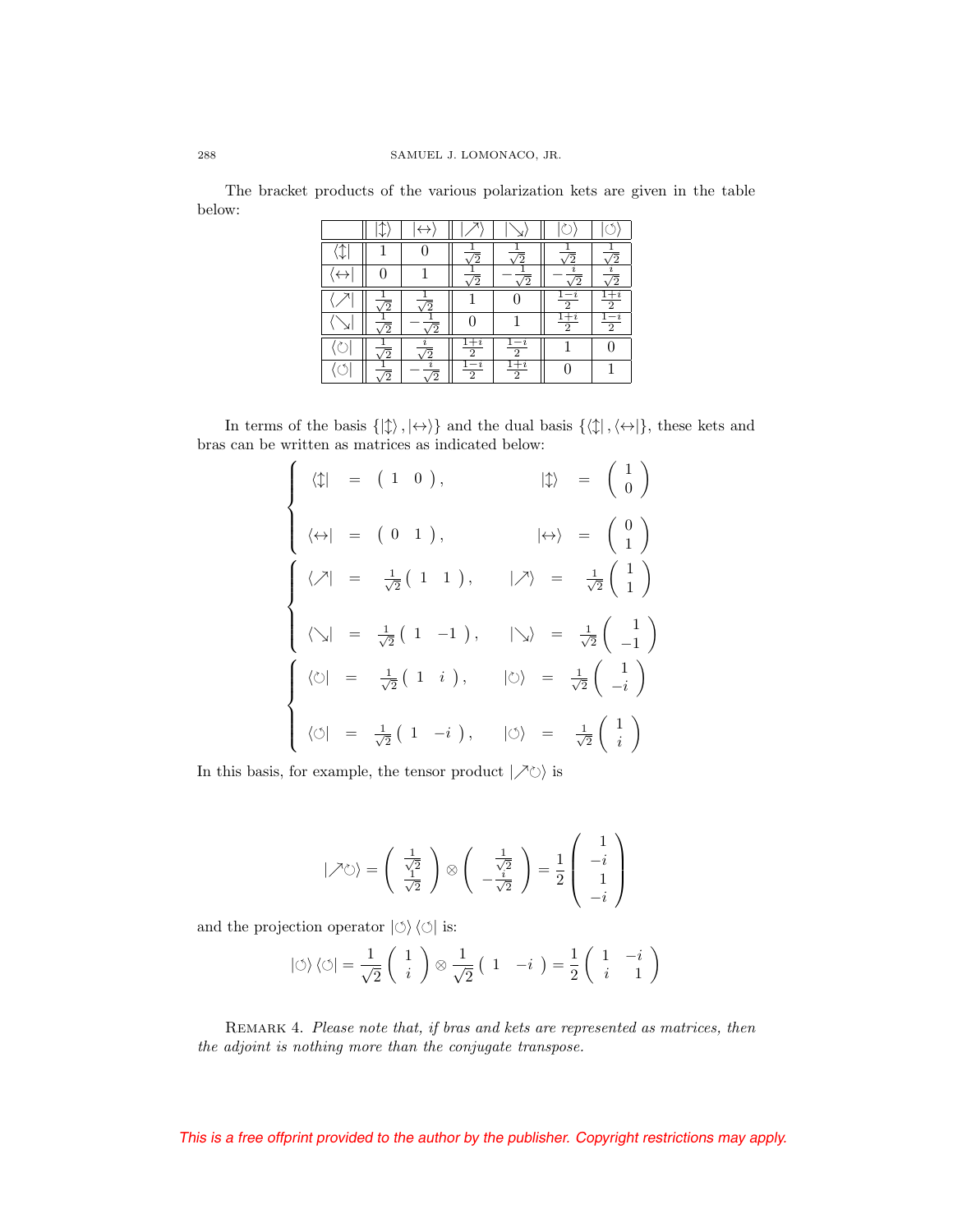#### **4.4. A Rosetta stone for Dirac notation: Part II. Operators.**

An **(linear)** operator or **transformation**  $\mathcal{O}$  on a ket space  $\mathcal{H}$  is a Hilbert space morphism of  $H$  into  $H$ , i.e., is an element of

$$
Hom_{\mathbb{C}}\left( \mathcal{H},\mathcal{H}\right)
$$

The **adjoint**  $\mathcal{O}^{\dagger}$  of an operator  $\mathcal{O}$  is that operator such that

$$
\left(\mathcal{O}^\dagger | \mathit{label}_1 \rangle, | \mathit{label}_2 \rangle\right) = \left(| \mathit{label}_1 \rangle, \mathcal{O} \, | \mathit{label}_2 \right)
$$

for all kets  $| \text{label}_1 \rangle$  and  $| \text{label}_2 \rangle$ .

In like manner, an (linear) operator or transformation on a bra space  $\mathcal{H}^*$  is an element of

$$
Hom_{\mathbb{C}}\left(\mathcal{H}^*, \mathcal{H}^*\right)
$$

Moreover, each operator  $\mathcal O$  on  $\mathcal H$  can be identified with an operator, also denoted by  $\mathcal{O}$ , on  $\mathcal{H}^*$  defined by

$$
\langle \textit{label}_1 | \longmapsto \langle \textit{label}_1 | \mathcal{O}
$$

where  $\langle label_1 | \mathcal{O}$  is the bra defined by

$$
(\langle label_1 | \mathcal{O}) ( | label_2 \rangle) = \langle label_1 | (\mathcal{O} | label_2 \rangle)
$$

(This is sometimes called Dirac's associativity law.) Hence, the expression

$$
\langle
$$
 *label*<sub>1</sub>  $\vert$   $\mathcal{O}$   $\vert$  *label*<sub>2</sub> $\rangle$ 

is unambiguous.

REMARK 5. Please note that

$$
\left(\mathcal{O}\,|\,\text{label}\right)^{\dagger}=\bra{\text{label}}\mathcal{O}^{\dagger}
$$

#### **4.5. Quantum mechanics: Part II. Observables.**

In quantum mechanics, an **observable** is simply a **Hermitian** (also called **self-adjoint**) operator on a Hilbert space  $H$ , i.e., a linear operator  $O$  such that

$$
\mathcal{O}^{\dagger}=\mathcal{O}.
$$

A class of operators that play a fundamental role in quantum measurement are projection operators. A **projection operator**  $P$  on a Hilbert space  $H$  is a linear operator such that  $P^2 = P$ . Let  $V_P$  denote the sub-Hilbert space of all kets lying in the image of  $P$ . Then  $P$  is called the **projector for the subspace**  $V_P$ , and P is said to **project**  $H$  onto  $V_P$ . Projection operators are indeed very special observables, for:

PROPOSITION 1. Every projection operator is an observable.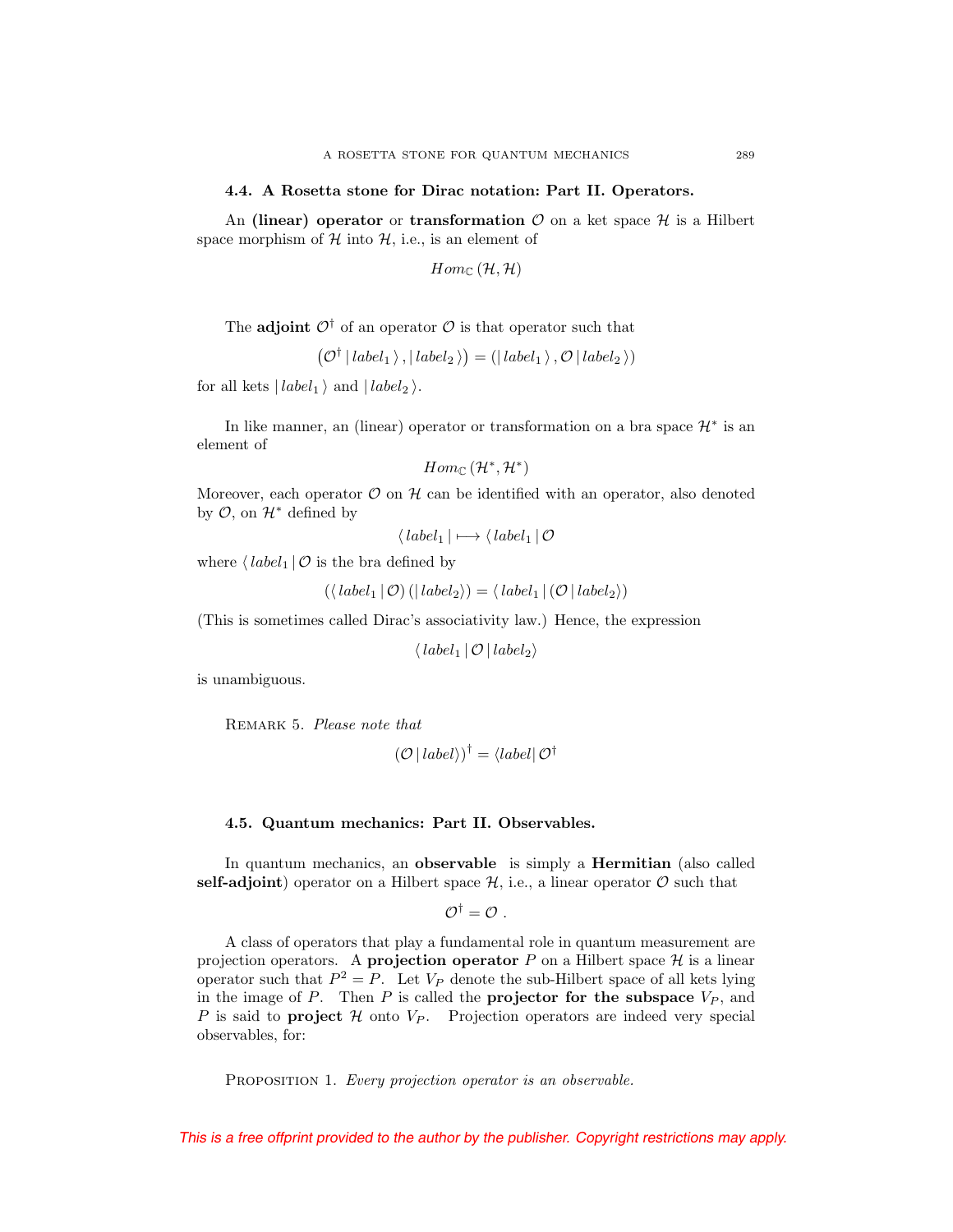Projection operators can be naturally expressed in terms of Dirac notation. For let P be a projection operator for a subspace  $V_P$  of the Hilbert space  $H$ . Then, if

$$
\{|label_0\rangle, |label_1\rangle, \ldots, |label_{n-1}\rangle\}
$$

is an orthonormal basis of  $V_P$ , the projection operator  $P$  can be written as

$$
P = \sum_{j=0}^{n-1} |label_j\rangle \langle label_j| \,,
$$

where  $|label_j\rangle \langle label_j|$  denotes, for each j, the outer product of the unit length ket  $|label_j\rangle$  with the unit length bra  $\langle label_j|$ . Moreover,  $P_j = |label_j\rangle \langle label_j|$  is for each j the projection operator for the subspace spanned by the ket  $|label_j\rangle$ .

An **eigenvalue** a of an operator A is a complex number for which there exists a ket  $|label\rangle$  in H such that

$$
A | label\rangle = a | label\rangle .
$$

The ket  $|label\rangle$  is called an **eigenket** of A corresponding to the eigenvalue a. The **eigenspace**  $V_a$  of the eigenvalue a is the subspace of  $H$  of all eigenkets corresponding to the eigenvalue  $a$ , i.e., the space

$$
V_a = \{ |label\rangle | A | label \rangle = a | label \rangle \}
$$

We denote the **projection operator for the eigenspace**  $V_a$  by  $P_a$ .

THEOREM 1. The eigenvalues  $a_i$  of an observable  $\mathcal O$  are all real numbers. Moreover, eigenkets corresponding to distinct eigenvalues are orthogonal.

The observables and unitary transformations of quantum mechanics are examples of a larger class of linear operators, called normal operators.

DEFINITION 1. A linear operator A is said to be **normal** if it commutes with its adjoint, i.e.,

$$
AA^{\dagger} = A^{\dagger}A.
$$

The normal linear operators form a class of linear operators with many notable properties, one of the most important of which is the spectral decomposition theorem<sup>6</sup>.

THEOREM 2 (Spectral Decomposition). Let  $a_0, a_1, \ldots, a_{n-1}$  be the eigenvalues of a linear operator  $A$  on the Hilbert space  $H$ . Then  $A$  is a normal operator if and only if it can be written in the form

$$
A = \sum_{j=0}^{n-1} a_j P_{a_j} ,
$$

 ${}^{6}$ A proof of the spectral decomposition theorem can be found in almost any suitably advanced book on linear algebra, such as for example [**45**].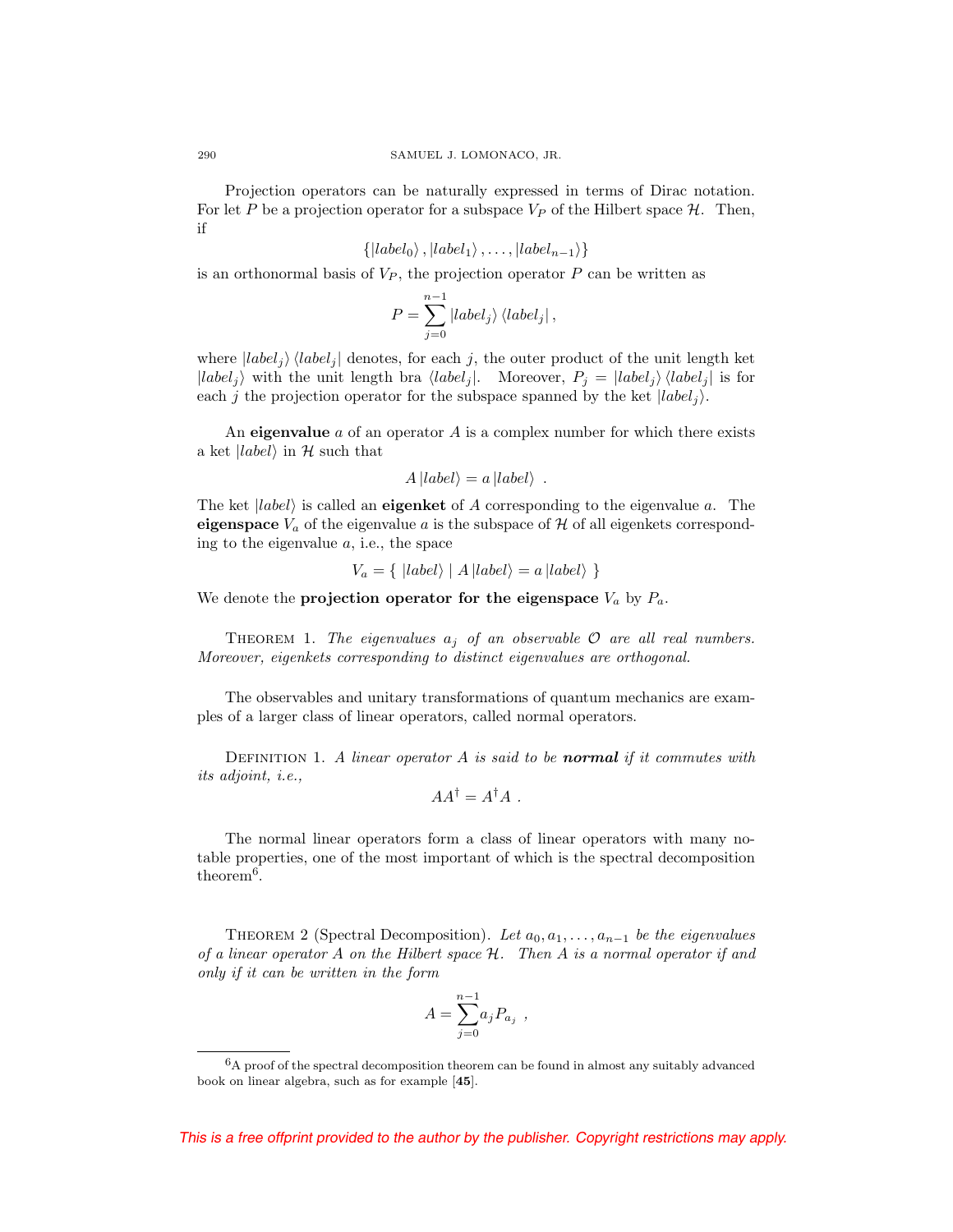where  $P_{a_i}$  denotes the projection operator for the eigenspace  $V_{a_i}$  corresponding to the eigenvalue  $a_j$ . Moreover, a linear operator A is normal if and only if the Hilbert space  $H$  is a direct sum of the eigenspaces of  $A$ , i.e., if and only if

$$
\mathcal{H}=V_{a_0}\oplus V_{a_1}\oplus\cdots\oplus V_{a_{n-1}}\ ,
$$

where the eigenspaces are mutually orthogonal.

REMARK 6. Hence, the projection operators  $P_{a_0}, P_{a_1}, \ldots, P_{a_{n-1}}$  are **mutually** *orthogonal*, *i.e.*,  $P_{a_i}P_{a_j} = 0$  *if*  $i \neq j$ *, and <i>complete*, *i.e.*,

$$
\sum_{j=0}^{n-1} P_{a_j} = 1 \ ,
$$

where " $1$ " denotes the identity linear transformation on the Hilbert space  $H$ . Moreover, for all kets  $|\psi\rangle$  in H, we have the decomposition

$$
|\psi\rangle = \sum_{j=0}^{n-1} P_{a_j} |\psi\rangle .
$$

Thus, if A is a normal linear operator, then there is an orthonormal basis of the underlying Hilbert space  $H$  consisting entirely of eigenkets of  $A$ . In other words, the operator A can be **diagonalized**, i.e., written as a diagonal matrix as follows:

For each  $j$ , let

$$
\{e_{j1}, e_{j2}, \dots, e_{jm_j}\}
$$
 be an orthonormal basis of the eigenspace  $V_{a_j}$ . Then

 $\{e_{01}, e_{02}, \ldots, e_{0m_0}, e_{11}, e_{12}, \ldots, e_{1m_0}, \ldots, e_{(n-1)1}, e_{(n-1)2}, \ldots, e_{(n-1)m_{n-1}}\}$ 

is an orthonormal basis of the Hilbert space  $H$ . In terms of this basis, the matrix representation of the normal operator A is the  $n \times n$  diagonal matrix with the following diagonal:

$$
\left(\underbrace{a_0,\ldots,a_0}_{m_0},\underbrace{a_1,\ldots,a_1}_{m_1},\ldots,\underbrace{a_{n-1},\ldots,a_{n-1}}_{m_{n-1}}\right)
$$

DEFINITION 2. Let A be a normal linear operator on a Hilbert space  $H$ . Then an eigenvalue a is said to be **degenerate** if the corresponding eigenspace  $V_a$  is of dimension greater than 1. Otherwise, the eigenvalue a is said to be *nondegenerate*. A linear operator A is said to be *nondegenerate* it all its eigenvalues are nondegenerate. Otherwise, it is said to be *degenerate*.

**Notational Convention.** Let  $a_0, a_1, \ldots, a_{n-1}$  be the eigenvalues of a normal operator A. Let  $V_{a_0}, V_{a_1}, \ldots, V_{a_{n-1}}$  denote the corresponding eigenspaces of respective dimensions  $n_{a_0}, n_{a_1}, \ldots, n_{a_{n-1}}$ . If an eigenvalue  $a_j$  is degenerate, then we will frequently denote an orthonormal basis of the eigenspace  $V_{a_i}$  simply by

$$
|a_j,0\rangle,|a_j,1\rangle, \ldots,|a_j,n_{a_j}-1\rangle
$$
.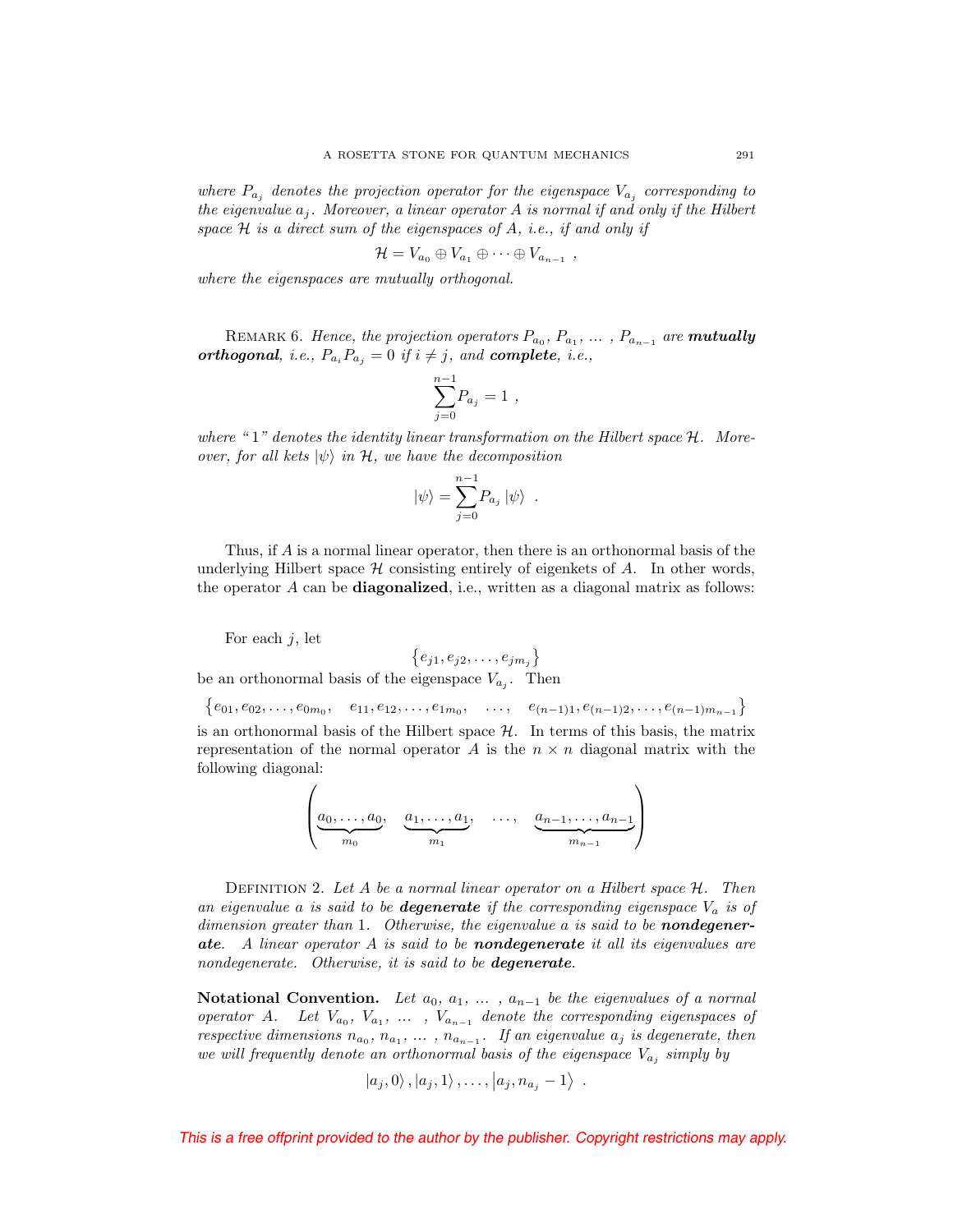On the other hand, if  $a_i$  is a nondegenerate eigenvalue of A, then we will denote a normalized (i.e., unit length) eigenket corresponding to  $a_j$  simply by

 $|a_j\rangle$  .

In terms of this notation, the spectral decomposition of A is

$$
A = \sum_{j=0}^{n-1} a_j \sum_{k=0}^{n_{a_k}-1} |a_j, k\rangle \langle a_j, k|.
$$

If A is nondegenerate, the spectral decomposition can be written more simply as

$$
A = \sum_{j=0}^{n-1} a_j \ket{a_j} \bra{a_j} .
$$

EXAMPLE 1. Let  $H$  be the Hilbert space with orthonormal basis

 $\{ |0\rangle, |1\rangle, |2\rangle, |3\rangle \}$ ,

and let  $\mathcal O$  be the observable which, when written as a matrix in the above orthonormal basis, is given.

$$
\mathcal{O} = \left(\begin{array}{cccc} 0 & 0 & -2i & 0 \\ 0 & 0 & 0 & 2i \\ 2i & 0 & 0 & 0 \\ 0 & -2i & 0 & 0 \end{array}\right)
$$

The observable  $\mathcal O$  is degenerate. Its eigenvalues and corresponding eigenspace orthonormal bases (using the notation convention found on page 13) are given in the table below:

| Eigenvalue | Orthonormal Basis<br>of Eigenspace $V_{a_i}$                                                                                                                                                     |
|------------|--------------------------------------------------------------------------------------------------------------------------------------------------------------------------------------------------|
| $a_0 = 2$  | $ +2,0\rangle = \frac{1}{\sqrt{2}} ( 0\rangle + i  2\rangle) = \frac{1}{\sqrt{2}} (1,0,i,0)^T$<br>$ +2,1\rangle = \frac{1}{\sqrt{2}} ( 1\rangle - i 3\rangle) = \frac{1}{\sqrt{2}} (0,1,0,-i)^T$ |
| $a_1 = -2$ | $\ket{-2,0} = \frac{1}{\sqrt{2}} (\ket{0} - i \ket{2}) = \frac{1}{\sqrt{2}} (1,0,-i,0)^T$<br>$\ket{-2,1} = \frac{1}{\sqrt{2}} (\ket{1} + i \ket{3}) = \frac{1}{\sqrt{2}} (0,1,0,i)^T$            |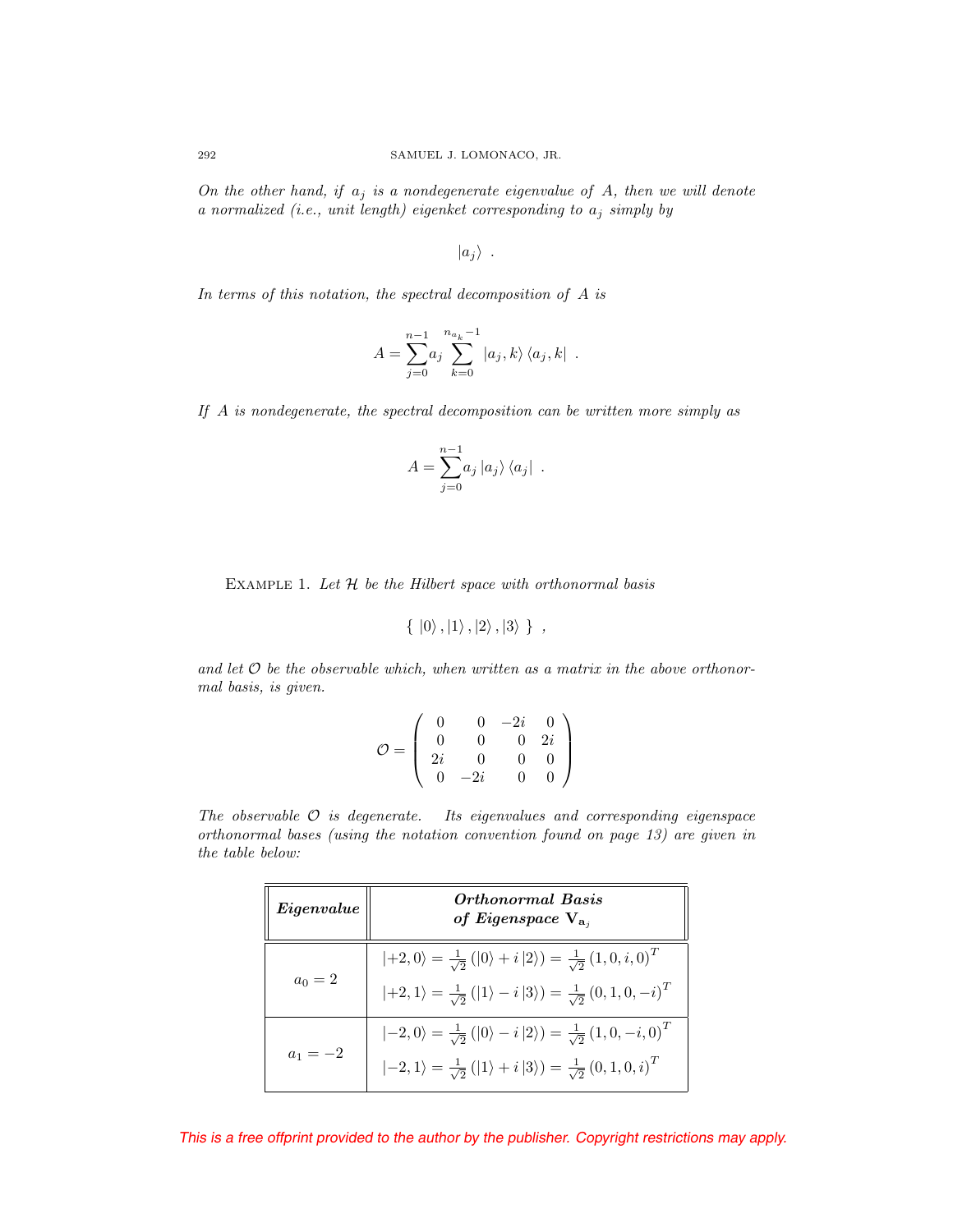Its spectral decomposition is

$$
\mathcal{O} = a_0 P_0 + a_1 P_1
$$
  
= (+2)  $\left( |+2,0\rangle \langle +2,0| + |+2,1\rangle \langle +2,1| \right)$   
+ (-2)  $\left( |-2,0\rangle \langle -2,0| + |-2,1\rangle \langle -2,1| \right)$   
=  $2 \begin{pmatrix} \frac{1}{2} & 0 & -\frac{i}{2} & 0 \\ 0 & \frac{1}{2} & 0 & \frac{i}{2} \\ \frac{i}{2} & 0 & \frac{1}{2} & 0 \\ 0 & -\frac{i}{2} & 0 & \frac{1}{2} \end{pmatrix} + (-2) \begin{pmatrix} \frac{1}{2} & 0 & \frac{i}{2} & 0 \\ 0 & \frac{1}{2} & 0 & -\frac{i}{2} \\ -\frac{i}{2} & 0 & \frac{1}{2} & 0 \\ 0 & \frac{i}{2} & 0 & \frac{1}{2} \end{pmatrix}$ 

In terms of the eigenket orthonormal basis

$$
\left\{ \ket{+2,0}, \quad \ket{+2,1}, \quad \ket{-2,0}, \quad \ket{-2,1} \right\},
$$

the matrix representation of the observable becomes the diagonal matrix

$$
\mathcal{O} = \left( \begin{array}{cccc} a_0 & 0 & 0 & 0 \\ 0 & a_0 & 0 & 0 \\ 0 & 0 & a_1 & 0 \\ 0 & 0 & 0 & a_1 \end{array} \right) = \left( \begin{array}{cccc} 2 & 0 & 0 & 0 \\ 0 & 2 & 0 & 0 \\ 0 & 0 & -2 & 0 \\ 0 & 0 & 0 & -2 \end{array} \right)
$$

Finally, as an illustration of *Remark 6*, we have

$$
P_0 + P_1 = \left( |+2,0\rangle\langle+2,0| + |+2,1\rangle\langle+2,1| \right) + \left( |-2,0\rangle\langle-2,0| + |-2,1\rangle\langle-2,1| \right) = \begin{pmatrix} 1 & 0 & 0 & 0 \\ 0 & 1 & 0 & 0 \\ 0 & 0 & 1 & 0 \\ 0 & 0 & 0 & 1 \end{pmatrix} = 1,
$$

where the last "1" denotes the identity operator.

Example 2. The Pauli spin matrices

$$
\sigma_1 = \begin{pmatrix} 0 & 1 \\ 1 & 0 \end{pmatrix}, \quad \sigma_2 = \begin{pmatrix} 0 & -i \\ i & 0 \end{pmatrix}, \quad \sigma_3 = \begin{pmatrix} 1 & 0 \\ 0 & -1 \end{pmatrix}
$$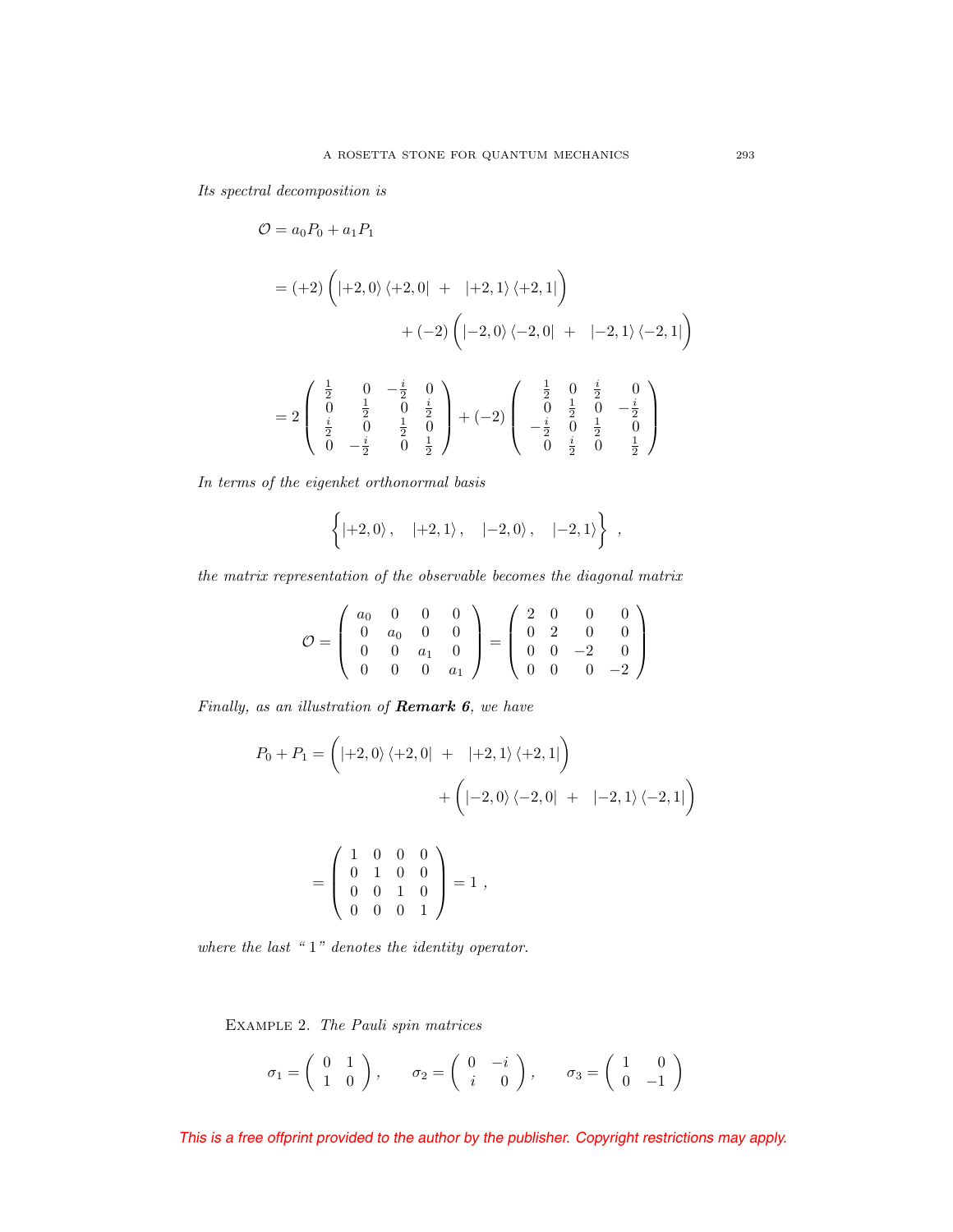| <b>Pauli Matrices</b>                                                     | Eigenvalue/Eigenket                                                                                                   |
|---------------------------------------------------------------------------|-----------------------------------------------------------------------------------------------------------------------|
| $\sigma_1 = \left( \begin{array}{cc} 0 & 1 \\ 1 & 0 \end{array} \right)$  | $+1\left(\frac{ 0\rangle+ 1\rangle}{\sqrt{2}}=\frac{1}{\sqrt{2}}\left(\begin{array}{c}1\\1\end{array}\right)\right)$  |
|                                                                           | $-1\left(\frac{ 0\rangle- 1\rangle}{\sqrt{2}}=\frac{1}{\sqrt{2}}\left(\begin{array}{c}1\\-1\end{array}\right)\right)$ |
| $\sigma_2 = \left( \begin{array}{cc} 0 & -i \\ i & 0 \end{array} \right)$ | $\frac{ 0\rangle+i 1\rangle}{\sqrt{2}}=\frac{1}{\sqrt{2}}\left(\begin{array}{c}1\\i\end{array}\right)$<br>$+1$        |
|                                                                           | $\frac{ 0\rangle-i 1\rangle}{\sqrt{2}}=\frac{1}{\sqrt{2}}\begin{pmatrix} 1\\ -i \end{pmatrix}$<br>$-1$                |
|                                                                           | $+1 \mid  0\rangle = \left(\begin{array}{c} 1 \\ 0 \end{array}\right).$                                               |
| $\sigma_3 = \left(\begin{array}{cc} 1 & 0 \\ 0 & -1 \end{array}\right)$   | $-1$ $ 1\rangle = \begin{pmatrix} 0 \\ 1 \end{pmatrix}$                                                               |

are examples of observables that frequently appear in quantum mechanics and quantum computation. Their eigenvalues and eigenkets are given in the following table:

Thus, the spectral decomposition of the Pauli operator  $\sigma_1$  is:

$$
\sigma_1 = (+1)\left(\frac{|0\rangle + |1\rangle}{\sqrt{2}}\right)\left(\frac{\langle 0| + \langle 1|}{\sqrt{2}}\right) + (-1)\left(\frac{|0\rangle - |1\rangle}{\sqrt{2}}\right)\left(\frac{\langle 0| - \langle 1|}{\sqrt{2}}\right) ,
$$

which, in terms of the notation convention found on page 13, can be written as

$$
\sigma_1 = (+1) |+1\rangle \langle +1| + (-1) |-1\rangle \langle -1|.
$$

Please note that, as an illustration of **Remark** *6,* we have

$$
|+1\rangle\langle+1| + |-1\rangle\langle-1| = 1,
$$

where "1" denotes the identity operator.

# **4.6. Quantum mechanics: Part III. Quantum measurement — General principles.**

According to quantum measurement theory, measurement is defined by the following rubric:

**Quantum Measurement Rubric:** The *measurement of an observable* A of a quantum system Q in the state  $|\psi\rangle$  produces the eigenvalue  $a_i$  as the measured result with probability

 $Prob(\text{Value} \quad a_i \quad \text{is} \quad \text{observed}) = ||P_{a_i} |\psi\rangle||^2 = \langle \psi | P_{a_i} | \psi \rangle$ 

and forces the quantum system  $Q$  into the state

$$
\frac{P_{a_i} |\psi\rangle}{\sqrt{\langle \psi | P_{a_i} | \psi \rangle}} ,
$$

which lies in the corresponding eigenspace  $V_{a_i}$ .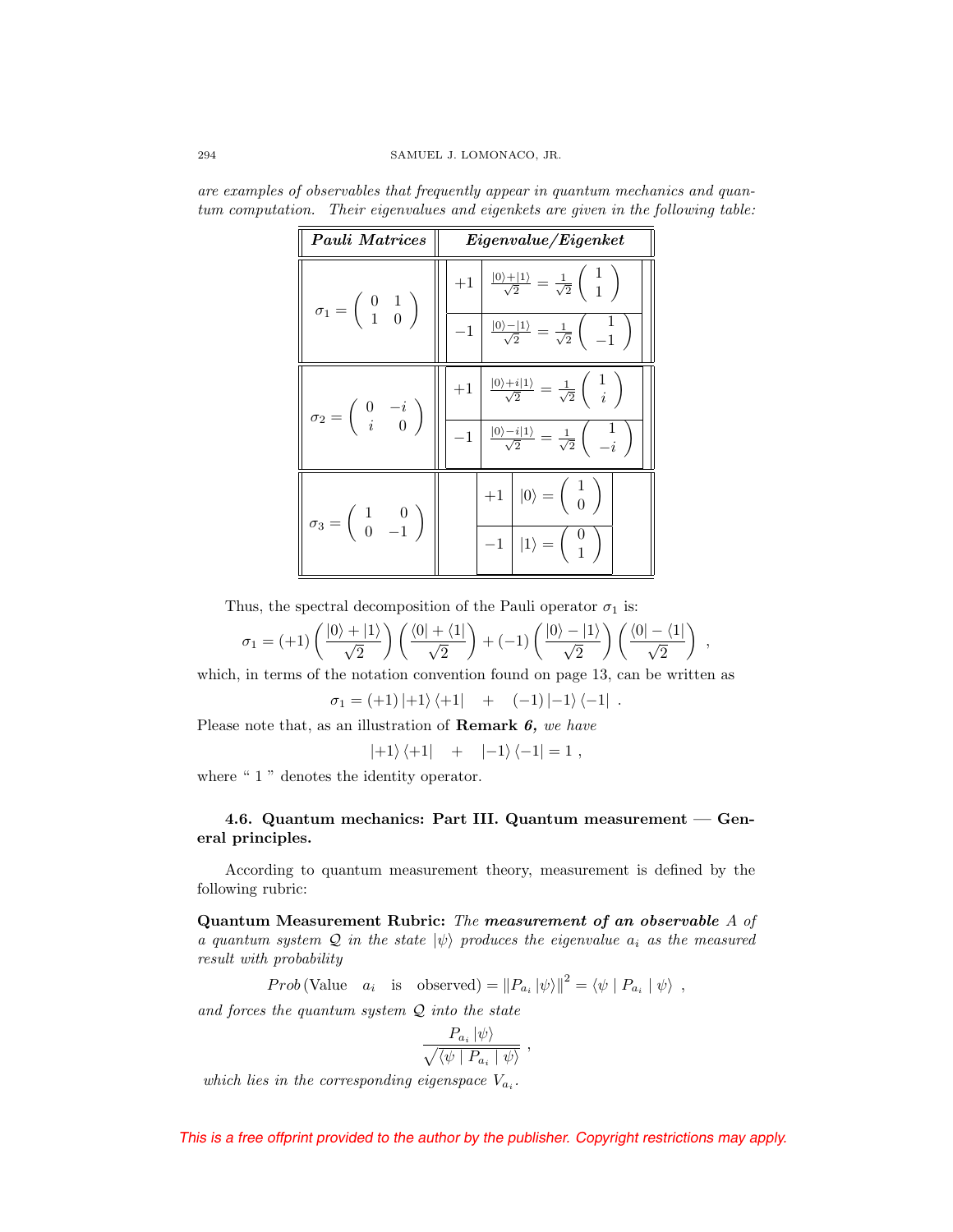Since quantum measurement is such a hotly debated topic among physicists, we (in self-defense) quote P.A.M. Dirac[**28**]:

> "A measurement always causes the (quantum mechanical) system to jump into an eigenstate of the dynamical variable that is being measured."

If Q is a quantum system in state  $|\psi\rangle$ , then the measurement of the system Q with respect to the observable  $A$  can be diagrammatically represented as follows:

|                                              | First                                          |                                                | Second     |                                                |
|----------------------------------------------|------------------------------------------------|------------------------------------------------|------------|------------------------------------------------|
| $ \psi\rangle = \sum_i P_{a_i}  \psi\rangle$ | Meas. of $A$                                   | $P_{a_i} \psi\rangle$                          | Meas. of A | $P_{a} \psi\rangle$                            |
|                                              | $\implies$                                     | $\sqrt{\langle \psi   P_{a_j}   \psi \rangle}$ | $\implies$ | $\sqrt{\langle \psi   P_{a_j}   \psi \rangle}$ |
|                                              | $Prob = \langle \psi   P_{a_i}   \psi \rangle$ |                                                | $Prob=1$   |                                                |

Please note that the measured value is the eigenvalue  $a_j$  with probability  $\langle \psi | P_{a_j} | \psi \rangle$ . If the same measurement is repeated on the quantum system  $\mathcal Q$  after the first measurement, then the result of the second measurement is no longer probabilistic. It produces the previously measured eigenvalue  $a_j$ , and the state of  $\mathcal Q$  remains the same, i.e.,  $\frac{P_{a_j} |\psi\rangle}{\sqrt{\langle \psi | P_{a_j} | \psi \rangle}}$ .

**Example 1. (Cont.)** Let the Hilbert space  $H$  and the observable  $O$  be as in *Example 1.* Let Q be a quantum system in the state  $|\psi\rangle \in \mathcal{H}$  given by

$$
|\psi\rangle = \frac{1}{3} (2 |0\rangle + 2i |1\rangle - |3\rangle) = \frac{1}{3} (2, 2i, 0, -1)^T
$$

Then measurement of the quantum system  $\mathcal{Q}$  with respect to the observable  $\mathcal{O}$ is summarized in the table below:

| Index | Probability                                                                              | Eigenvalue       | <b>Resulting State</b>                                                                                   |
|-------|------------------------------------------------------------------------------------------|------------------|----------------------------------------------------------------------------------------------------------|
|       | $\left\langle\psi\left \left. \mathbf{P}_{\mathbf{a_j}}\right  \psi\right\rangle\right.$ | $a_{j}$          | $\mathbf{P}_{\mathbf{a_i}} \psi\rangle$<br>$\sqrt{\left\langle \psi \mathbf{P_{a_i}} \psi\right\rangle}$ |
|       | $\frac{5}{18}$                                                                           | $+2$             | $\frac{1}{\sqrt{10}}$ ( 2  0) + i  1) + 2i  2) +  3) )                                                   |
|       | $\frac{13}{18}$                                                                          | $-2\phantom{.0}$ | $\frac{1}{\sqrt{26}}$ ( 2  0) + 3 <i>i</i>  1) - 2 <i>i</i>  2) - 3  3) )                                |

EXAMPLE 3. Let  $H$  be a Hilbert space with orthonormal basis

$$
\{ |0\rangle, |1\rangle, |2\rangle, \ldots, |n-1\rangle \} ,
$$

and let  $O$  be the observable

$$
\mathcal{O} = \ket{0}\bra{0} \ .
$$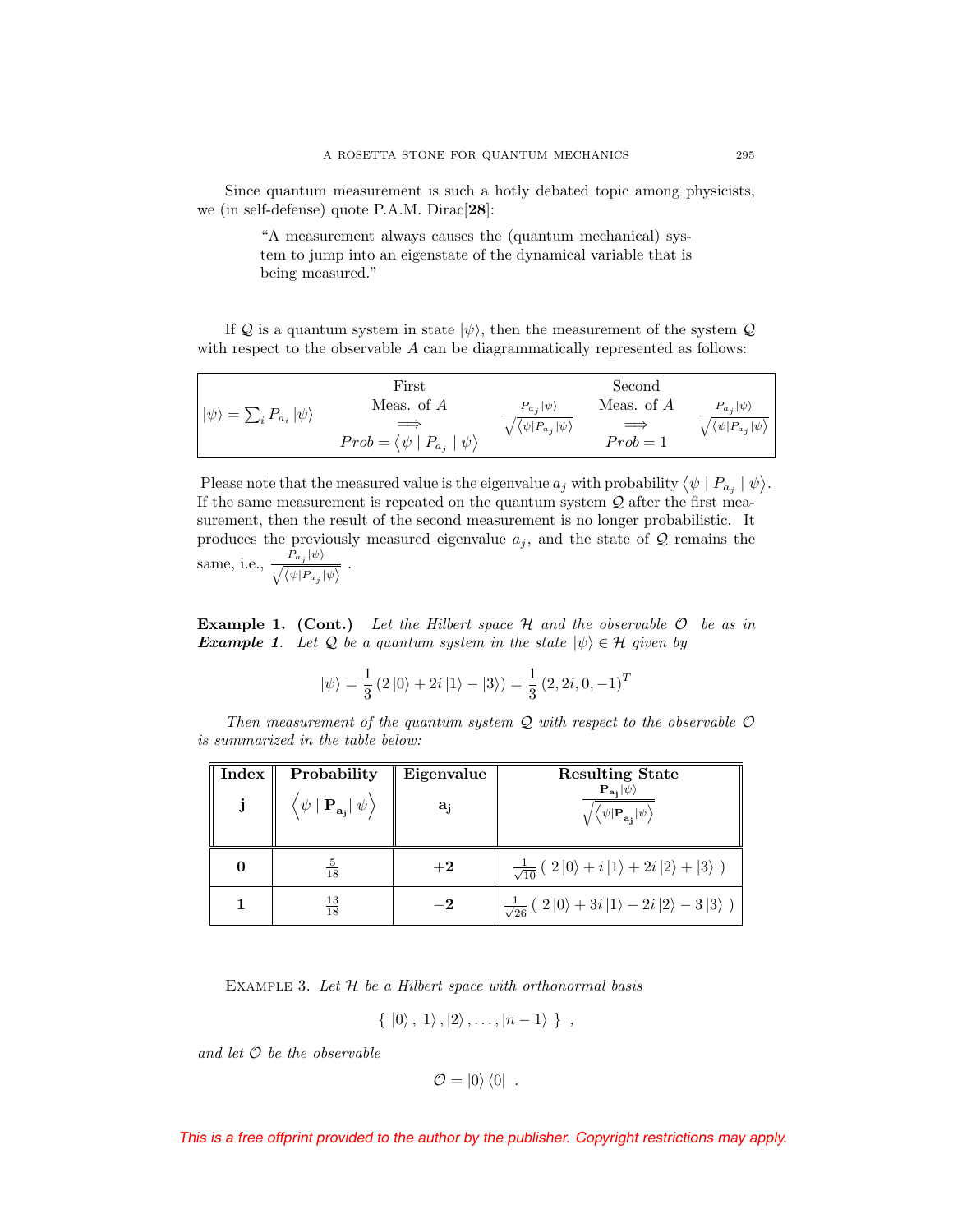The operator is a degenerate observable. Its eigenvalues and corresponding eigenkets are given in the table below:

| Eigenvalue | Orthonormal Basis<br>of Eigenspace $V_{a_i}$                                           |
|------------|----------------------------------------------------------------------------------------|
| $a_0 = 1$  | 10                                                                                     |
| $a_1 = 0$  | $ 0,0\rangle =  1\rangle$<br>$ 0,1\rangle =  2\rangle$<br>$ 0, n-1\rangle =  n\rangle$ |

Let  $Q$  be a quantum system in the state

$$
|\psi\rangle = \sum_{j=0}^{n-1} \alpha_j |j\rangle ,
$$

where

$$
\sum_{j=0}^{n-1} |\alpha_j|^2 = 1 ,
$$

If the quantum system  $Q$  is measured with respect to the observable

$$
\mathcal{O} = \ket{0}\bra{0},
$$

then the result of this measurement is given in the table below:

| <i>Index</i> | Probability                                                           | Eigenvalue | <b>Resulting State</b>                                                                                                            |
|--------------|-----------------------------------------------------------------------|------------|-----------------------------------------------------------------------------------------------------------------------------------|
| $\mathbf{j}$ | $\left\langle \psi\mid\mathbf{P_{a_j}}\right \left.\psi\right\rangle$ | $a_j$      | $\mathbf{P}_{\mathbf{a_j}} \psi\rangle$<br>$\left\langle \psi \mathbf{P_{a_i}} \psi\right\rangle$                                 |
| $\mathbf{0}$ | $ \alpha_0^2 $                                                        | $+1$       | $ 0\rangle$                                                                                                                       |
| 1            | $n-1$<br>$\sum  \alpha_{\bf j} ^2$<br>$j=1$                           |            | $n-1$<br>$\sum_{\alpha_{\bf j} \vert {\bf j} \rangle}$<br>$j=1$<br>$n-1$<br>$\sqrt{ \sum_{\mathbf{i}=1}^{ \alpha_\mathbf{j} ^2}}$ |

It should be mentioned that Julian Schwinger's **algebra of measurement operators**, a slightly different perspective on quantum measurement, can be useful in describing quantum measurement. It is very briefly described as follows: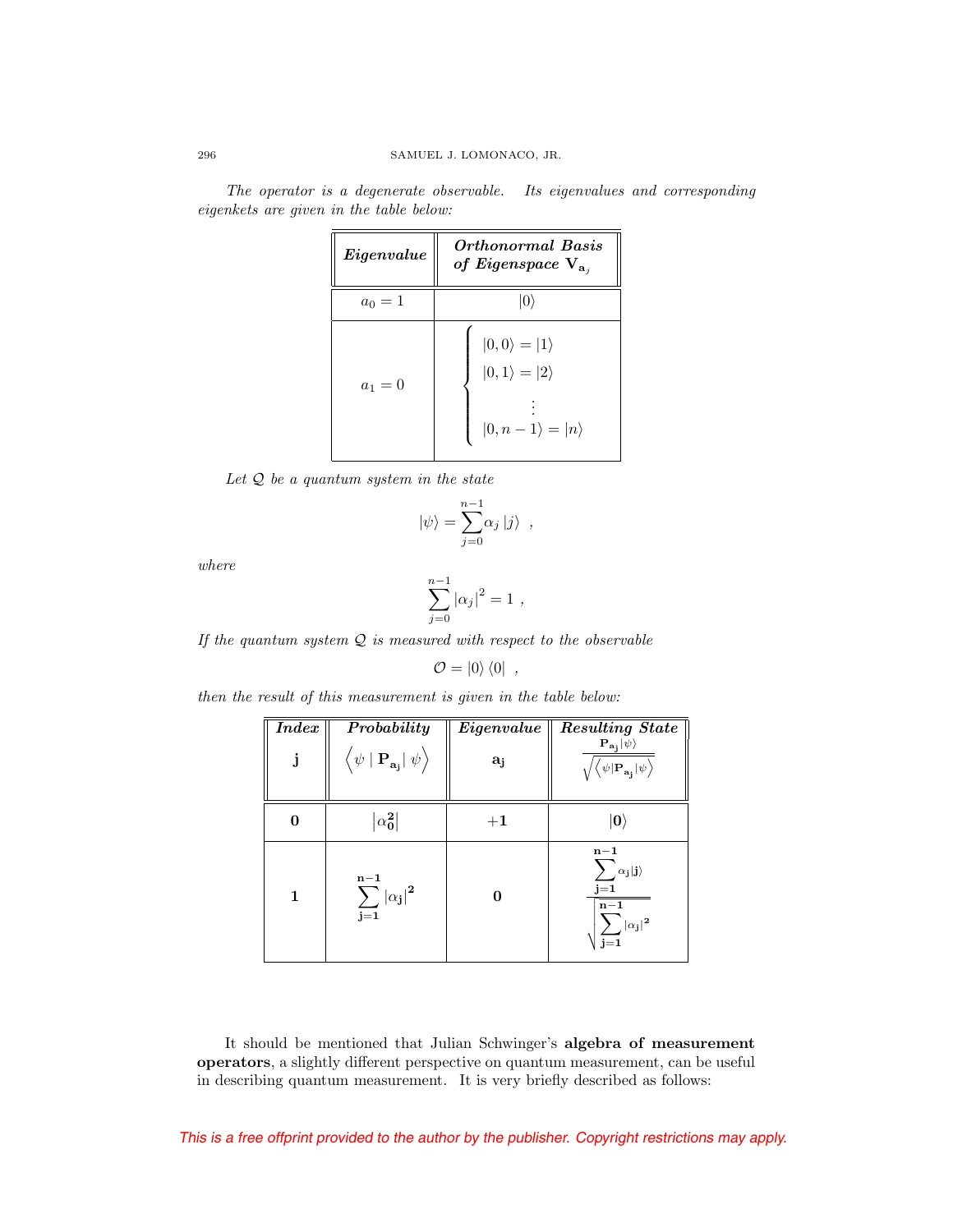There are quantum measuring devices that block all states resulting from a measurement of an observable  $\mathcal O$  except for states corresponding to a selected eigenvalue  $a'$  of  $\mathcal{O}$ . A measurement, in this instance, is called a **selective measurement** (or **filtration**) of the observable  $O$  with respect to the selected eigenvalue  $a'$ .

Let  $|\psi\rangle$  be the state of a quantum system Q before a selective measurement of the observable  $\mathcal O$  with respect to the eigenvalue  $a'$ . After selective measurement, the quantum system  $Q$  is discarded if the resulting state

$$
P_a \ket{\psi}/\sqrt{\bra{\psi}P_a\ket{\psi}}
$$

does not lie in the selected eigenspace  $V_{a'}$ , i.e., if  $a \neq a'$ , and accepted if it does, i.e., if  $a = a'$ . If  $a_0, a_1, \ldots, a_{n-1}$  are all the distinct eigenvalues of an observable  $\mathcal{O}$ , then a selective measurement with respect to a chosen eigenvalue  $a_j$  can be diagrammatically depicted as:

|        |                          | $Prob = \langle \psi   P_{a_i}   \psi \rangle$     | $P_a  \psi\rangle / \sqrt{\langle \psi   P_a   \psi \rangle}$ |
|--------|--------------------------|----------------------------------------------------|---------------------------------------------------------------|
| $\psi$ | $Select(a_j)$<br>Measure |                                                    |                                                               |
|        |                          | $Prob = 1 - \langle \psi   P_{a_i}   \psi \rangle$ | Not Selected                                                  |

REMARK 7. The above selective measurement is the same as a selective measurement of  $a_j$  with respect to the observable  $P_{a_j}$ . For this reason, the projection operator  $P_{a_i}$  is sometimes called a **selective measurement operator**.

Readers interested in learning more about selective measurement should refer to the many references on Julian Schwinger's algebra of measurement operators, such as [**86**] and [**36**].

In the above discussion, we have focused mainly on von Neumann measure theory, and just briefly touched upon Schwinger's theory of measurement. The most general theory of quantum measurement is that of **positive operator valued measures** (**POVM**s) (also known as, **probability operator valued measures**). For more information on POVM theory, please refer to such books as, for example, [**23**], [**48**], [**77**], and [**81**].

# **4.7. Polarized light: Part III. Three examples of quantum measurement.**

We can now apply the above general principles of quantum measurement to polarized light. Three examples are given below:<sup>7</sup>

<sup>7</sup>The last two examples can easily be verified experimentally with at most three pair of polarized sunglasses.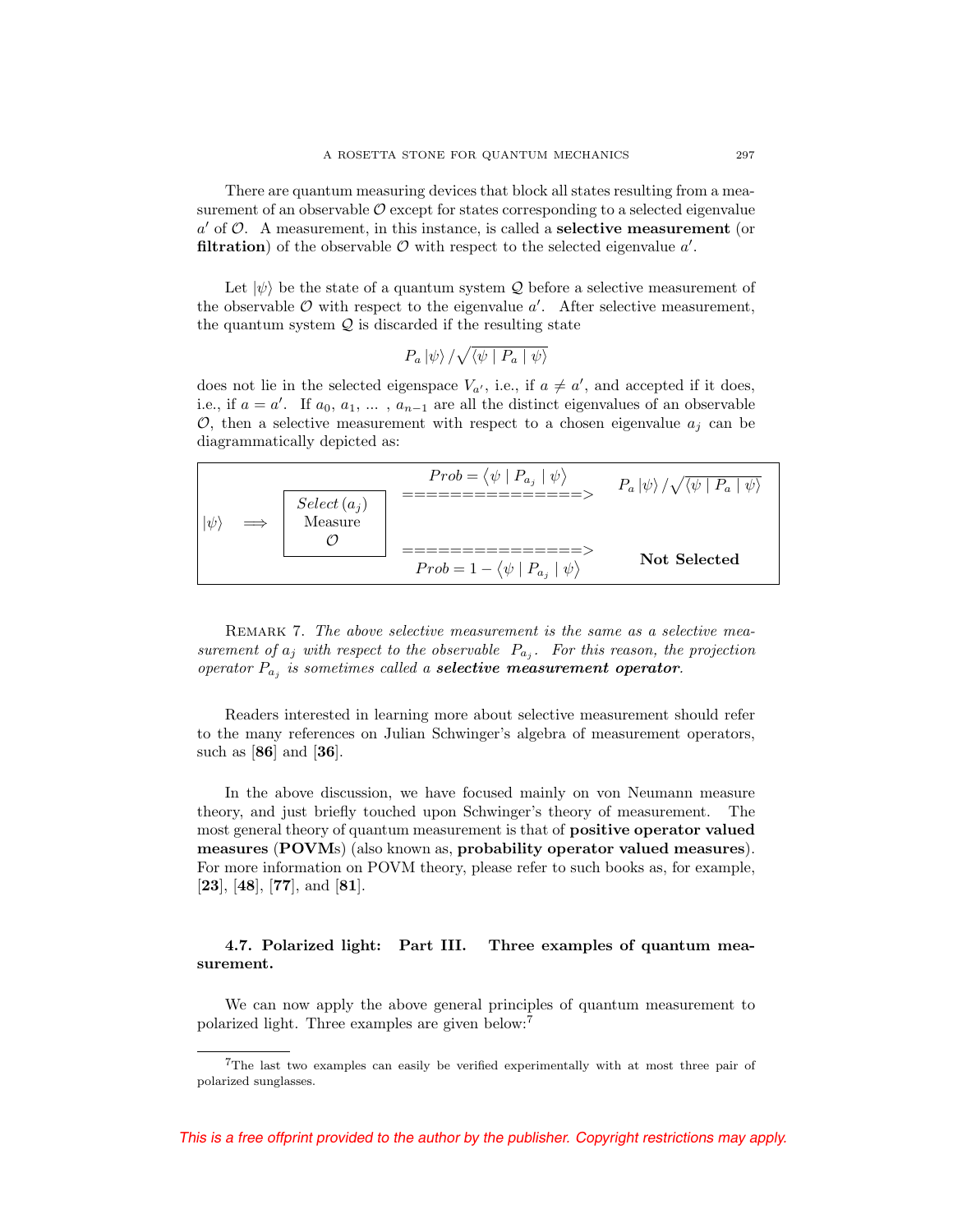Example 4.



Example 5. A vertically polarized filter followed by a horizontally polarized filter.



EXAMPLE 6. But if we insert a diagonally polarized filter (by  $45^{\circ}$  off the vertical) between the two polarized filters in the above example, we have:



where the input to the first filter is  $\alpha |\updownarrow\rangle + \beta |\leftrightarrow\rangle$ .

## This is a free offprint provided to the author by the publisher. Copyright restrictions may apply.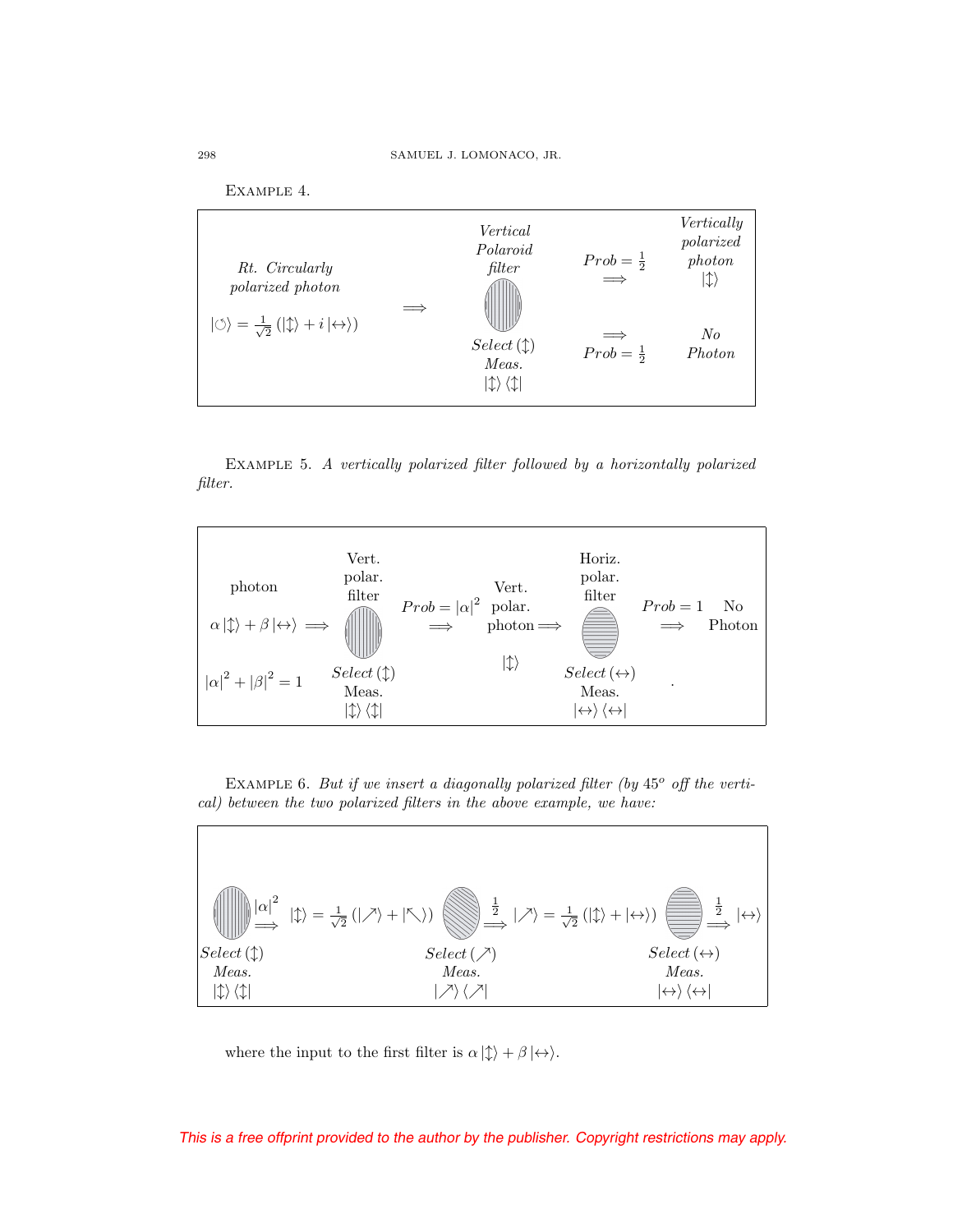#### **4.8. A Rosetta stone for Dirac notation: Part III. Expected values.**

In this section we prove the following proposition which is an almost immediate consequence of the spectral decomposition theorem:

PROPOSITION 2. Let  $|\psi\rangle$  be the state of a quantum system Q, and let A be an observable of Q. Then The *average value* (*expected value*) of a measurement with respect to an observable A of a quantum system in a state  $|\psi\rangle$  is:

$$
\langle A \rangle = \langle \psi | A | \psi \rangle
$$

PROOF. Let  $a_0, a_1, \ldots, a_{n-1}$  be all the distinct eigenvalues of the observable A, and let  $P_{a_0}, P_{a_1}, \ldots, P_{a_{n-1}}$  be the corresponding projection operators. Then by the spectral decomposition theorem, we have

$$
A = \sum_{j=0}^{n-1} a_j P_{a_j} .
$$

So,

$$
\langle A \rangle = \langle \psi \mid A \mid \psi \rangle = \left\langle \psi \mid \sum_{j=0}^{n-1} a_j P_{a_j} \mid \psi \right\rangle = \sum_{j=0}^{n-1} a_j \langle \psi \mid P_{a_j} \mid \psi \rangle .
$$

But

$$
\langle \psi | P_{a_j} | \psi \rangle = Prob(\text{Observing } a_j \text{ on input } |\psi \rangle) .
$$

Hence,

$$
\langle A \rangle = \sum_{j=0}^{n-1} a_j Prob \left( \text{Observing } a_j \text{ on input } |\psi \rangle \right)
$$

is indeed the average observed eigenvalue.

# **4.9. Quantum Mechanics: Part IV. The Heisenberg uncertainty principle.**

There is, surprisingly enough, a limitation of what we can observe in the quantum world.

From classical probability theory, we know that one yardstick of uncertainty is the **standard deviation**, which measures the average fluctuation about the mean. Thus, the **uncertainty** involved in the measurement of a quantum observable A is defined as the standard deviation of the observed eigenvalues. This standard deviation is given by the expression

$$
Uncertainty(A) = \sqrt{\langle (\triangle A)^2 \rangle}
$$

where

$$
\triangle A = A - \langle A \rangle
$$

Two observables A and B are said to be **compatible** if they commute, i.e., if  $AB = BA$ .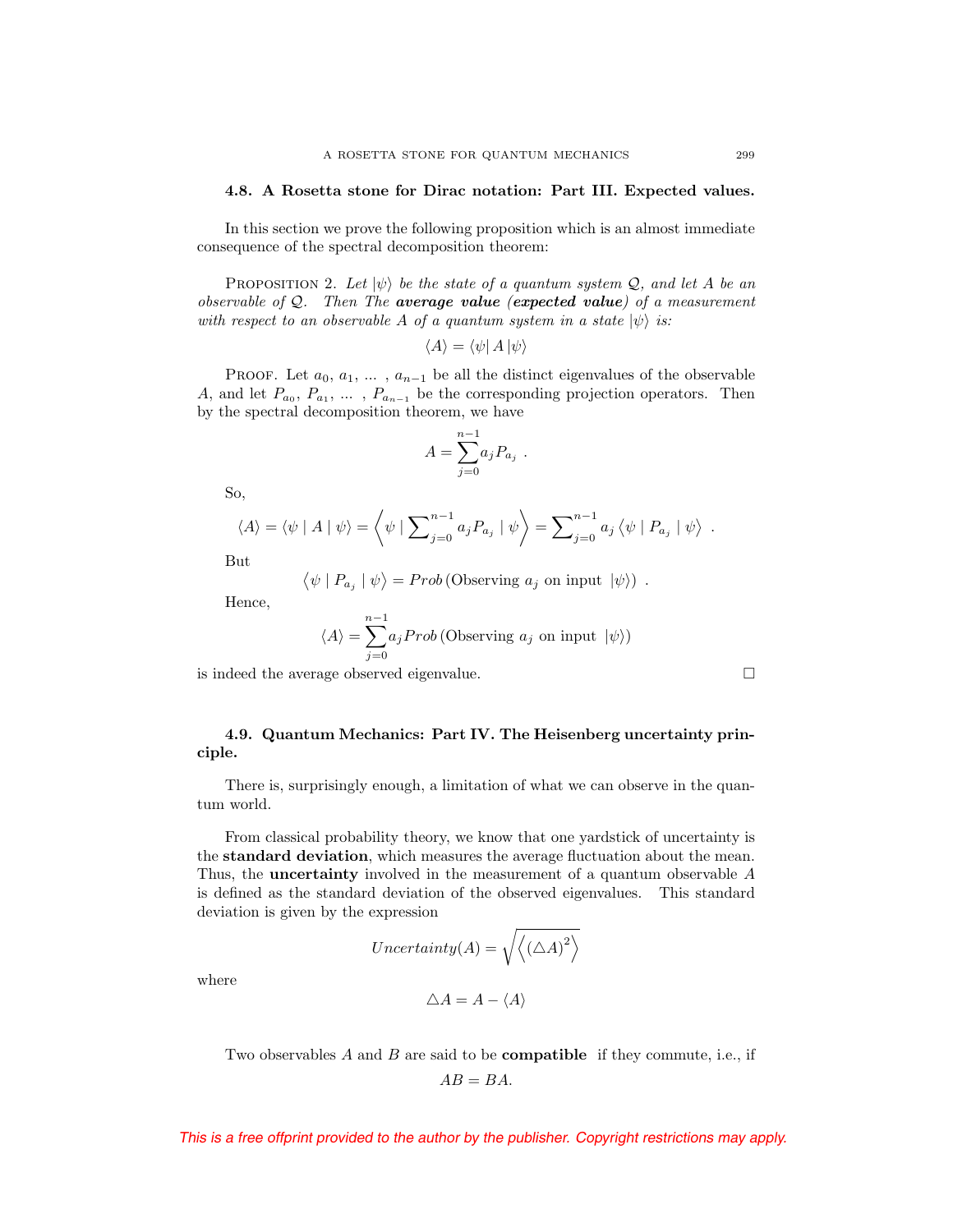Otherwise, they are said to be **incompatible**.

Let  $[A, B]$ , called the **commutator** of A and B, denote the expression

$$
[A, B] = AB - BA
$$

In this notation, two operators A and B are compatible if and only if  $[A, B] = 0$ .

The following principle is one expression of how quantum mechanics places limits on what can be observed:

#### **Heisenberg's Uncertainty Principle**<sup>8</sup>

$$
\langle (\triangle A)^2 \rangle \langle (\triangle B)^2 \rangle \ge \frac{1}{4} |\langle [A, B] \rangle|^2
$$

Thus, if A and B are incompatible, i.e., do not commute, then, by measuring  $A$ more precisely, we are forced to measure  $B$  less precisely, and vice versa. We can not simultaneously measure both A and B to unlimited precision. Measurement of A somehow has an impact on the measurement of B, and vice versa.

**4.10. Quantum mechanics: Part V. Dynamics of closed quantum** systems: Unitary transformations, the Hamiltonian, and Schrödinger's **equation.**

An operator  $U$  on a Hilbert space  $\mathcal H$  is **unitary** if

$$
U^{\dagger} = U^{-1} .
$$

Unitary operators are of central importance in quantum mechanics for many reasons. We list below only two:

- Closed quantum mechanical systems transform only via unitary transformations
- Unitary transformations preserve quantum probabilities

Let  $|\psi(t)\rangle$  denote the state as a function of time t of a closed quantum mechanical system  $\mathcal Q$ . Then the dynamical behavior of the state of  $\mathcal Q$  is determined by the **Schr¨odinger equation**

$$
i\hbar\frac{\partial}{\partial t}\left|\psi(t)\right\rangle=H\left|\psi(t)\right\rangle\;,
$$

where  $\hbar$  denotes **Planck's constant** divided by  $2\pi$ , and where H denotes an observable of Q called the **Hamiltonian**. The Hamiltonian is the quantum mechanical analog of the Hamiltonian of classical mechanics. In classical physics, the Hamiltonian is the total energy of the system.

REMARK 8. The dynamical behavior of non-closed quantum systems is much more complex. (See [**77**, Chapter 8].)

<sup>&</sup>lt;sup>8</sup>We have assumed units have been chosen such that  $\hbar = 1$ .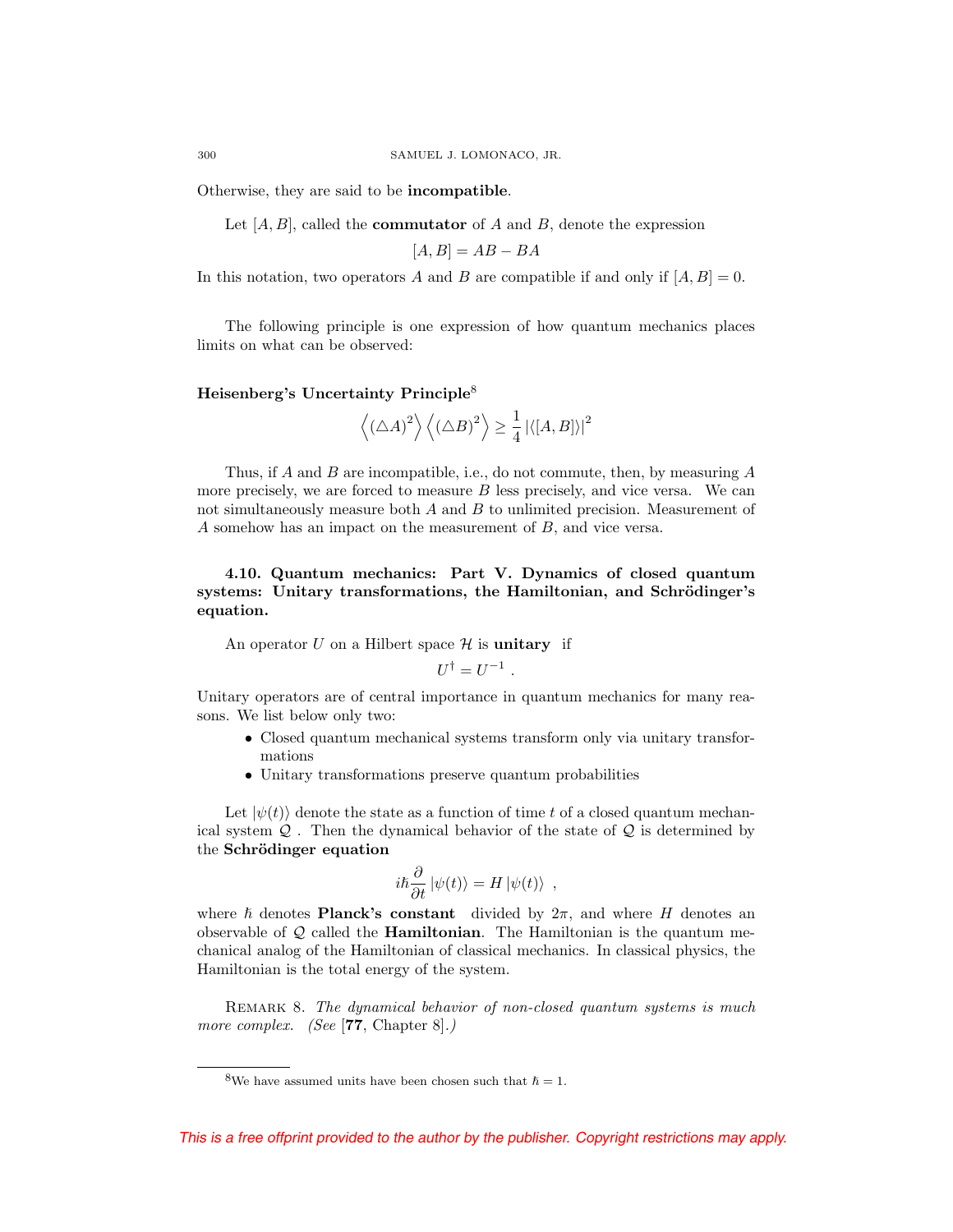#### **4.11. The mathematical perspective.**

From the mathematical perspective, Schrödinger's equation is written as:

$$
\frac{\partial}{\partial t}U(t) = -\frac{i}{\hbar}H(t)U(t) ,
$$

where

$$
|\psi(t)\rangle = U |\psi(0)\rangle ,
$$

and where  $-\frac{i}{\hbar}H(t)$  is a skew-Hermitian operator lying in the Lie algebra of the unitary group. The solution is given by a multiplicative integral, called the **pathordered integral**,

$$
U(t) = \sum_{t=0}^{t} e^{-\frac{i}{\hbar}H(t)dt},
$$

which is taken over the path  $-\frac{i}{\hbar}H(t)$  in the Lie algebra of the unitary group. The path-ordered integral is given by:

$$
\begin{split} \sum_{t} \sum_{n \to \infty} e^{-\frac{i}{\hbar}H(t)dt} &= \lim_{n \to \infty} \prod_{k=n}^{0} e^{-\frac{i}{\hbar}H(k\frac{t}{n})\frac{t}{n}} \\ &= \lim_{n \to \infty} \left[ e^{-\frac{i}{\hbar}H(n\cdot\frac{t}{n})\frac{t}{n}} \cdot e^{-\frac{i}{\hbar}H((n-1)\cdot\frac{t}{n})\frac{t}{n}} \cdot \cdots \cdot e^{-\frac{i}{\hbar}H(1\cdot\frac{t}{n})} \cdot e^{-\frac{i}{\hbar}H(0\cdot\frac{t}{n})\frac{t}{n}} \right] \end{split}
$$

REMARK 9. The standard notation for the above path-ordered integral is

$$
\mathbf{P} \exp \left( -\frac{i}{\hbar} \int\limits_{0}^{t} H(t) dt \right)
$$

We prefer the elongated "P" notation for multiplicative integrals because it is similar to the elongated "S" notation for additive integrals.

If the Hamiltonian  $H(t) = H$  is independent of time, then all matrices commute and the above path-ordered integral simplifies to

$$
\int_{t}^{t} \int_{0}^{t} e^{-\frac{i}{\hbar}H dt} = e^{\int_{0}^{t} -\frac{i}{\hbar}H dt} = e^{-\frac{i}{\hbar}Ht}
$$

Thus, in this case,  $U(t)$  is nothing more than a one parameter subgroup of the unitary group.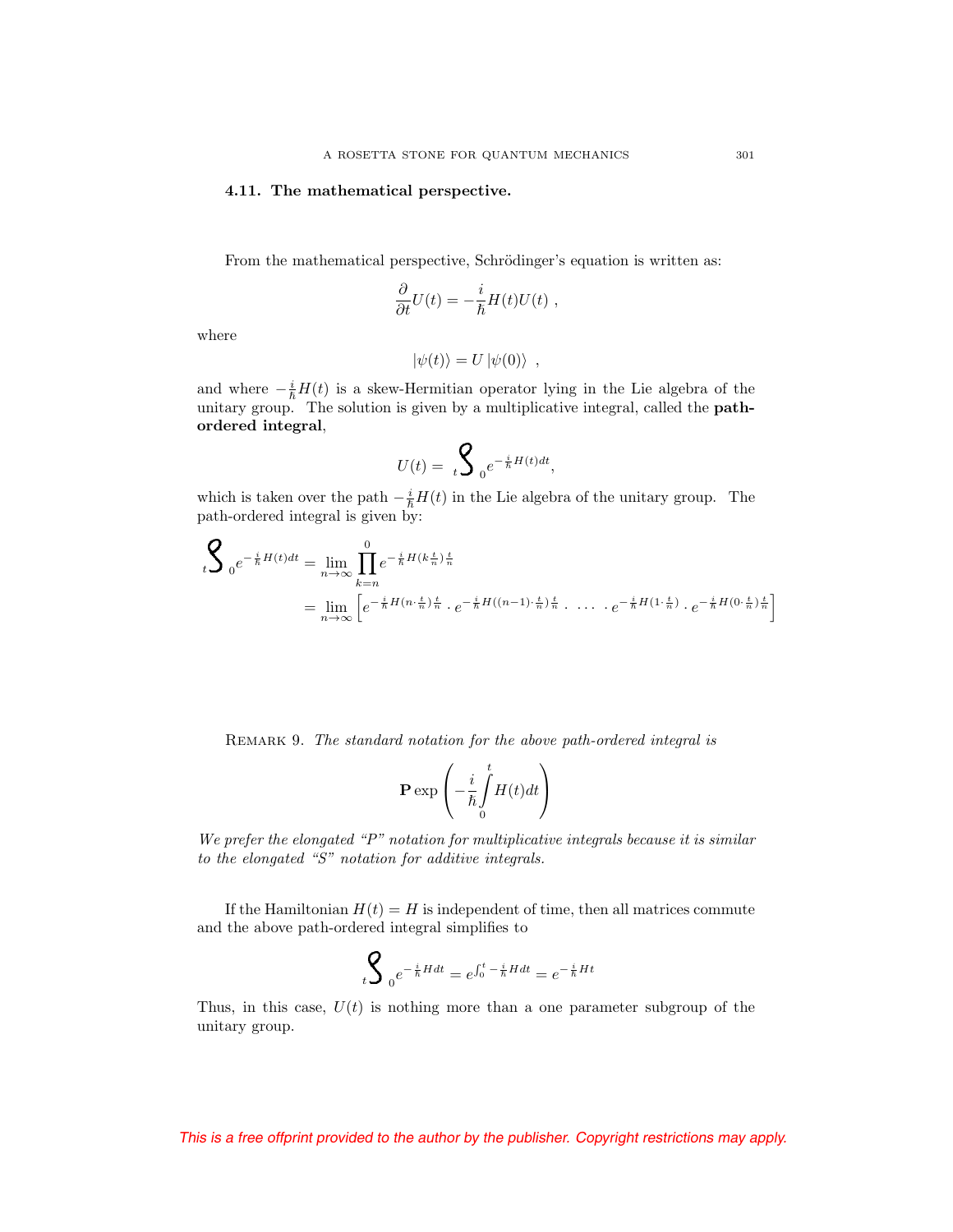#### **5. The Density Operator**

#### **5.1. Introducing the density operator.**

John von Neumann suggested yet another way of representing the state of a quantum system.

Let  $|\psi\rangle$  be a unit length ket (i.e.,  $\langle \psi | \psi \rangle = 1$ ) in the Hilbert space H representing the state of a quantum system<sup>9</sup>. The **density operator**  $\rho$  associated with the state ket  $|\psi\rangle$  is defined as the outer product of the ket  $|\psi\rangle$  (which can be thought of as a column vector) with the bra  $\psi$  (which can be thought of as a row vector), i.e.,

$$
\rho = \ket{\psi}\bra{\psi}
$$

The density operator formalism has a number of advantages over the ket state formalism. One advantage is that the density operator can also be used to represent hybrid quantum/classical states, i.e., states which are a classical statistical mixture of quantum states. Such hybrid states may also be thought of as quantum states for which we have incomplete information.

For example, consider a quantum system which is in the states (each of unit length)

$$
\ket{\psi_1}, \ket{\psi_2}, \ldots, \ket{\psi_n}
$$

with probabilities

 $p_1, p_2, \ldots, p_n$ 

respectively, where

$$
p_1+p_2+\ldots+p_n=1
$$

(Please note that the states  $|\psi_1\rangle, |\psi_2\rangle, \dots, |\psi_n\rangle$  need not be orthogonal.) Then the density operator representation of this state is defined as

$$
\rho = p_1 \ket{\psi_1} \bra{\psi_1} + p_2 \ket{\psi_2} \bra{\psi_2} + \ldots + p_n \ket{\psi_n} \bra{\psi_n}
$$

If a density operator  $\rho$  can be written in the form

$$
\rho = \ket{\psi}\bra{\psi},
$$

it is said to represent a **pure ensemble** . Otherwise, it is said to represent a **mixed ensemble** .

<sup>&</sup>lt;sup>9</sup>Please recall that each of the kets in the set  $\{\lambda|\psi\rangle \mid \lambda \in \mathbb{C}, \lambda \neq 0\}$  represent the same state of a quantum system. Hence, we can always (and usually do) represent the state of a quantum system as a unit normal ket, i.e., as a ket such that  $\langle \psi | \psi \rangle = 1$ .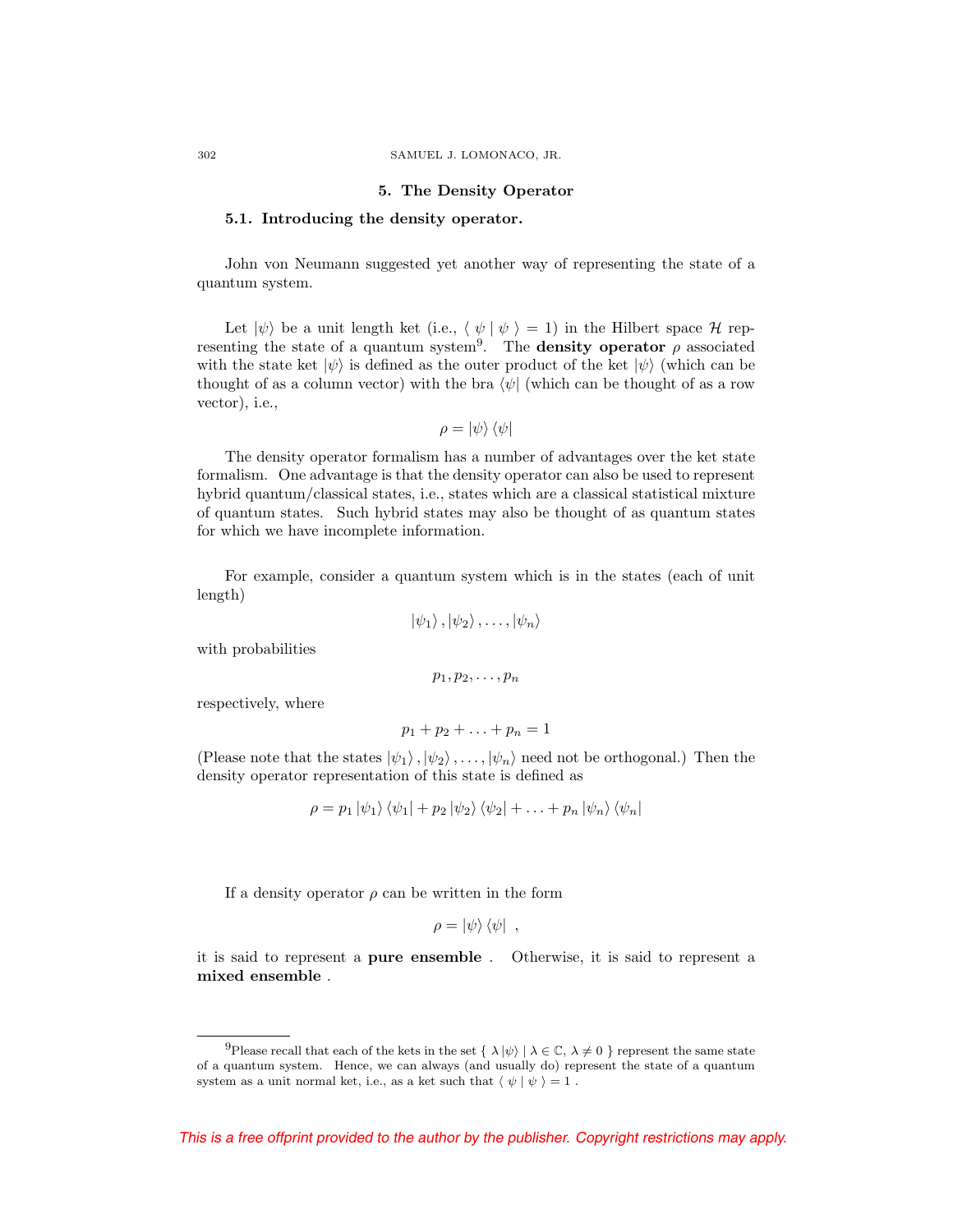#### **5.2. Properties of density operators.**

It can be shown that all density operators are positive semi-definite Hermitian operators of trace 1, and vice versa. As a result, we have the following crisp mathematical definition:

Definition 3. An linear operator on a Hilbert space H is a *density operator* if it is a positive semi-definite Hermitian operator of trace 1.

It can be shown that a density operator represents a pure ensemble if and only if  $\rho^2 = \rho$ , or equivalently, if and only if  $Trace(\rho^2) = 1$ . For all ensembles, both pure and mixed,  $Trace(\rho^2) \leq 1$ .

From standard theorems in linear algebra, we know that, for every density operator  $\rho$ , there exists a unitary matrix U which **diagonalizes**  $\rho$ , i.e., such that  $U \rho U^{\dagger}$  is a diagonal matrix. The diagonal entries in this matrix are, of course, the eigenvalues of  $\rho$ . These are non-negative real numbers which all sum to 1.

Finally, if we let  $D$  denote the set of all density operators for a Hilbert space  $H$ , then iD is a convex subset of the Lie algebra of the unitary group associated with  $H$ .

#### **5.3. Quantum measurement in terms of density operators.**

Let  $a_0, a_1, \ldots, a_{n-1}$  denote all the distinct eigenvalues of an observable A, and let  $P_{a_0}, P_{a_1}, \ldots, P_{a_{n-1}}$  be the corresponding projection operators. Finally, let  $\mathcal Q$ be a quantum system with state given by the density operator  $\rho$ .

If the quantum system  $Q$  is measured with respect to the observable  $A$ , then with probability

$$
p_i = Trace(P_{a_i} \rho)
$$

the resulting measured eigenvalue is  $a_i$ , and the resulting state of  $\mathcal Q$  is given by the density operator

$$
\rho_i = \frac{P_{a_i} \rho P_{a_i}}{Trace(P_{a_i} \rho)}.
$$

Moreover, for an observable A, the averaged observed eigenvalue expressed in terms of the density operator is:

$$
\langle A \rangle = trace(\rho A)
$$

Thus, we have extended the definition of  $\langle A \rangle$  so that it applies to mixed as well as pure ensembles, i.e., generalized the following formula to mixed ensembles:

$$
\langle A \rangle = \langle \psi | A | \psi \rangle = trace (\langle \psi \rangle \langle \psi | A) = trace(\rho A) .
$$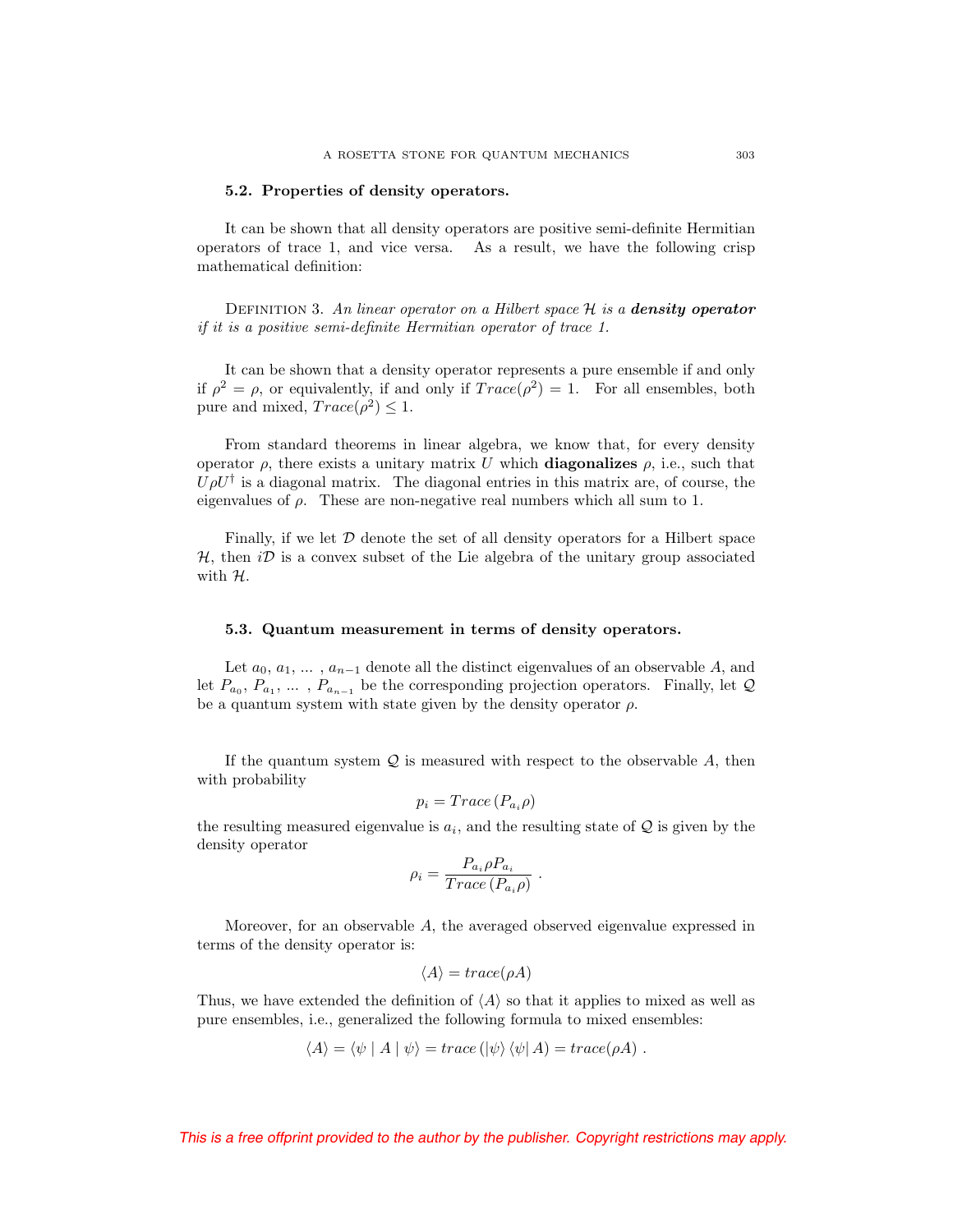EXERCISE 1. Let the Hilbert space  $H$  and the observable  $O$  be as defined in **Example 1** on page 14. Let Q be a quantum system with state given by the density operator

$$
\rho = \left(\begin{array}{cccc} \frac{3}{8} & 0 & 0 & -\frac{3}{8} \\ 0 & \frac{1}{4} & 0 & 0 \\ 0 & 0 & 0 & 0 \\ -\frac{3}{8} & 0 & 0 & \frac{3}{8} \end{array}\right) .
$$

Assume that the quantum system  $Q$  is measured with respect to the observable  $O$ .

For  $j = 0, 1$ , find the probability Prob (Observing  $a_j$ ) of observing the eigenvalue  $a_i$ , and find the corresponding state  $\rho_i$  of the measured  $\mathcal{Q}$ .

#### **5.4. Some examples of density operators.**

For example, consider the following mixed ensemble of the polarization state of a photon:

Example 7.

| Ket   |   |  |
|-------|---|--|
| Prob. | 3 |  |

In terms of the basis  $\langle \leftrightarrow \rangle$ ,  $\langle \updownarrow \rangle$  of the two dimensional Hilbert space H, the density operator  $\rho$  of the above mixed ensemble can be written as:

$$
\rho = \frac{3}{4} |\updownarrow\rangle \langle \updownarrow| + \frac{1}{4} |\nearrow\rangle \langle \nearrow|
$$
  
\n
$$
= \frac{3}{4} \begin{pmatrix} 1 \\ 0 \end{pmatrix} \begin{pmatrix} 1 & 0 \end{pmatrix} + \frac{1}{4} \begin{pmatrix} 1/\sqrt{2} \\ 1/\sqrt{2} \end{pmatrix} \begin{pmatrix} 1/\sqrt{2} & 1/\sqrt{2} \end{pmatrix}
$$
  
\n
$$
= \frac{3}{4} \begin{pmatrix} 1 & 0 \\ 0 & 0 \end{pmatrix} + \frac{1}{8} \begin{pmatrix} 1 & 1 \\ 1 & 1 \end{pmatrix} = \begin{pmatrix} \frac{7}{8} & \frac{1}{8} \\ \frac{1}{8} & \frac{1}{8} \end{pmatrix}
$$

Example 8. The following two *preparations* produce mixed ensembles with the same density operator:

| Ket   | 1个'<br>$\downarrow \downarrow$ |                |     | Ket   |               |                |
|-------|--------------------------------|----------------|-----|-------|---------------|----------------|
| Prob. | $\frac{1}{2}$                  | $\overline{2}$ | and | Prob. | $\frac{1}{2}$ | $\overline{a}$ |

For, for the left preparation, we have

$$
\rho = \frac{1}{2} |\updownarrow\rangle \langle \updownarrow| + \frac{1}{2} |\leftrightarrow\rangle \langle \leftrightarrow|
$$
  
=  $\frac{1}{2} \begin{pmatrix} 1 \\ 0 \end{pmatrix} (1 \ 0) + \frac{1}{2} \begin{pmatrix} 0 \\ 1 \end{pmatrix} (0 \ 1)$   
=  $\frac{1}{2} \begin{pmatrix} 1 & 0 \\ 0 & 1 \end{pmatrix}$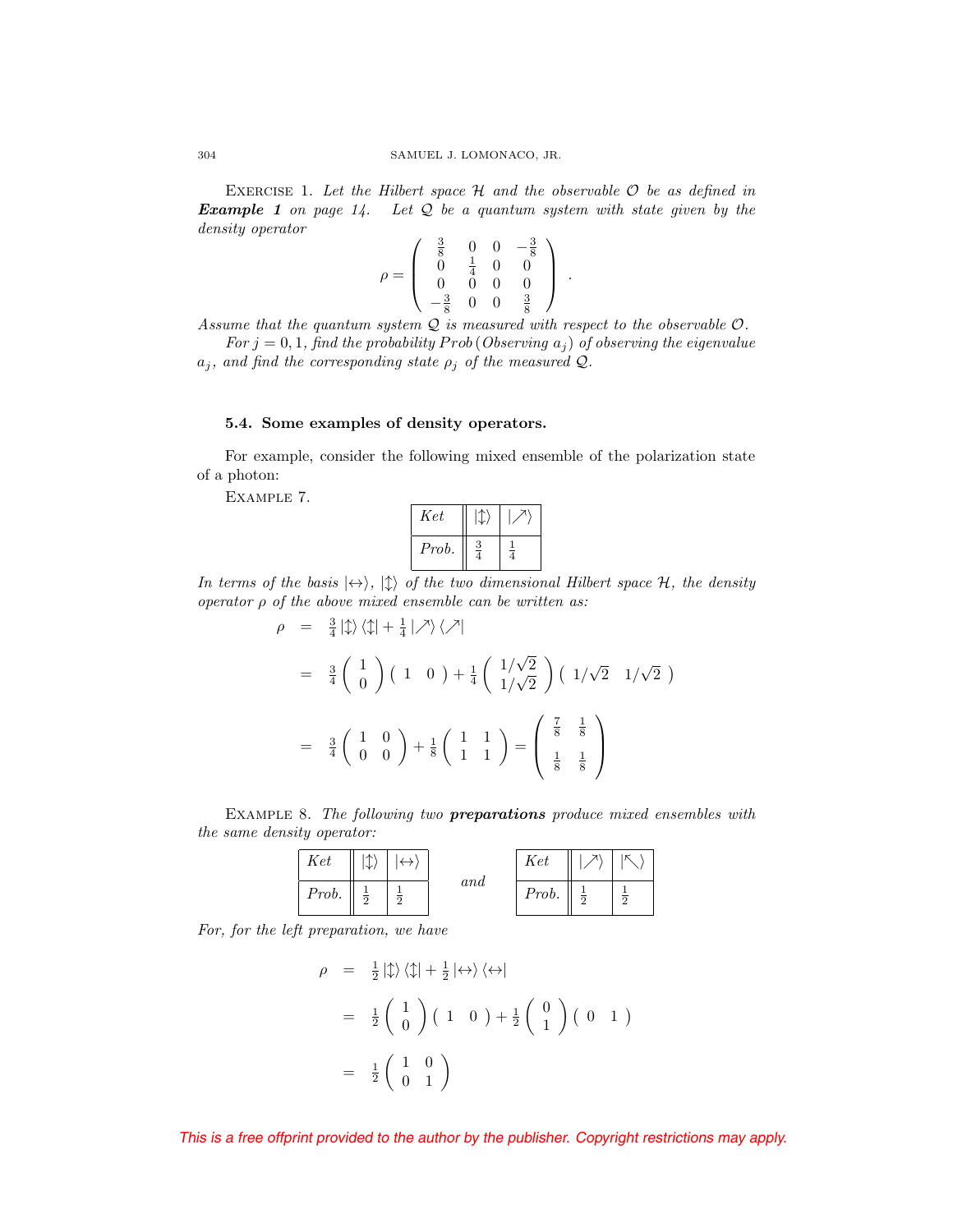And for the right preparation, we have

$$
\rho = \frac{1}{2} |\mathcal{N} \rangle \langle \mathcal{N}| + \frac{1}{2} |\mathcal{N} \rangle \langle \mathcal{N}|
$$
  
\n
$$
= \frac{1}{2} \frac{1}{\sqrt{2}} \begin{pmatrix} 1 \\ 1 \end{pmatrix} \frac{1}{\sqrt{2}} \begin{pmatrix} 1 & 1 \end{pmatrix} + \frac{1}{2} \frac{1}{\sqrt{2}} \begin{pmatrix} 1 \\ -1 \end{pmatrix} \frac{1}{\sqrt{2}} \begin{pmatrix} 1 & -1 \end{pmatrix}
$$
  
\n
$$
= \frac{1}{4} \begin{pmatrix} 1 & 1 \\ 1 & 1 \end{pmatrix} + \frac{1}{4} \begin{pmatrix} 1 & -1 \\ -1 & 1 \end{pmatrix} = \frac{1}{2} \begin{pmatrix} 1 & 0 \\ 0 & 1 \end{pmatrix}
$$

There is no way of physically distinguishing the above two mixed ensembles which were prepared in two entirely different ways. For the density operator represents all that can be known about the state of the quantum system.

#### **5.5. The partial trace of a linear operator.**

In order to deal with a quantum system composed of many quantum subsystems, we need to define the partial trace.

Let

$$
\mathcal{O}:\mathcal{H}\longrightarrow\mathcal{H}\in\mathit{Hom}_{\mathbb{C}}\left(\mathcal{H},\mathcal{H}\right)
$$

be a linear operator on the Hilbert space H.

Since Hilbert spaces are free algebraic objects, it follows from standard results in abstract algebra $^{10}$  that

$$
Hom_{\mathbb{C}}(\mathcal{H},\mathcal{H})\cong \mathcal{H}\otimes \mathcal{H}^*,
$$

where we recall that

$$
\mathcal{H}^* = Hom_{\mathbb{C}}(\mathcal{H}, \mathbb{C}) .
$$

It follows that such an operator  $\mathcal O$  can be written in the form

$$
\mathcal{O} = \sum_{\alpha} a_{\alpha} |h_{\alpha}\rangle \otimes \langle k_{\alpha} | ,
$$

where the kets  $|h_{\alpha}\rangle$  lie in H and the bras  $\langle k_{\alpha}|$  lie in  $\mathcal{H}^{\dagger}$ .

Thus, the standard **trace** of a linear operator

$$
Trace: Hom_{\mathbb{C}}(\mathcal{H}, \mathcal{H}) \longrightarrow \mathbb{C}
$$

is nothing more than a contraction, i.e.,

$$
Trace(\mathcal{O}) = \sum_{\alpha} a_{\alpha} \langle k_{\alpha} | h_{\alpha} \rangle ,
$$

i.e., a replacement of each outer product  $|h_{\alpha}\rangle \otimes \langle k_{\alpha}|$  by the corresponding bracket

 $^{10}\mathrm{See}$  for example  $[\mathbf{61}].$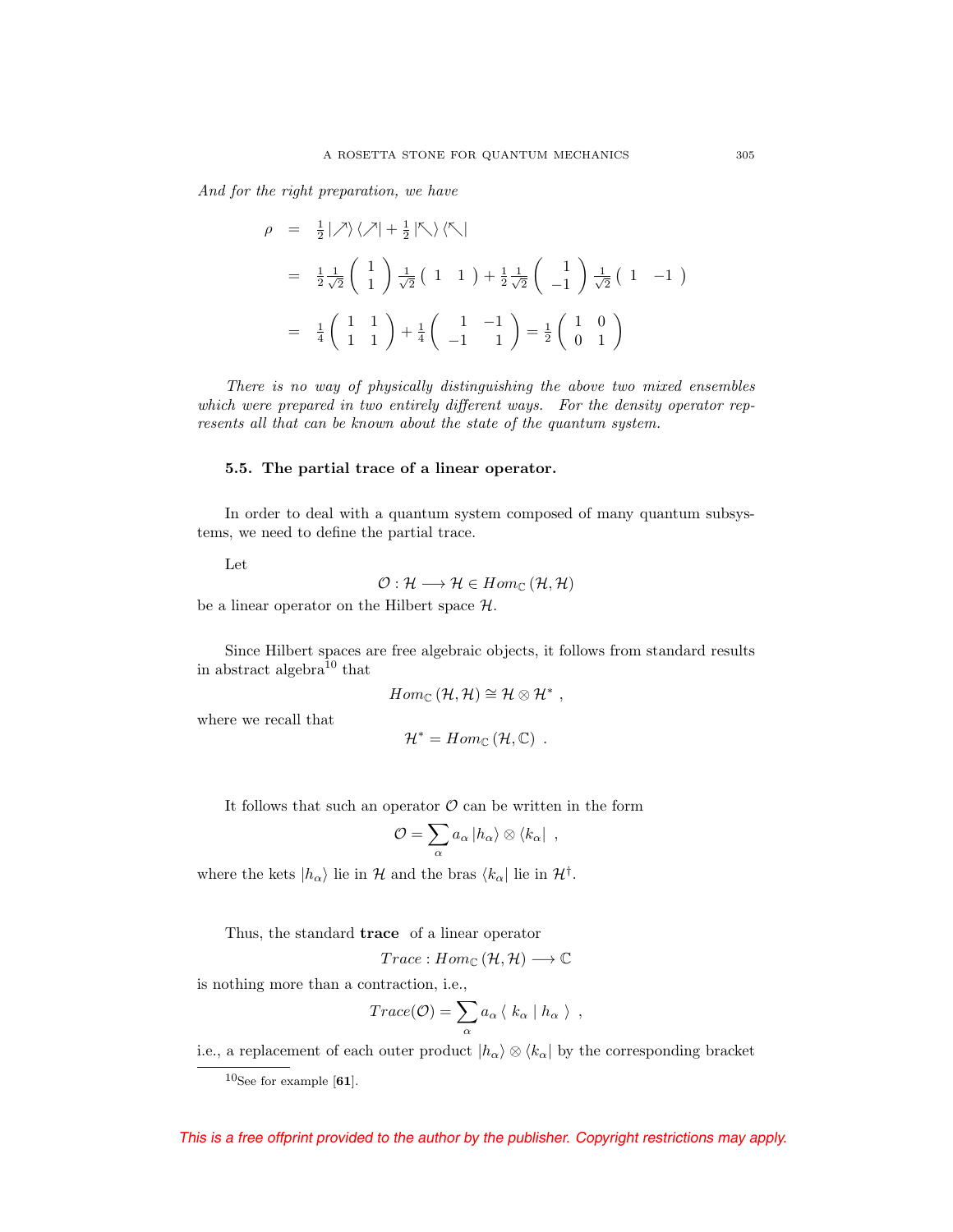$\langle k_{\alpha} | h_{\alpha} \rangle$ .

We can generalize the  $Trace$  as follows:

Let H now be the tensor product of Hilbert spaces  $\mathcal{H}_1, \mathcal{H}_2, \ldots, \mathcal{H}_n$ , i.e.,

$$
\mathcal{H}=\bigotimes_{j=1}^n\mathcal{H}_j.
$$

It follows once again from standard results in abstract algebra that

$$
Hom_{\mathbb{C}}(\mathcal{H},\mathcal{H})\cong \bigotimes_{j=1}^n (\mathcal{H}_j\otimes \mathcal{H}_j^*)\ .
$$

Hence, the operator  $\mathcal O$  can be written in the form

$$
\mathcal{O} = \sum_{\alpha} a_{\alpha} \bigotimes_{j=1}^{n} |h_{\alpha,j}\rangle \otimes \langle k_{\alpha,j}| \ ,
$$

where, for each j, the kets  $|h_{\alpha,j}\rangle$  lie in  $\mathcal{H}_j$  and the bras  $\langle k_{\alpha,j}|$  lie in  $\mathcal{H}_j^*$  for all  $\alpha$ .

Next we note that, for every subset  $\mathcal I$  of the set of indices  $\mathcal J = \{1, 2, \ldots, n\},$ we can define the **partial trace** over  $I$ , written

$$
Trace_{\mathcal{I}}: Hom_{\mathbb{C}}\left(\bigotimes_{j\in\mathcal{J}}\mathcal{H}_{j}, \bigotimes_{j\in\mathcal{J}}\mathcal{H}_{j}\right) \longrightarrow Hom_{\mathbb{C}}\left(\bigotimes_{j\in\mathcal{J}-\mathcal{I}}\mathcal{H}_{j}, \bigotimes_{j\in\mathcal{J}-\mathcal{I}}\mathcal{H}_{j}\right) ,
$$

as the contraction on the indices  $\mathcal{I}$ , i.e.,

$$
Trace_{\mathcal{I}}(\mathcal{O}) = \sum_{\alpha} a_{\alpha} \left( \prod_{j \in \mathcal{I}} \langle k_{\alpha,j} | h_{\alpha,j} \rangle \right) \bigotimes_{j \in \mathcal{J} - \mathcal{I}} | h_{\alpha,j} \rangle \langle k_{\alpha,j} |.
$$

For example, let  $\mathcal{H}_1$  and  $\mathcal{H}_0$  be two dimensional Hilbert spaces with selected orthonormal bases  $\{|0_1\rangle, |1_1\rangle\}$  and  $\{|0_0\rangle, |1_0\rangle\}$ , respectively. Thus,  $\{|0_10_0\rangle, |0_11_0\rangle, |1_10_0\rangle, |1_11_0\rangle\}$ is an orthonormal basis of  $\mathcal{H} = \mathcal{H}_1 \otimes \mathcal{H}_0$  .

Let 
$$
\rho \in Hom_{\mathbb{C}}(\mathcal{H}, \mathcal{H})
$$
 be the operator  
\n
$$
\rho = \left(\frac{|0_1 0_0\rangle - |1_1 1_0\rangle}{\sqrt{2}}\right) \otimes \left(\frac{\langle 0_1 0_0| - \langle 1_1 1_0|}{\sqrt{2}}\right)
$$
\n
$$
= \frac{1}{2} \left(|0_1 0_0\rangle \langle 0_1 0_0| - |0_1 0_0\rangle \langle 1_1 1_0| - |1_1 1_0\rangle \langle 0_1 0_0| + |1_1 1_0\rangle \langle 1_1 1_0| \right)
$$

which in terms of the basis  $\{|0_10_0\rangle, |0_11_0\rangle, |1_10_0\rangle, |1_11_0\rangle\}$  can be written as the matrix

$$
\rho = \frac{1}{2} \left( \begin{array}{rrrr} 1 & 0 & 0 & -1 \\ 0 & 0 & 0 & 0 \\ 0 & 0 & 0 & 0 \\ -1 & 0 & 0 & 1 \end{array} \right) ,
$$

where the rows and columns are listed in the order  $|0_10_0\rangle, |0_11_0\rangle, |1_10_0\rangle, |1_11_0\rangle$ 

## This is a free offprint provided to the author by the publisher. Copyright restrictions may apply.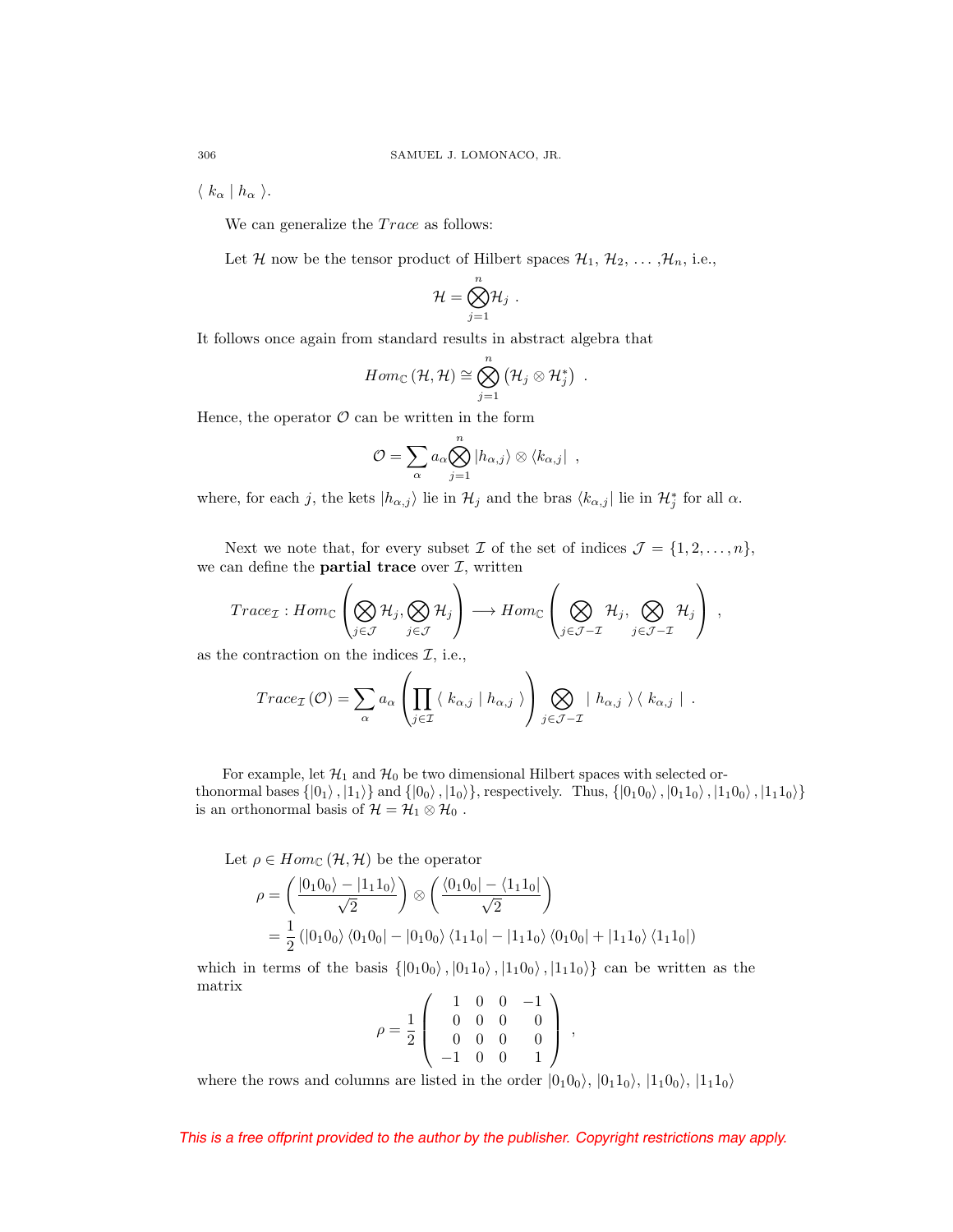The partial trace  $Trace_0$  with respect to  $\mathcal{I} = \{0\}$  of  $\rho$  is

$$
\rho_1 = Trace_0 (\rho)
$$
  
=  $\frac{1}{2} Trace_0 (|0_1 0_0\rangle \langle 0_1 0_0| - |0_1 0_0\rangle \langle 1_1 1_0| - |1_1 1_0\rangle \langle 0_1 0_0| + |1_1 1_0\rangle \langle 1_1 1_0|)$   
=  $\frac{1}{2} (\langle 0_0 | 0_0 \rangle |0_1 \rangle \langle 0_1| - \langle 1_0 | 0_0 \rangle |0_1 \rangle \langle 1_1| - \langle 0_0 | 1_0 \rangle |1_1 \rangle \langle 0_1| + \langle 1_0 | 1_0 \rangle |1_1 \rangle \langle 1_1|)$   
=  $\frac{1}{2} (|0_1\rangle \langle 0_1| - |0_1 \rangle \langle 1_1|)$ 

which in terms of the basis  $\{|0_1\rangle, |1_1\rangle\}$  becomes

$$
\rho_1 = Trace_0(\rho) = \frac{1}{2} \begin{pmatrix} 1 & 0 \\ 0 & 1 \end{pmatrix} ,
$$

where the rows and columns are listed in the order  $|0_1\rangle, |1_1\rangle$ .

## **5.6. Multipartite quantum systems.**

One advantage density operators have over kets is that they provide us with a means for dealing with multipartite quantum systems.

DEFINITION 4. Let  $Q_1, Q_2, \ldots, Q_n$  be quantum systems with underlying Hilbert spaces  $\mathcal{H}_1, \mathcal{H}_2, \ldots, \mathcal{H}_n$ , respectively. The global quantum system  $\mathcal Q$  consisting of the quantum systems  $Q_1, Q_2, \ldots, Q_n$  is called a **multipartite quantum system**. Each of the quantum systems  $Q_j$  ( $j = 1, 2, \ldots, n$ ) is called a **constituent "part"** of  $Q$ . The underlying Hilbert space  $H$  of  $Q$  is the tensor product of the Hilbert spaces of the constituent "parts," i.e.,

$$
\mathcal{H}=\bigotimes_{j=1}^n\mathcal{H}_j\ .
$$

If the density operator  $\rho$  is the state of a multipartite quantum system  $\mathcal{Q}$ , then the state of each constituent "part"  $\mathcal{Q}_j$  is the density operator  $\rho_j$  given by the partial trace

$$
\rho_j = Trace_{\mathcal{J} - \{j\}}(\rho) ,
$$

where  $\mathcal{J} = \{1, 2, \ldots, n\}$  is the set of indices.

Obviously, much more can be said about the states of multipartite systems and their constituent parts. However, we will forego that discussion until after we have had an opportunity introduce the concepts of quantum entanglement and von Neumann entropy.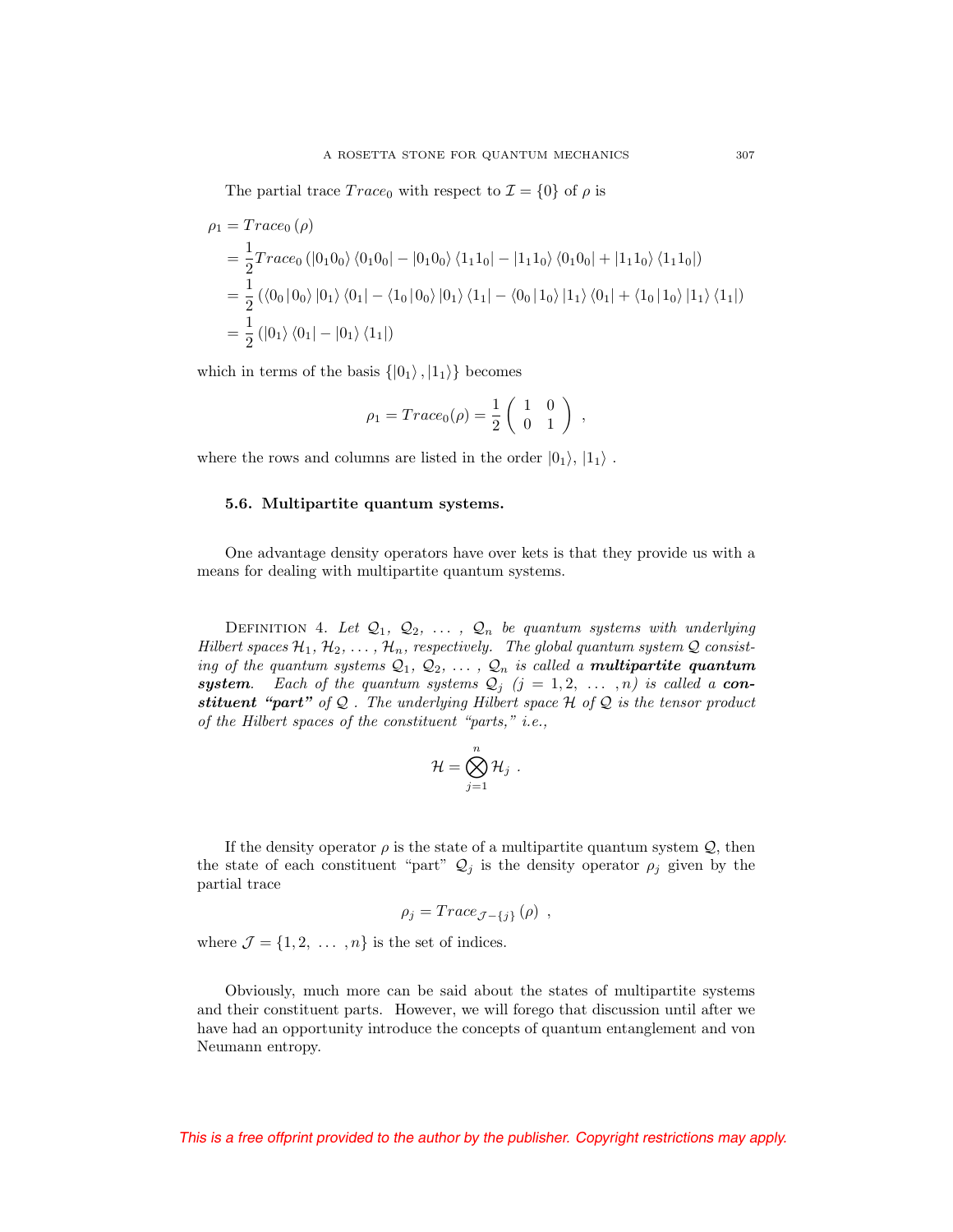## **5.7. Quantum dynamics in density operator formalism.**

Under a unitary transformation U, a density operator  $\rho$  transforms according to the rubric:

$$
\rho \longmapsto U \rho U^{\dagger}
$$

Moreover, in terms of the density operator, Schrödinger's equation $^{11}$  becomes:

$$
i\hbar \frac{\partial \rho}{\partial t} = [H, \rho] ,
$$

where  $[H, \rho]$  denotes the **commutator** of H and  $\rho$ , i.e.,

$$
[H,\rho]=H\rho-\rho H
$$

#### **5.8. The mathematical perspective.**

From the mathematical perspective, one works with  $i\rho$  instead of  $\rho$  because  $i\rho$ lies in the Lie algebra of the unitary group. Thus, the density operator transforms under a unitary transformation  $U$  according to the rubric:

$$
i\rho \longmapsto Ad_U(i\rho) ,
$$

where  $Ad<sub>U</sub>$  denotes the **big adjoint representation**<sup>12</sup>, i.e., the representation

$$
i\rho \longmapsto U(i\rho) U^{-1}
$$

From the mathematical perspective, Schrödinger's equation is in this case more informatively written as:

$$
\frac{\partial(i\rho)}{\partial t} = ad_{-\frac{i}{\hbar}H}(i\rho) ,
$$

where  $ad_{-\frac{i}{\hbar}H}$  denotes the **little adjoint representation**<sup>13</sup>, i.e.,

$$
ad_{-\frac{i}{\hbar}H}(i\rho) = \left[-\frac{i}{\hbar}H, i\rho\right] = \left(-\frac{i}{\hbar}H\right)(i\rho) - (i\rho)\left(-\frac{i}{\hbar}H\right) .
$$

Thus, the solution to the above form of Schrödinger's equation is given by the path ordered integral:

$$
\rho = \left(\sum_{t} \sum_{0} e^{-\frac{1}{\hbar} \left(a d_{i H(t)}\right) dt}\right) \rho_0
$$

where  $\rho_0$  denotes the density operator at time  $t = 0$ .

 $^{11}$ Schrödinger's equation determines the dynamics of closed quantum systems. However, non-closed quantum systems are also of importance in quantum computation and quantum information theory. See for example the Schumacher's work on superoperators [**85**], or [**77**, Chapter 8].

<sup>12</sup>For a more in depth discussion of the big adjoint representation, see[**67**].

<sup>13</sup>For a more in depth discussion of the little adjoint representation, see [**67**].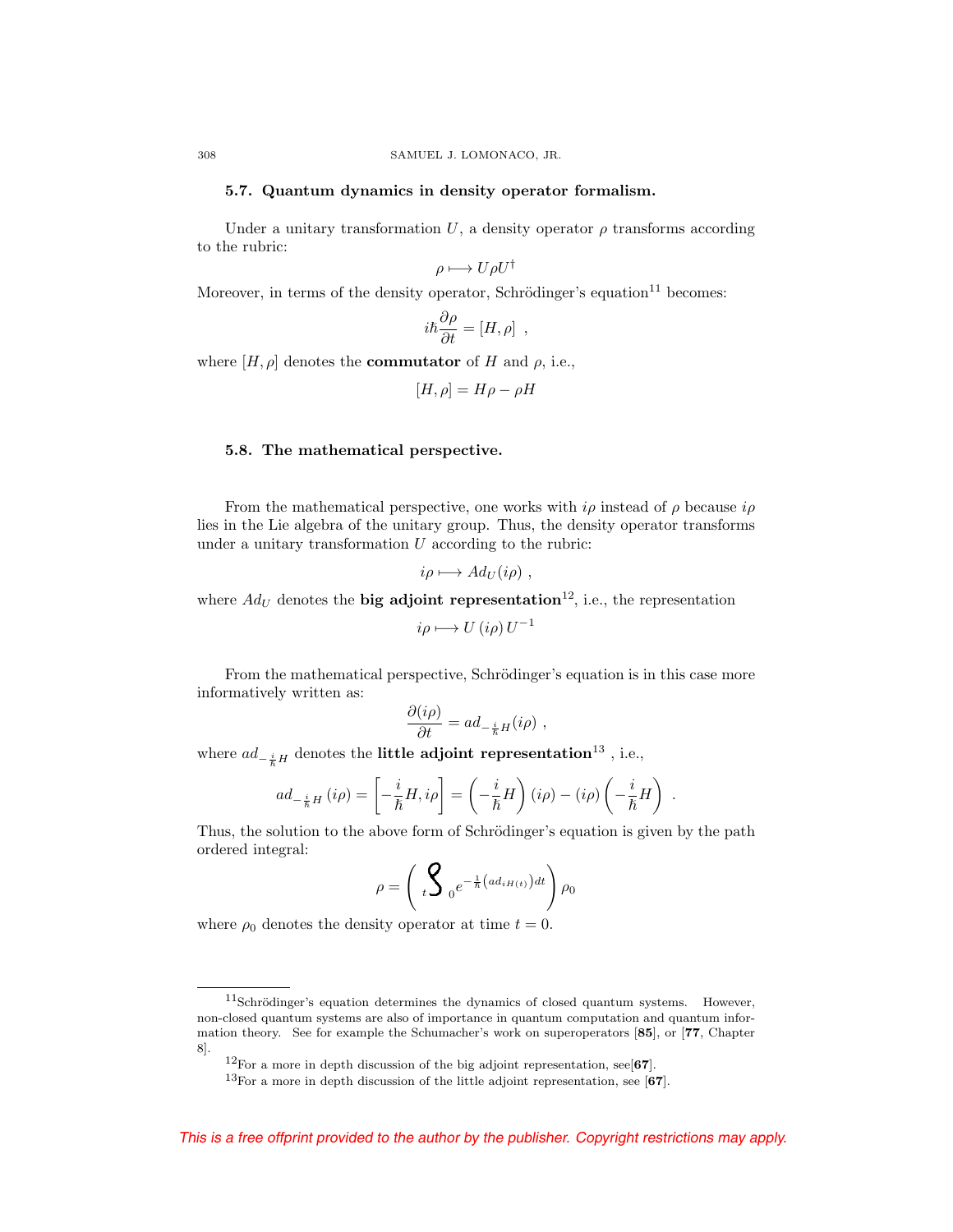#### **6. The Heisenberg model of quantum mechanics**

Consider a computing device with inputs and outputs. Assume we have no knowledge of the internal workings of the device. We are allowed to probe the device with inputs and observe the corresponding outputs. But we are given no information as to how the device performs its calculation. We call such a device a **blackbox** computing device.

For such blackboxes, we say that two theoretical models for blackboxes are **equivalent** provided both predict the same input/output behavior. We may prefer one model over the other for various reasons, such as simplicity, aesthetics, or whatever meets our fancy. But the basic fact is that each of the two equivalent models is just as "correct" as the other.

In like manner, two theoretical models of the quantum world are said to be **equivalent** if they both predict the same results in regard to quantum measurements.

Up to this point, we have been describing the Schrödinger model of quantum mechanics, frequently called the **Schrödinger picture**. Heisenberg proposed yet another model, called the **Heisenberg picture**. Both models have been proven to be equivalent.

In the Heisenberg picture, state kets remain stationary with time, but observables move with time. While state kets, and hence density operators, remain fixed with respect to time, the observables A change dynamically as:

$$
A \longmapsto U^{\dagger}AU
$$

under a unitary transformation  $U = U(t)$ , where the unitary transformation is determined by the equation

$$
i\hbar \frac{\partial U}{\partial t} = H U
$$

It follows that the equation of motion of observables is according to the following equation

$$
i\hbar \frac{\partial A}{\partial t} = [A, H]
$$

One advantage the Heisenberg picture has over the Schrödinger picture is that the equations appearing in it are similar to those found in classical mechanics.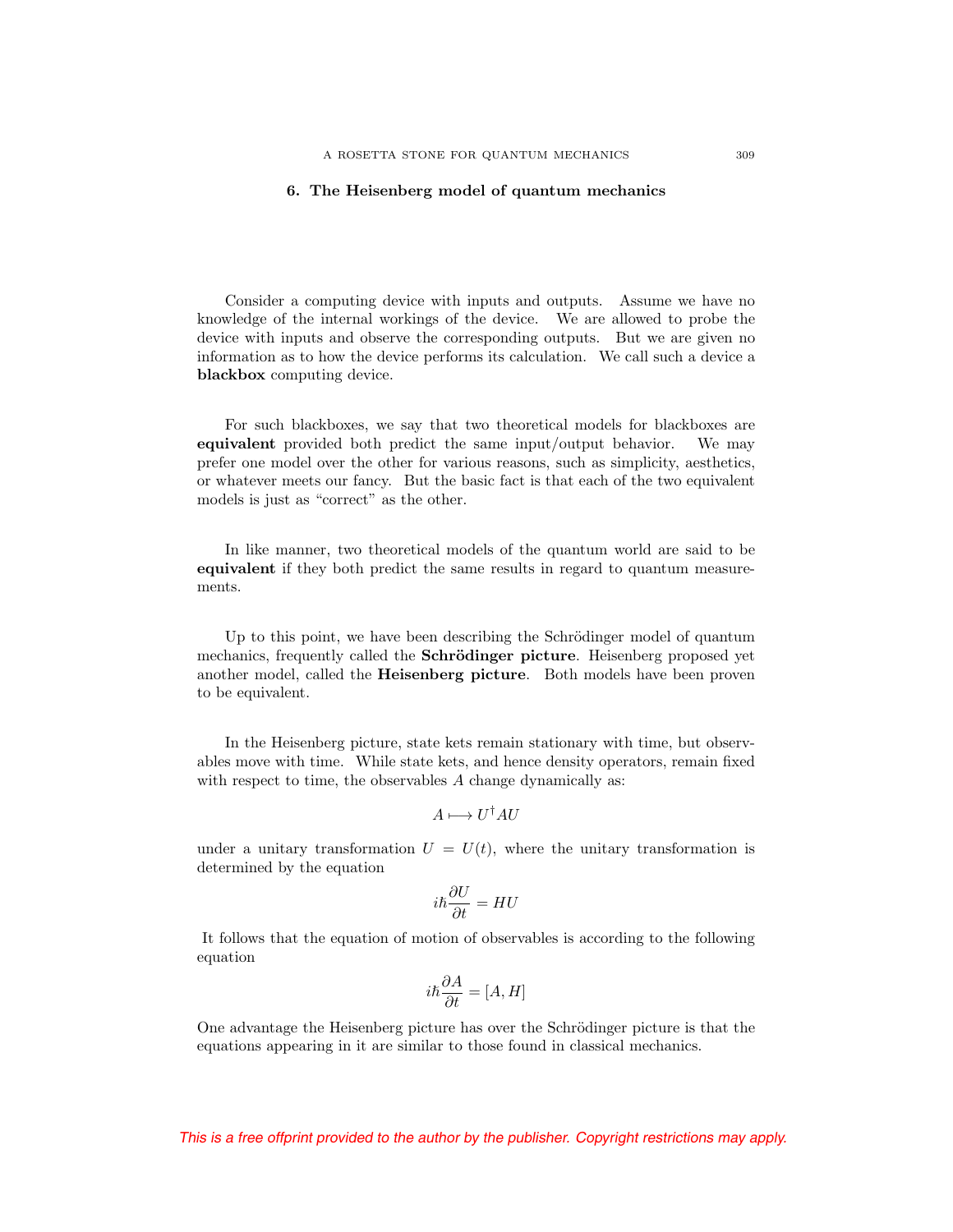In summary, we have the following table which contrasts the two pictures:

|                        | Schrödinger Picture                                                                                                                                   | Heisenberg Picture                                                                                                                                   |
|------------------------|-------------------------------------------------------------------------------------------------------------------------------------------------------|------------------------------------------------------------------------------------------------------------------------------------------------------|
|                        | Moving                                                                                                                                                | Stationary                                                                                                                                           |
| State ket              | $ \psi_0\rangle \longmapsto  \psi\rangle = U  \psi_0\rangle$                                                                                          | $ \psi_0\rangle$                                                                                                                                     |
| Density                | Moving                                                                                                                                                | Stationary                                                                                                                                           |
| Operator               | $\rho_0 \mapsto \rho = U \rho_0 U^{\dagger} = Ad_U(\rho_0)$                                                                                           | $\rho_0$                                                                                                                                             |
|                        | Stationary                                                                                                                                            | Moving                                                                                                                                               |
| Observable             | $A_0$                                                                                                                                                 | $A_0 \longmapsto A = U^{\dagger} A_0 U = A d_{U^{\dagger}} (A_0)$                                                                                    |
| Observable             | Stationary                                                                                                                                            | Stationary                                                                                                                                           |
| Eigenvalues            | $a_j$                                                                                                                                                 | $a_j$                                                                                                                                                |
|                        |                                                                                                                                                       | Moving                                                                                                                                               |
|                        |                                                                                                                                                       | $A_0 = \sum_i a_i  a_i\rangle_0 \langle a_i _0$                                                                                                      |
| Observable             | Stationary                                                                                                                                            |                                                                                                                                                      |
| Frame                  | $A_0 = \sum_i a_i  a_i\rangle_0 \langle a_i _0$                                                                                                       | $A_t = \sum_i a_i  a_j\rangle_t \langle a_j _t$                                                                                                      |
|                        |                                                                                                                                                       | where $ a_i\rangle_t = U^{\dagger}  a_i\rangle_0$                                                                                                    |
| Dynamical<br>Equations | $i\hbar \frac{\partial U}{\partial t} = H^{(S)}U$                                                                                                     | $i\hbar \frac{\partial U}{\partial t} = H^{(H)}U$                                                                                                    |
|                        | $i\hbar \frac{\partial}{\partial t} \psi\rangle = H^{(S)} \psi\rangle$                                                                                | $i\hbar \frac{\partial A}{\partial t} = [A, H^{(H)}]$                                                                                                |
| Measurement            | Measurement of observable $A_0$<br>produces eigenvalue $a_i$ with<br>probability                                                                      | Measurement of observable $A$<br>produces eigenvalue $a_i$ with<br>probability                                                                       |
|                        | $\left  \left( \langle a_i  _{\alpha} \rangle  \psi \rangle \right ^2 = \left  \left( \langle a_i  _{\alpha} \rangle  \psi \rangle \right ^2 \right $ | $\left  \left( \langle a_i  _{\mu} \rangle  \psi_0 \rangle \right ^2 = \left  \left( \langle a_i  _{\alpha} \rangle  \psi \rangle \right ^2 \right $ |

where

$$
H^{(H)} = U^{\dagger} H^{(S)} U
$$

It follows that the Schrödinger Hamiltonian  $H^{(S)}$  and the Heisenberg Hamiltonian are related as follows:

$$
\frac{\partial H^{(S)}}{\partial t} = U \frac{\partial H^{(H)}}{\partial t} U^{\dagger},
$$

where terms containing  $\frac{\partial U}{\partial t}$  and  $\frac{\partial U^{\dagger}}{\partial t}$  have cancelled out as a result of the Schrödinger equation.

# This is a free offprint provided to the author by the publisher. Copyright restrictions may apply.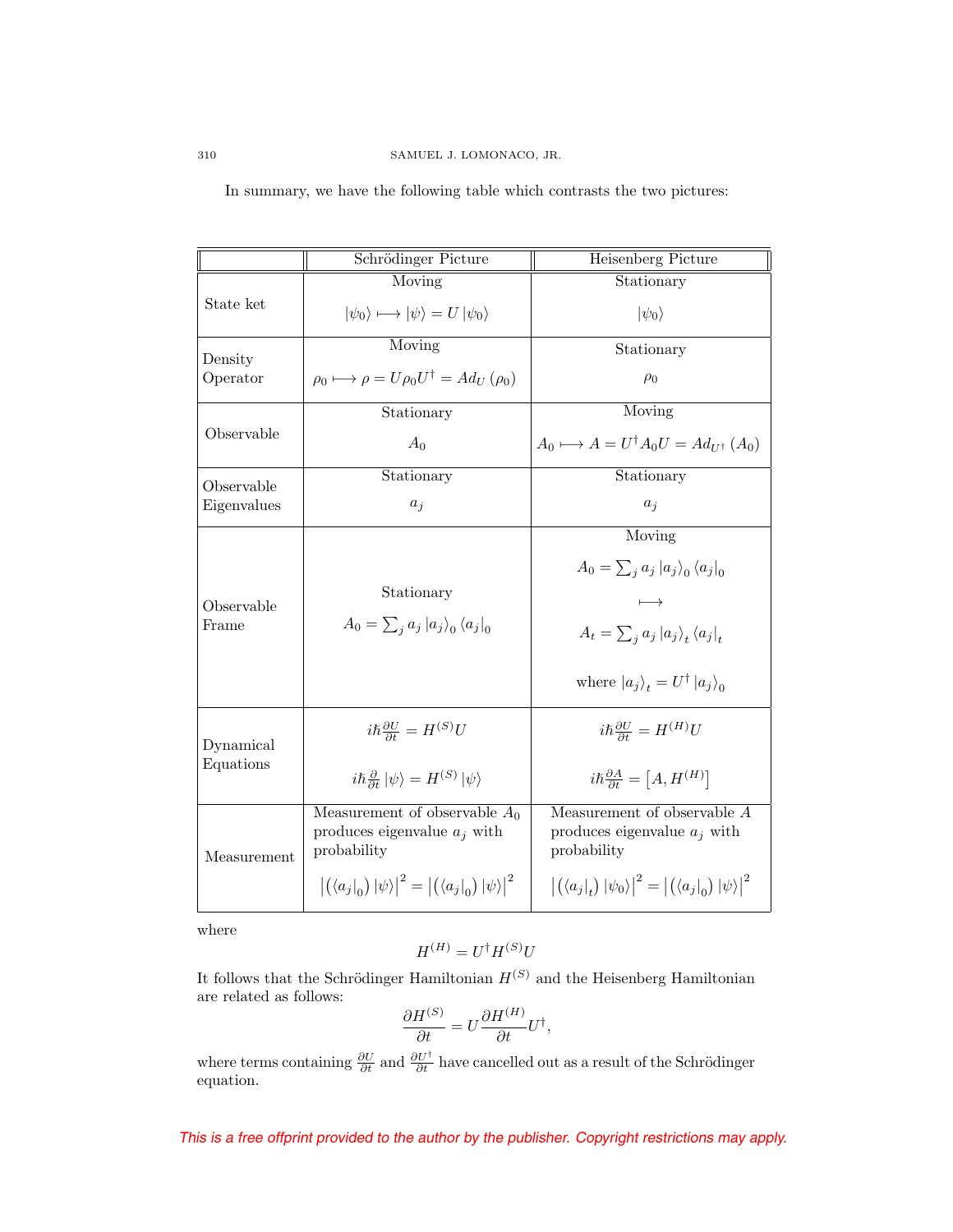| $S \longrightarrow H$                                                                | $H \longrightarrow S$                                                      |
|--------------------------------------------------------------------------------------|----------------------------------------------------------------------------|
| $ \psi^{(S)}\rangle \longmapsto  \psi^{(H)}\rangle = U^{\dagger}  \psi^{(S)}\rangle$ | $ \psi^{(H)}\rangle \longmapsto  \psi^{(S)}\rangle = U  \psi^{(H)}\rangle$ |
| $\rho^{(S)} \longmapsto \rho^{(H)} = U^{\dagger} \rho^{(S)} U$                       | $\rho^{(H)} \longmapsto \rho^{(S)} = U \rho^{(H)} U^{\dagger}$             |
| $A^{(S)} \longmapsto A^{(H)} = U^{\dagger} A^{(S)} U$                                | $A^{(H)} \longmapsto A^{(S)} = UA^{(H)}U^{\dagger}$                        |
| $A^{(S)} \longmapsto A^{(H)} = U^{\dagger} A^{(S)} U$                                | $A^{(H)} \longmapsto A^{(S)} = UA^{(H)}U^{\dagger}$                        |

We should also mention that the Schrödinger and Heisenberg pictures can be transformed into one another via the mappings:

Obviously, much more could be said on this topic.

For quantum computation from the perspective of the Heisenberg model, please refer to the work of Deutsch and Hayden[**26**], and also to Gottesman's "study of the ancient Hittites" :-) [**34**].

#### **7. Quantum entanglement**

#### **7.1. The juxtaposition of two quantum systems.**

Let  $\mathcal{Q}_1$  and  $\mathcal{Q}_2$  be two quantum systems that have been separately prepared respectively in states  $|\psi_1\rangle$  and  $|\psi_2\rangle$ , and that then have been united without interacting. Because  $\mathcal{Q}_1$  and  $\mathcal{Q}_2$  have been separately prepared without interacting, their states  $|\psi_1\rangle$  and  $|\psi_2\rangle$  respectively lie in distinct Hilbert spaces  $\mathcal{H}_1$  and  $\mathcal{H}_2$ . Moreover, because of the way in which  $\mathcal{Q}_1$  and  $\mathcal{Q}_2$  have been prepared, no physical prediction relating to one of these quantum systems depends in any way whatsoever on the other quantum system.

The global quantum system  $Q$  consisting of the two quantum systems  $Q_1$  and  $\mathcal{Q}_2$  as prepared above is called a **juxtaposition** of the quantum systems  $\mathcal{Q}_1$  and  $\mathcal{Q}_2$ . The state of the global quantum system  $\mathcal Q$  is the tensor product of the states  $|\psi_1\rangle$  and  $|\psi_2\rangle$ . In other words, the state of Q is:

$$
\ket{\psi_1} \otimes \ket{\psi_2} \in \mathcal{H}_1 \otimes \mathcal{H}_2
$$

# **7.2. An example: An** n**-qubit register** Q **consisting of the juxtaposition of** n **qubits.**

Let H be a two dimensional Hilbert space, and let  $\{|0\rangle, |1\rangle\}$  denote an arbitrarily selected orthonormal basis<sup>14</sup>. Let  $\mathcal{H}_{n-1}, \mathcal{H}_{n-2}, \ldots, \mathcal{H}_0$  be distinct Hilbert spaces, each isomorphic to  $H$ , with the obvious induced orthonormal bases

$$
\{ |0_{n-1}\rangle, |1_{n-1}\rangle \}, \{ |0_{n-2}\rangle, |1_{n-2}\rangle \}, \ldots, \{ |0_0\rangle, |1_0\rangle \}
$$

respectively.

<sup>14</sup>We obviously have chosen to label the basis elements in a suggestive way.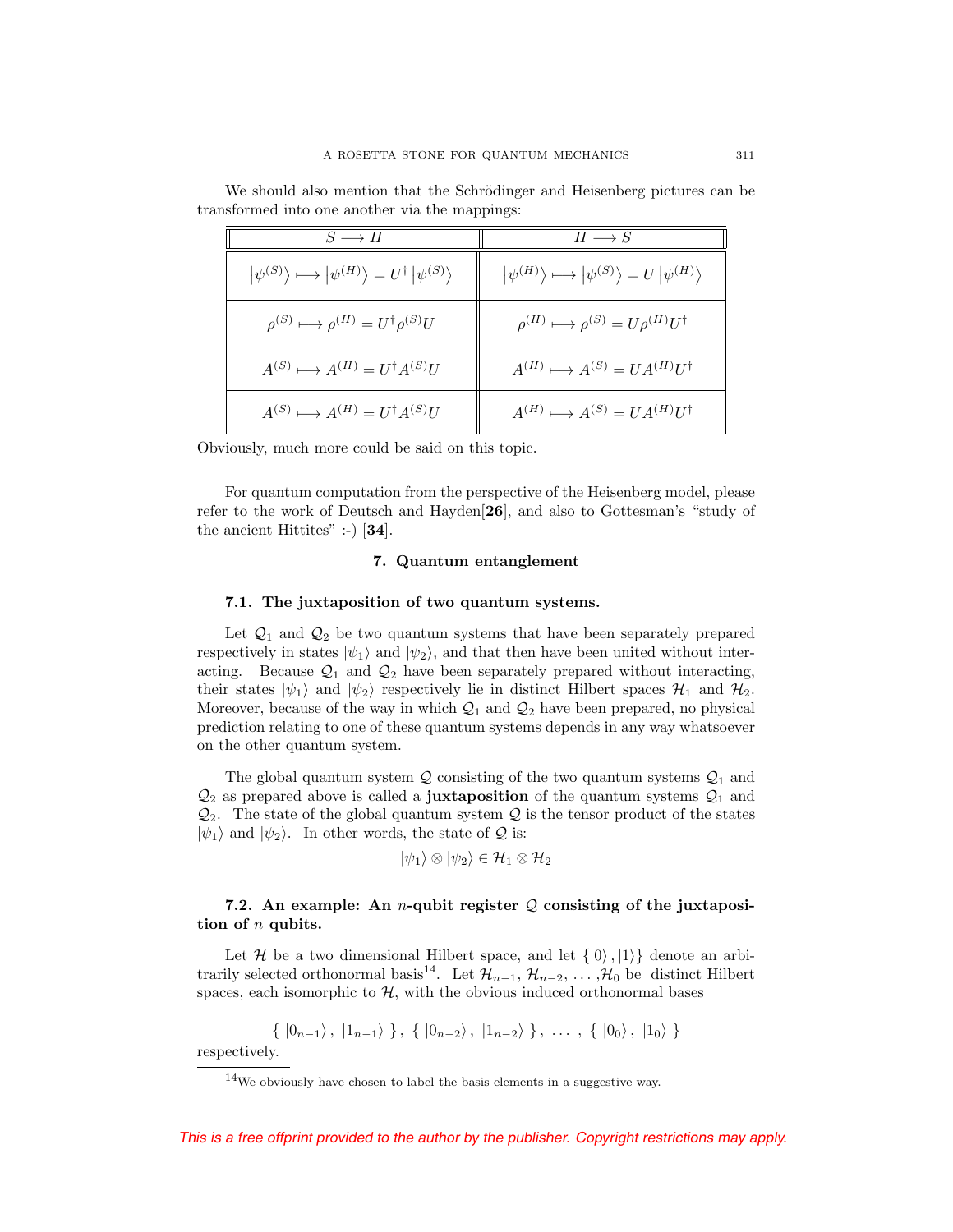Consider n qubits  $\mathcal{Q}_{n-1}, \mathcal{Q}_{n-2}, \ldots, \mathcal{Q}_0$  separately prepared in the states

$$
\frac{1}{\sqrt{2}}\left(\left|0_{n-1}\right\rangle+\left|1_{n-1}\right\rangle\right),\ \frac{1}{\sqrt{2}}\left(\left|0_{n-2}\right\rangle+\left|1_{n-2}\right\rangle\right),\ \ldots\ ,\ \frac{1}{\sqrt{2}}\left(\left|0_{0}\right\rangle+\left|1_{0}\right\rangle\right),
$$

respectively. Let Q denote the global system consisting of the separately prepared (without interacting) qubits  $\mathcal{Q}_{n-1}, \mathcal{Q}_{n-2}, \ldots, \mathcal{Q}_0$ . Then the state  $|\psi\rangle$  of  $\mathcal Q$  is the tensor product:

$$
|\psi\rangle = \frac{1}{\sqrt{2}} (|0_{n-1}\rangle + |1_{n-1}\rangle) \otimes \frac{1}{\sqrt{2}} (|0_{n-2}\rangle + |1_{n-2}\rangle) \otimes \dots \otimes \frac{1}{\sqrt{2}} (|0_0\rangle + |1_0\rangle)
$$
  
=  $\left(\frac{1}{\sqrt{2}}\right)^n (|0_{n-1}0_{n-2}\dots 0_10_0\rangle + |0_{n-1}0_{n-2}\dots 0_11_0\rangle + \dots + |1_{n-1}1_{n-2}\dots 1_11_0\rangle)$ 

which lies in the Hilbert space

$$
\mathcal{H}=\mathcal{H}_{n-1}\otimes\mathcal{H}_{n-2}\otimes\ \ldots\ \otimes\mathcal{H}_0.
$$

**Notational Convention:** We will usually omit subscripts whenever they can easily be inferred from context.

Thus, the global system Q consisting of the n qubits  $\mathcal{Q}_{n-1}, \mathcal{Q}_{n-2}, \ldots, \mathcal{Q}_0$  is in the state

$$
|\psi\rangle = \left(\frac{1}{\sqrt{2}}\right)^n (|00...00\rangle + |00...01\rangle + \ldots + |11...11\rangle) \in \bigotimes_0^{n-1} \mathcal{H}
$$

The reader should note that the *n*-qubit register  $Q$  is a superposition of kets with labels consisting of all the binary n-tuples. If each binary n-tuple  $b_{n-1}b_{n-2} \ldots b_0$ is identified with the integer

$$
b_{n-1}2^{n-1} + b_{n-2}2^{n-2} + \ldots + b_02^0,
$$

i.e., if we interpret each binary n-tuple as the radix 2 representation of an integer, then we can rewrite the state as

$$
|\psi\rangle = \left(\frac{1}{\sqrt{2}}\right)^n (|0\rangle + |1\rangle + |2\rangle + \ldots + |2^n - 1\rangle).
$$

In other words, this n-qubit register contains all the integers from 0 to  $2^n - 1$ in superposition. But most importantly, it contains all the integers 0 to  $2<sup>n</sup> - 1$ simultaneously!

This is an example of the massive parallelism that is possible within quantum computation. However, there is a downside. If we observe (measure) the register, then all the massive parallelism disappears. On measurement, the quantum world selects for us one and only one of the  $2<sup>n</sup>$  integers. The probability of observing any particular one of the integers is  $\vert$  $\left(1/\sqrt{2}\right)^n$ <br>t mode by  $2^2 = (\frac{1}{2})^n$ . The selection of which integer is observed is unfortunately not made by us, but by the quantum world.

Thus, harnessing the massive parallelism of quantum mechanics is no easy task! As we will see, a more subtle approach is required.

## This is a free offprint provided to the author by the publisher. Copyright restrictions may apply.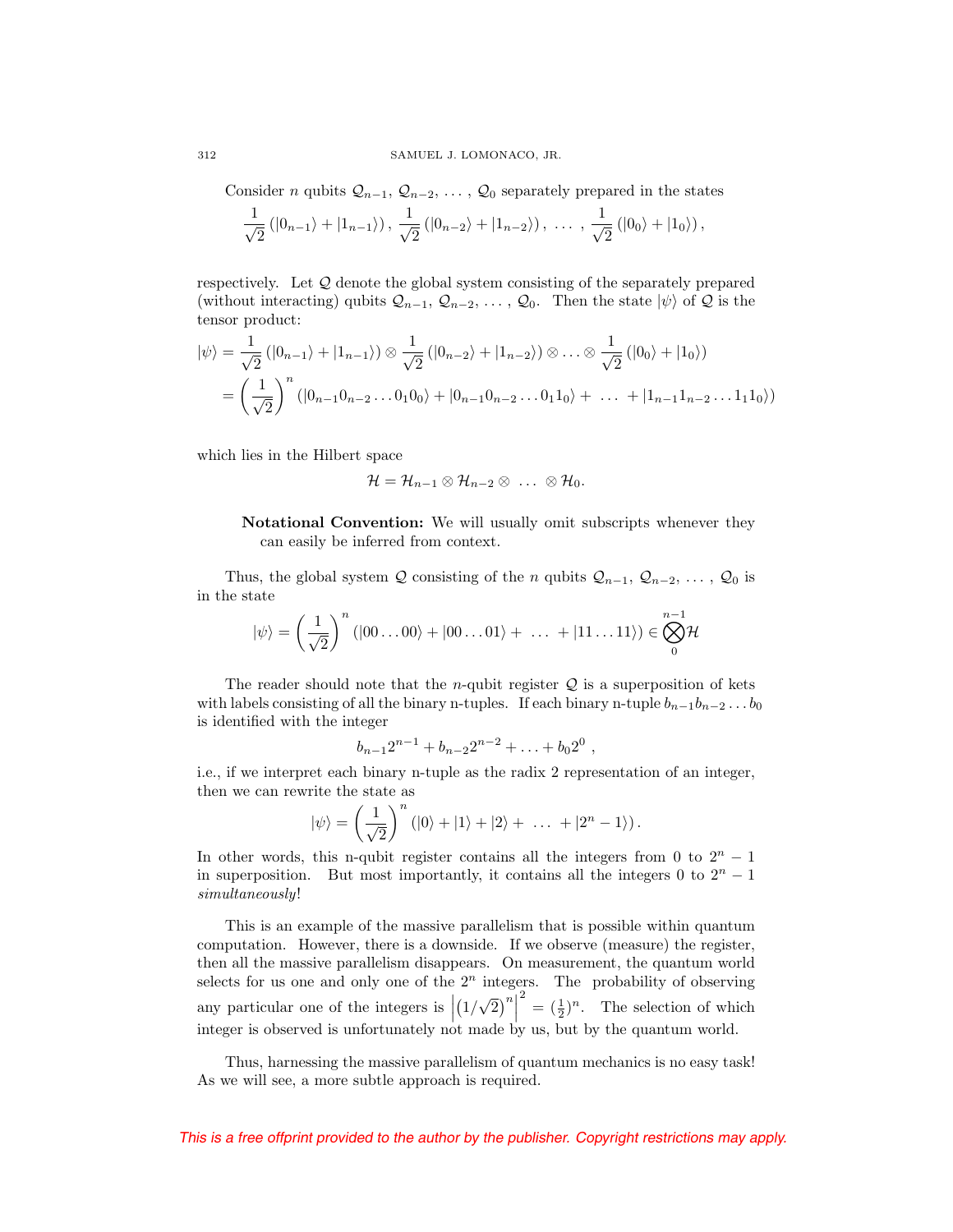#### **7.3. An example of the dynamic behavior of a 2-qubit register.**

We now consider the previous *n*-qubit register for  $n = 2$ . In terms of the bases described in the previous section, we have:

$$
\begin{pmatrix}\n|0\rangle & = & |00\rangle & = & \begin{pmatrix} 1 \\ 0 \end{pmatrix} \otimes \begin{pmatrix} 1 \\ 0 \end{pmatrix} = \begin{pmatrix} 1 \\ 0 \\ 0 \end{pmatrix}
$$
\n
$$
|1\rangle & = & |01\rangle & = & \begin{pmatrix} 1 \\ 0 \end{pmatrix} \otimes \begin{pmatrix} 0 \\ 1 \end{pmatrix} = \begin{pmatrix} 0 \\ 0 \\ 0 \end{pmatrix}
$$
\n
$$
=
$$
\n
$$
|2\rangle & = & |10\rangle & = & \begin{pmatrix} 0 \\ 1 \end{pmatrix} \otimes \begin{pmatrix} 1 \\ 0 \end{pmatrix} = \begin{pmatrix} 0 \\ 0 \\ 1 \end{pmatrix}
$$
\n
$$
|3\rangle & = & |11\rangle & = & \begin{pmatrix} 0 \\ 1 \end{pmatrix} \otimes \begin{pmatrix} 0 \\ 1 \end{pmatrix} = \begin{pmatrix} 0 \\ 0 \\ 1 \end{pmatrix}
$$

Let us assume that the initial state  $|\psi\rangle_{t=0}$  of our 2-qubit register is

$$
|\psi\rangle_{t=0} = \left(\frac{|0\rangle - |1\rangle}{\sqrt{2}}\right) \otimes |0\rangle = \frac{1}{\sqrt{2}} (|00\rangle - |10\rangle) = \frac{1}{\sqrt{2}} (|0\rangle - |2\rangle) = \frac{1}{\sqrt{2}} \begin{pmatrix} 1 \\ 0 \\ -1 \\ 0 \end{pmatrix}
$$

Let us also assume that from time  $t = 0$  to time  $t = 1$  the dynamical behavior of the above 2-qubit register is determined by a constant Hamiltonian  $H$ , which when written in terms of the basis  $\{|00\rangle, |01\rangle, |10\rangle, |11\rangle\} = \{|0\rangle, |1\rangle, |2\rangle, |3\rangle\}$  is given by

$$
H = \frac{\pi \hbar}{2} \begin{pmatrix} 0 & 0 & 0 & 0 \\ 0 & 0 & 0 & 0 \\ 0 & 0 & 1 & -1 \\ 0 & 0 & -1 & 1 \end{pmatrix} ,
$$

where the rows and the columns are listed in the order  $|00\rangle, |01\rangle, |10\rangle, |11\rangle,$  i.e., in the order  $|0\rangle$ ,  $|1\rangle$ ,  $|2\rangle$ ,  $|3\rangle$ .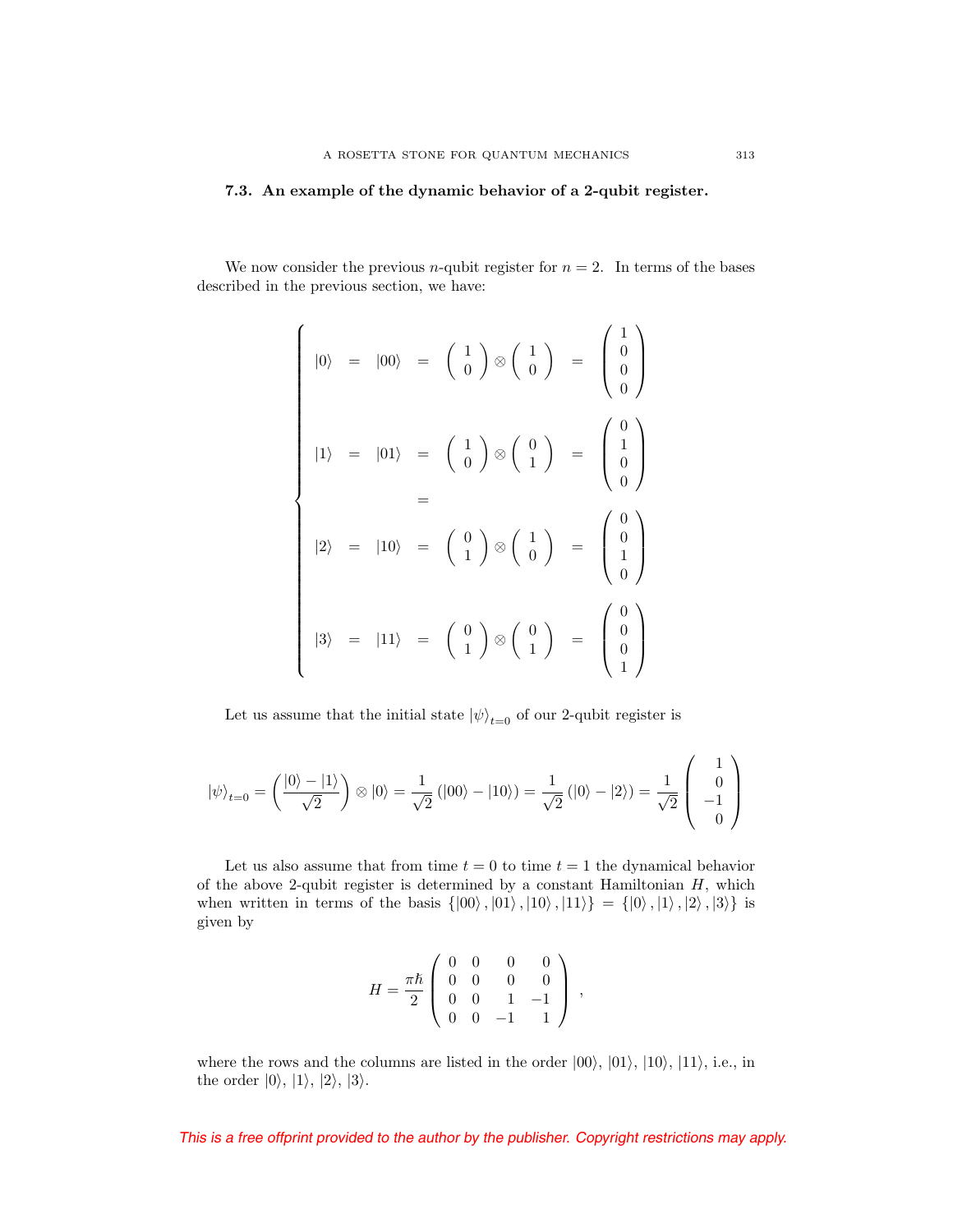Then, as a consequence of Schrödinger's equation, the Hamiltonian  $H$  determines a unitary transformation

$$
U_{CNOT} = \sum_{t} \int_{0}^{t} e^{-\frac{i}{\hbar}Hdt} = e^{\int_{0}^{1} -\frac{i}{\hbar}Hdt} = e^{-\frac{i}{\hbar}H}
$$

$$
= \begin{pmatrix} 1 & 0 & 0 & 0 \\ 0 & 1 & 0 & 0 \\ 0 & 0 & 0 & 1 \\ 0 & 0 & 1 & 0 \end{pmatrix} = |0\rangle\langle0| + |1\rangle\langle1| + |2\rangle\langle3| + |3\rangle\langle2|
$$

which moves the 2-qubit register from the initial state  $|\psi\rangle_{t=0}$  at time  $t = 0$  to  $|\psi\rangle_{t=1} = U_{CNOT} |\psi\rangle_{t=0}$  at time  $t = 1$ . Thus,

$$
|\psi\rangle_{t=1} = U_{CNOT} |\psi\rangle_{t=0} = \begin{pmatrix} 1 & 0 & 0 & 0 \\ 0 & 1 & 0 & 0 \\ 0 & 0 & 0 & 1 \\ 0 & 0 & 1 & 0 \end{pmatrix} \cdot \frac{1}{\sqrt{2}} \begin{pmatrix} 1 \\ 0 \\ -1 \\ 0 \end{pmatrix}
$$

$$
= \frac{1}{\sqrt{2}} \begin{pmatrix} 1 \\ 0 \\ 0 \\ -1 \end{pmatrix} = \frac{1}{\sqrt{2}} (|00\rangle - |11\rangle) = \frac{1}{\sqrt{2}} (|0\rangle - |3\rangle)
$$

The resulting state (called an **EPR pair** of qubits for reasons we shall later explain) can no longer be written as a tensor product of two states. Consequently, we no longer have the juxtaposition of two qubits.

Somehow, the resulting two qubits have in some sense "lost their separate identities." Measurement of any one of the qubits immediately impacts the other.

For example, if we measure the 0-th qubit (i.e., the right-most qubit), the EPR state in some sense "jumps" to one of two possible states. Each of the two possibilities occurs with probability  $\frac{1}{2}$ , as indicated in the table below:

| $\frac{1}{\sqrt{2}}( 0_10_0\rangle -  1_11_0\rangle)$ |                           |  |                                              |  |
|-------------------------------------------------------|---------------------------|--|----------------------------------------------|--|
| $\swarrow\swarrow\swarrow$                            | Meas.<br>$0$ -th<br>Qubit |  |                                              |  |
| $Prob = \frac{1}{2}$<br>$ 0_10_0\rangle$              |                           |  | $Prob = \frac{1}{2}$<br>$ 1_{1}1_{0}\rangle$ |  |

So we see that a measurement of one of the qubits causes a change in the other.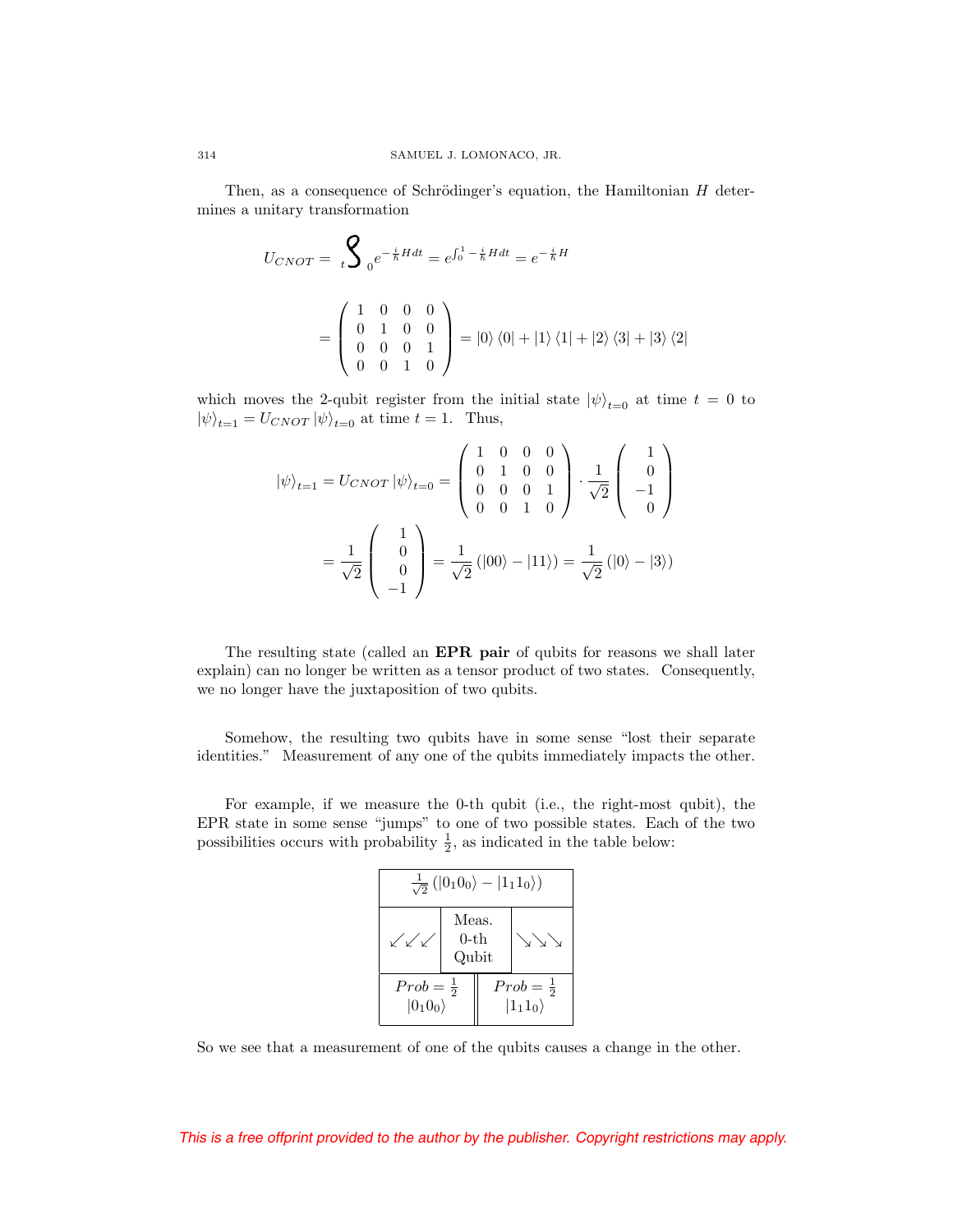## **7.4. Definition of quantum entanglement.**

The above mentioned phenomenon is so unusual and so non-classical that it warrants a name.

DEFINITION 5. Let  $Q_1, Q_2, \ldots, Q_n$  be quantum systems with underlying Hilbert spaces  $\mathcal{H}_1$ ,  $\mathcal{H}_2$ , ...,  $\mathcal{H}_n$ , respectively. Then the global quantum system  $Q$  consisting of the quantum systems  $Q_1, Q_2, \ldots, Q_n$  is said to be **entangled** if its state  $|\psi\rangle \in \mathcal{H} = \overline{\bigotimes_{j=1}^{n} \mathcal{H}_j}$  can not be written in the form

$$
|\psi\rangle = \bigotimes_{j=1}^{n} |\psi_j\rangle ,
$$

where each ket  $|\psi_j\rangle$  lies in the Hilbert space  $\mathcal{H}_j$  for,  $j = 1, 2, ..., n$ . We also say that such a state  $|\psi\rangle$  is **entangled**.

Thus, the state

$$
\left|\psi\right\rangle_{t=1}=\frac{1}{\sqrt{2}}\left(\left|00\right\rangle-\left|11\right\rangle\right)
$$

of the 2-qubit register of the previous section is entangled.

REMARK 10. In terms of density operator formalism, a pure ensemble  $\rho$  is entangled if it can not be written in the form

$$
\rho = \bigotimes_{j=1}^n \rho_j ,
$$

where the  $\rho_j$ 's denote density operators.

Please note that we have defined entanglement only for pure ensembles. For mixed ensembles, entanglement is not well understood<sup>15</sup>. As a result, the "right" definition of entanglement of mixed ensembles is still unresolved. We give one definition below:

DEFINITION 6. A density operator  $\rho$  on a Hilbert space  $\mathcal H$  is said to be entangled with respect to the Hilbert space decomposition

$$
\mathcal{H}=\bigotimes_{j=1}^n\mathcal{H}_j
$$

if it can not be written in the form

$$
\rho = \sum_{k=1}^{\ell} \lambda_k \left( \bigotimes_{j=1}^{n} \rho_{(j,k)} \right) ,
$$

for some positive integer  $\ell$ , where the  $\lambda_k$ 's are positive real numbers such that

$$
\sum_{k=1}^{\ell} \lambda_k = 1.
$$

and where each  $\rho_{(j,k)}$  is a density operator on the Hilbert space  $\mathcal{H}_j$ .

<sup>15</sup>Quantum entanglement is not even well understood for pure ensembles.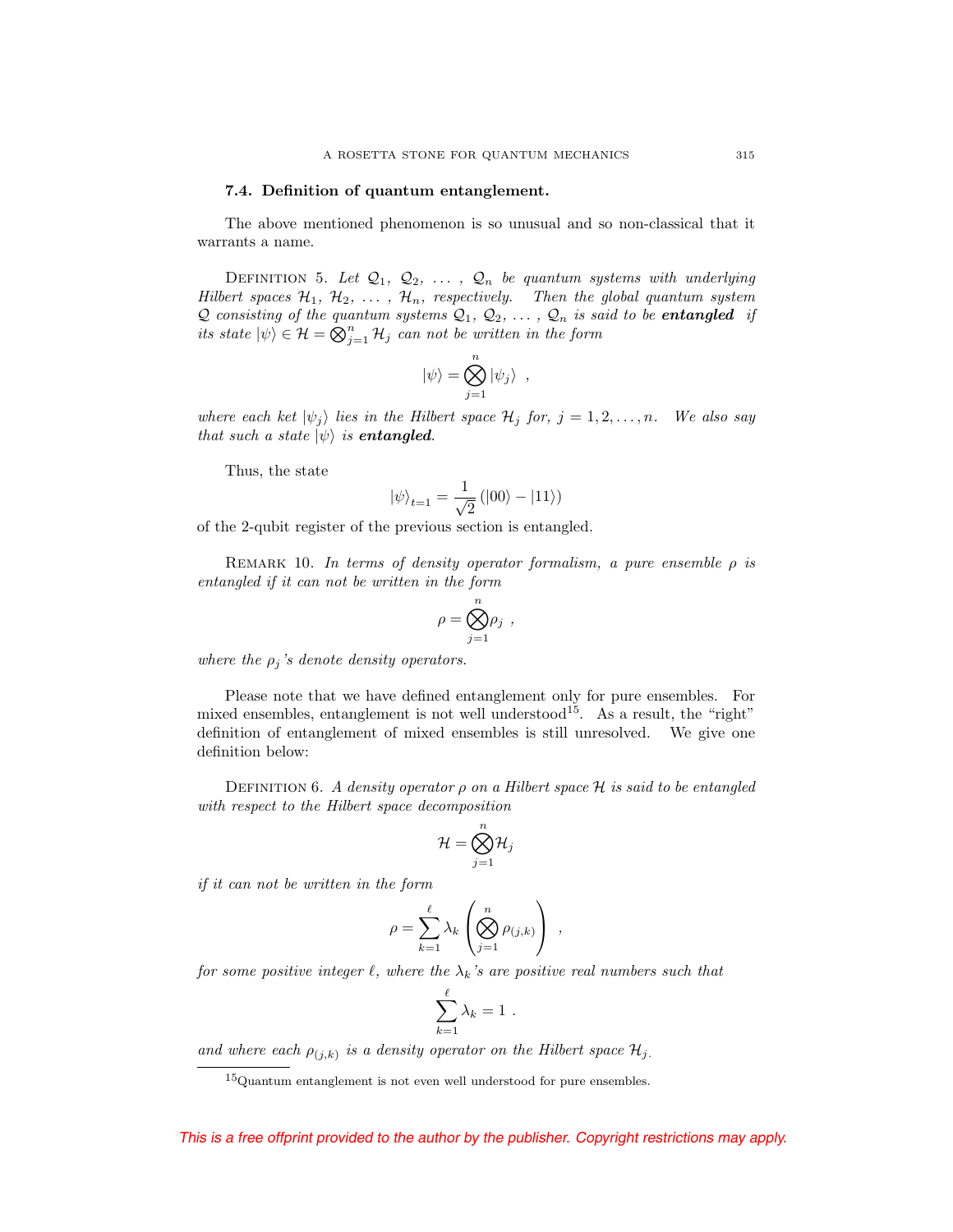Readers interested in pursuing this topic further should refer to the works of Bennett , the Horodecki's, Nielsen, Smolin, Wootters , and others[**8**], [**51**], [**65**], [**76**], [**1**].

# **7.5. Einstein, Podolsky, Rosen's (EPR's) grand challenge to quantum mechanics.**

Albert Einstein was skeptical of quantum mechanics, so skeptical that he together with Podolsky and Rosen wrote a joint paper[**29**] appearing in 1935 challenging the very foundations of quantum mechanics. Their paper hit the scientific community like a bombshell. For it delivered a direct frontal attack at the very heart and center of quantum mechanics.

At the core of their objection was quantum entanglement. Einstein and his colleagues had insightfully recognized the central importance of this quantum phenomenon.

Their argument centered around the fact that quantum mechanics violated either the **principle of non-locality**<sup>16</sup> or the **principle of reality**<sup>17</sup> . They argued that, as a result, quantum mechanics must be incomplete, and that quantum entanglement could be explained by missing **hidden variables**.

For many years, no one was able to conceive of an experiment that could determine which of the two theories, i.e., quantum mechanics or EPR's hidden variable theory, was correct. In fact, many believed that the two theories were not distinguishable on physical grounds.

It was not until Bell developed his famous inequalities [**5**],[**6**], [**15**], that a physical criterion was found to distinguish the two theories. Bell developed inequalities which, if violated, would clearly prove that quantum mechanics is correct, and hidden variable theories are not. Many experiments were performed<sup>18</sup>. Each emphatically supported quantum mechanics, and clearly demonstrated the incorrectness of hidden variable theory. Quantum mechanics was the victor!

## **7.6. Why did Einstein, Podolsky, Rosen (EPR) object?**

But why did Einstein and his colleagues object so vehemently to quantum entanglement?

As a preamble to our answer to this question, we note that Einstein and his colleagues were convinced of the validity of the following two physical principles:

- 1) The **principle of local interactions** , i.e., that all the known forces of nature are local interactions,
- 2) The **principle of non-locality**, i.e., that spacelike separated regions of spacetime are physically independent of one another.

<sup>16</sup>We will later explain the principle of non-locality. See also [**15**].

<sup>&</sup>lt;sup>17</sup>For an explanation of the principle of reality as well as the principle of non-localty, please refer, for example, to [**81**], [**15**].

<sup>18</sup>See for example [**2**].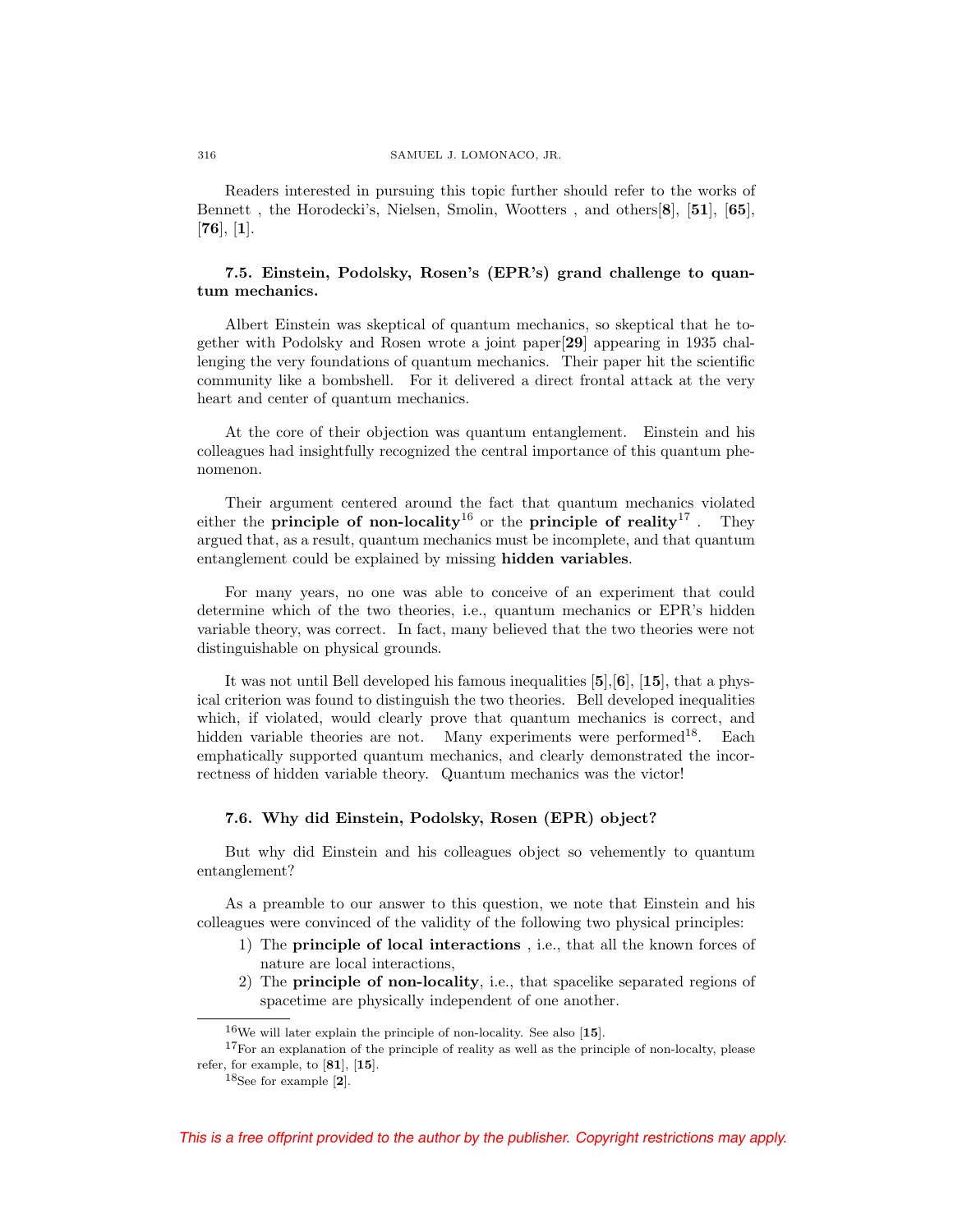Their conviction in regard to principle 1) was based on the fact that all four known forces of nature, i.e., gravitational, electromagnetic, weak, and strong forces, are **local interactions**. By this we mean:

- i) They are mediated by another entity, e.g., graviton, photon, etc.
- ii) They propagate no faster than the speed  $c$  of light
- iii) Their strength drops off with distance

Their conviction in regard to principle 2) was based on the following reasoning:

Two points in spacetime  $P_1 = (x_1, y_1, z_1, t_1)$  and  $P_2 = (x_2, y_2, z_2, t_2)$  are separated by a **spacelike distance** provided the distance between  $(x_1, y_1, z_1)$  and  $(x_2, y_2, z_2)$  is greater than  $c |t_2 - t_1|$ , i.e.,

 $Distance((x_1, y_1, z_1), (x_2, y_2, z_2)) > c |t_2 - t_1|$ ,

where  $c$  denotes the speed of light. In other words, no signal can travel between points that are said to be separated by a spacelike distance unless the signal travels faster than the speed of light. But because of the basic principles of relativity, such superluminal communication is not possible.

#### Hence we have:

**The principle of non-locality:** Spacelike separated regions of spacetime are physically independent. In other words, spacelike separated regions can not influence one another.

#### **7.7. EPR's objection.**

We now are ready to explain why Einstein and his colleagues objected so vehemently to quantum entanglement. We explain Bohm's simplified version of their argument.

Consider a two qubit quantum system that has been prepared by **Alice**<sup>19</sup> in her laboratory in the state

$$
|\psi\rangle = \frac{1}{\sqrt{2}} (|0_1 0_0\rangle - |1_1 1_0\rangle) .
$$

After the preparation, she decides to keep qubit  $#1$  in her laboratory, but enlists Captain James T. Kirk of the Starship Enterprise to transport qubit #0 to her friend **Bob**<sup>20</sup> who is at some far removed distant part of the universe, such as at a Federation outpost orbiting about the double star Alpha Centauri in the constellation Centaurus.

After Captain Kirk has delivered qubit #0, Alice's two qubits are now separated by a spacelike distance. Qubit #1 is located in her Earth based laboratory. Qubits #0 is located with Bob at a Federation outpost orbiting Alpha Centauri. But the

<sup>19</sup>Alice is a well known personality in quantum computation, quantum cryptography, and quantum information theory.

 $^{20}$ Bob is another well known personality in quantum computation, quantum cryptography, and quantum information theory.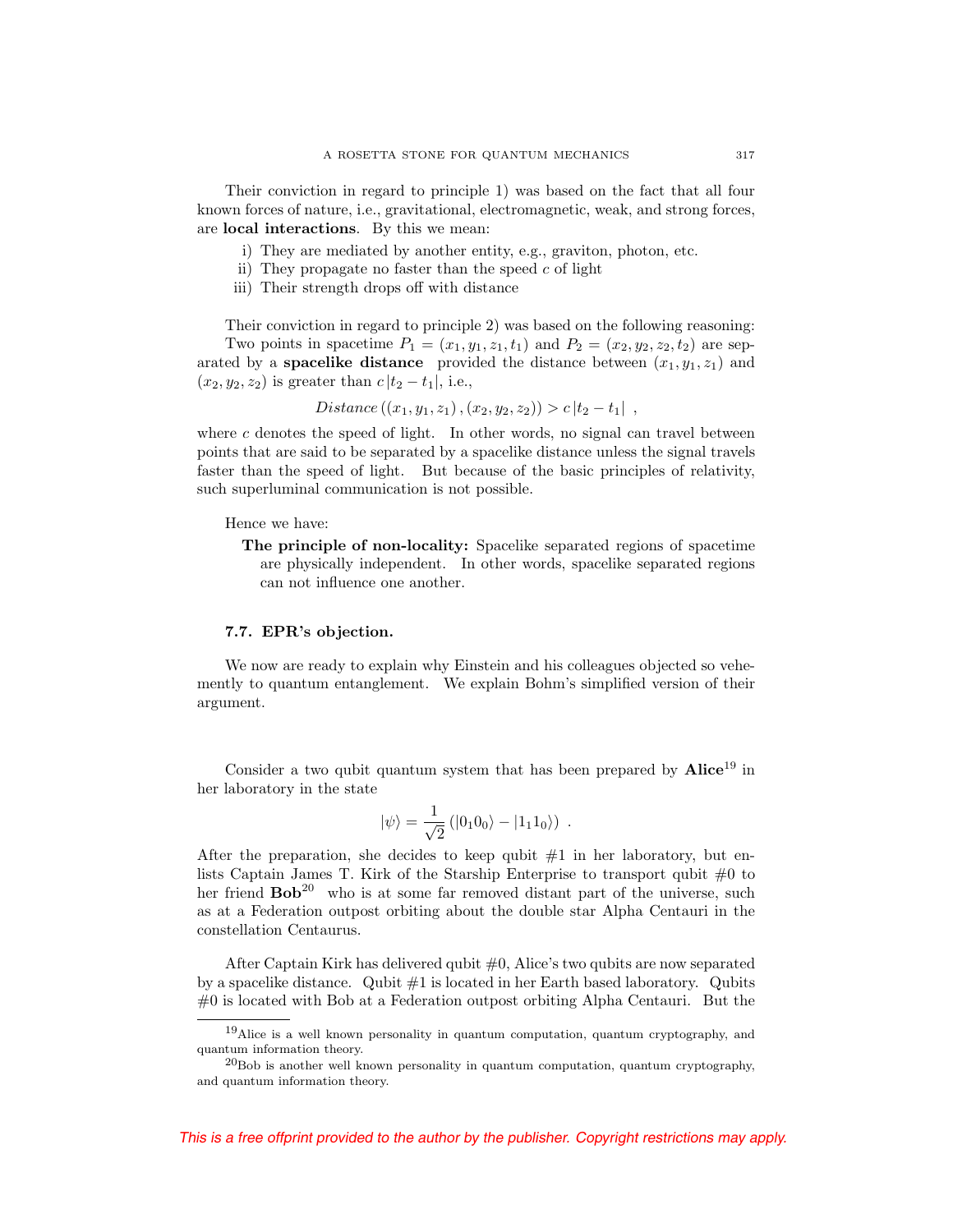two qubits are still entangled, even in spite of the fact that they are separated by a spacelike distance.

If Alice now measures qubit #1 (which is located in her Earth based laboratory), then the principles of quantum mechanics force her to conclude that instantly, without any time lapse, both qubits are "effected." As a result of the measurement, both qubits will be either in the state  $|0_10_0\rangle$  or the state  $|1_11_0\rangle$ , each possibility occurring with probability 1/2.

This is a non-local "interaction." For,

- The "interaction" occurred without the presence of any force. It was not mediated by anything.
- The measurement produced an instantaneous change, which was certainly faster than the speed of light.
- The strength of the "effect" of the measurement did not drop off with distance.

No wonder Einstein was highly skeptical of quantum entanglement. Yet puzzlingly enough, since no information is exchanged by the process, the principles of general relativity are not violated. As a result, such an "effect" can not be used for superluminal communication.

For a more in-depth discussion of the EPR paradox and the foundations of quantum mechanics, the reader should refer to [**15**].

## **7.8. Quantum entanglement: The Lie group perspective.**

Many aspects of quantum entanglement can naturally be captured in terms of Lie groups and their Lie algebras.

Let

$$
\mathcal{H} = \mathcal{H}_{n-1} \otimes \mathcal{H}_{n-2} \otimes \ldots \otimes \mathcal{H}_0 = \ldots \otimes \mathcal{H}_0
$$

be a decomposition of a Hilbert space  $\mathcal{H}$  into the tensor product of the Hilbert spaces  $\mathcal{H}_{n-1}, \mathcal{H}_{n-2}, \ldots, \mathcal{H}_0$ . Let  $\mathbb{U} = \mathbb{U}(\mathcal{H}), \mathbb{U}_{n-1} = \mathbb{U}(\mathcal{H}_{n-1}), \mathbb{U}_{n-2} = \mathbb{U}(\mathcal{H}_{n-2}),$  $\ldots$ ,  $\mathbb{U}_0 = \mathbb{U}(\mathcal{H}_0)$ , denote respectively the Lie groups of all unitary transformations on H,  $\mathcal{H}_{n-1}$ ,  $\mathcal{H}_{n-2}$ , ...,  $\mathcal{H}_0$ . Moreover, let  $\mathbf{u} = \mathbf{u}(\mathcal{H})$ ,  $\mathbf{u}_{n-1} = \mathbf{u}_{n-1}(\mathcal{H}_{n-1})$ ,  $\mathbf{u}_{n-2} = \mathbf{u}_{n-2}(\mathcal{H}_{n-2}), \ldots, \mathbf{u}_0 = \mathbf{u}_0(\mathcal{H}_0)$  denote the corresponding Lie algebras.

DEFINITION 7. The **local subgroup**  $\mathbb{L} = \mathbb{L}(\mathcal{H})$  of  $\mathbb{U} = \mathbb{U}(\mathcal{H})$  is defined as the subgroup

$$
\mathbb{L} = \mathbb{U}_{n-1} \otimes \mathbb{U}_{n-2} \otimes \ldots \otimes \mathbb{U}_0 = \mathbb{L}_{n-1} \bigotimes_{0} \mathbb{U}_{j} .
$$

The elements of  $\mathbb L$  are called **local unitary transformations** . Unitary transformations which are in U but not in L are called *global unitary transformations*. The corresponding lie algebra

$$
\ell = \mathbf{u}_{n-1} \boxplus \mathbf{u}_{n-2} \boxplus \ldots \boxplus \mathbf{u}_0
$$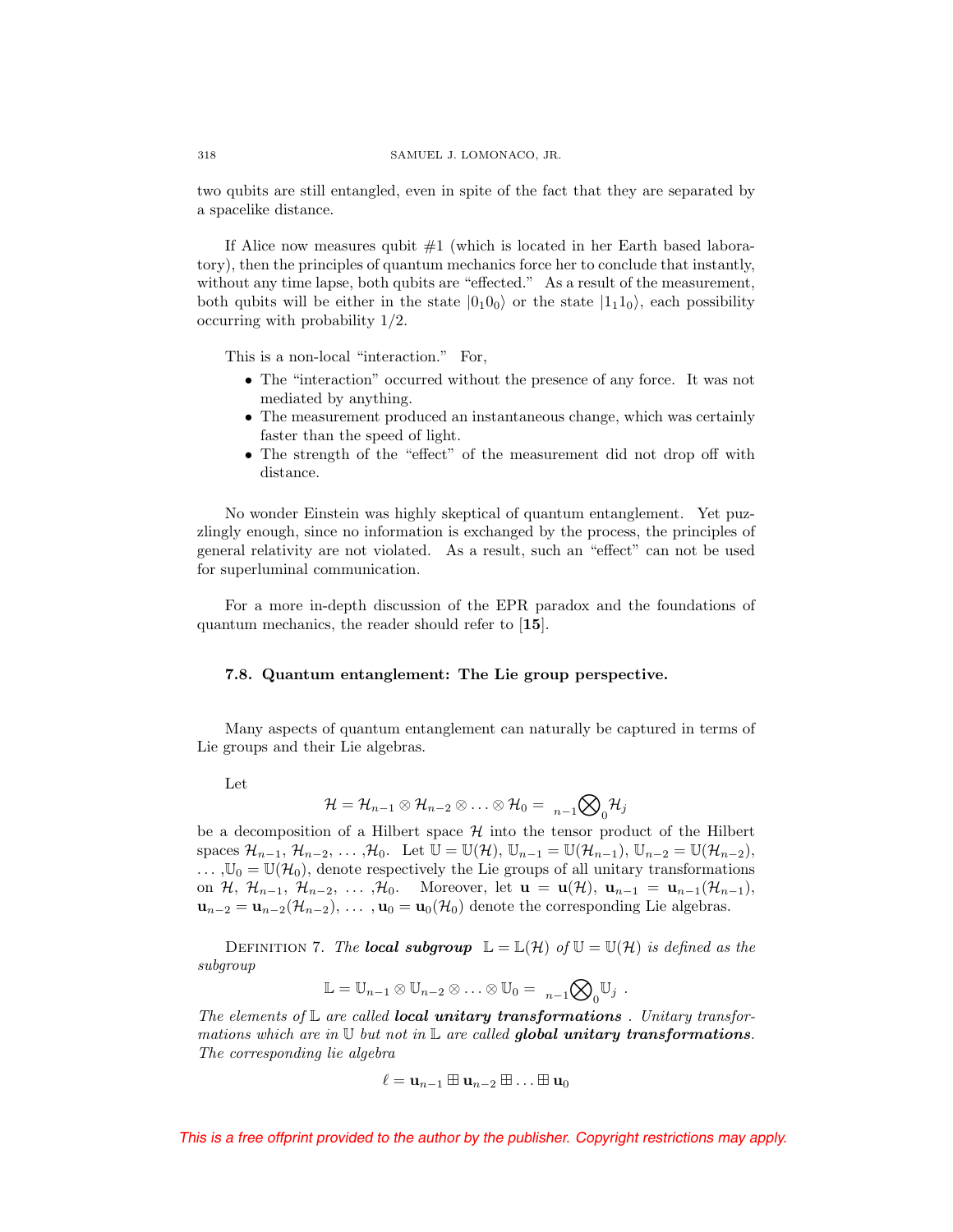is called the **local Lie algebra**, where  $\mathbb{H}'$  denotes the **Kronecker sum**<sup>21</sup>.

Local unitary transformations can not entangle quantum systems with respect to the above tensor product decomposition. However, global unitary transformations are those unitary transformations which can and often do produce interactions which entangle quantum systems. This leads to the following definition:

DEFINITION 8. Two states  $|\psi_1\rangle$  and  $|\psi_2\rangle$  in H are said to be **locally equivalent** ( or, of the *same entanglement type*) , written

$$
|\psi_1\rangle \underset{local}{\sim} |\psi_2\rangle \ ,
$$

if there exists a local unitary transformation  $U \in \mathbb{L}$  such that

 $U|\psi_1\rangle = |\psi_2\rangle$ .

The equivalence classes of local equivalence  $\sim$  are called the **entanglement classes** *of* H. Two density operators  $\rho_1$  and  $\rho_2$ , (and hence, the corresponding two skew Hermitian operators  $i\rho_1$  and  $i\rho_2$  lying in **u**) are said to be **locally equivalent** ( or, of the *same entanglement type*), written

 $\rho_1 \underset{local}{\sim} \rho_2$ ,

if there exists a local unitary transformation  $U \in \mathbb{L}$  such that

$$
Ad_U(\rho_1)=\rho_2,
$$

where Ad<sub>U</sub> denotes the big adjoint representation, i.e.,  $Ad_U(i\rho) = U(i\rho)U^{\dagger}$ . The equivalence classes under this relation are called *entanglement classes* of the Lie algebra  $\mathbf{u}(\mathcal{H})$ .

Thus, the entanglement classes of the Hilbert space H are just the **orbits** of the group action of  $\mathbb{L}(\mathcal{H})$  on  $\mathcal{H}$ . In like manner, the entanglement classes of the Lie algebra  $\mathbf{u}(\mathcal{H})$  are the **orbits** of the big adjoint action of  $\mathbb{L}(\mathcal{H})$  on  $\mathbf{u}(\mathcal{H})$ . Two states are entangled in the same way if and only if they lie in the same entanglement class, i.e., the same orbit.

For example, let us assume that Alice and Bob collectively possess two qubits  $\mathcal{Q}_{AB}$  which are in the entangled state

$$
|\psi_1\rangle = \frac{|0_B 0_A\rangle + |1_B 1_A\rangle}{\sqrt{2}} = \frac{1}{\sqrt{2}} \begin{pmatrix} 1 \\ 0 \\ 0 \\ 1 \end{pmatrix} ,
$$

and moreover that Alice possesses the qubit labeled  $A$ , but not the qubit labeled  $B$ , and that Bob holds qubit  $B$ , but not qubit  $A$ . Let us also assume that Alice and Bob are also separated by a spacelike distance. As a result, they can only apply local unitary transformations to the qubits that they possess.

$$
A \boxplus B = A \otimes \mathbf{1} + \mathbf{1} \otimes B ,
$$

<sup>&</sup>lt;sup>21</sup>The Kronecker sum  $A \boxplus B$  is defined as

where 1 denotes the identity transformation.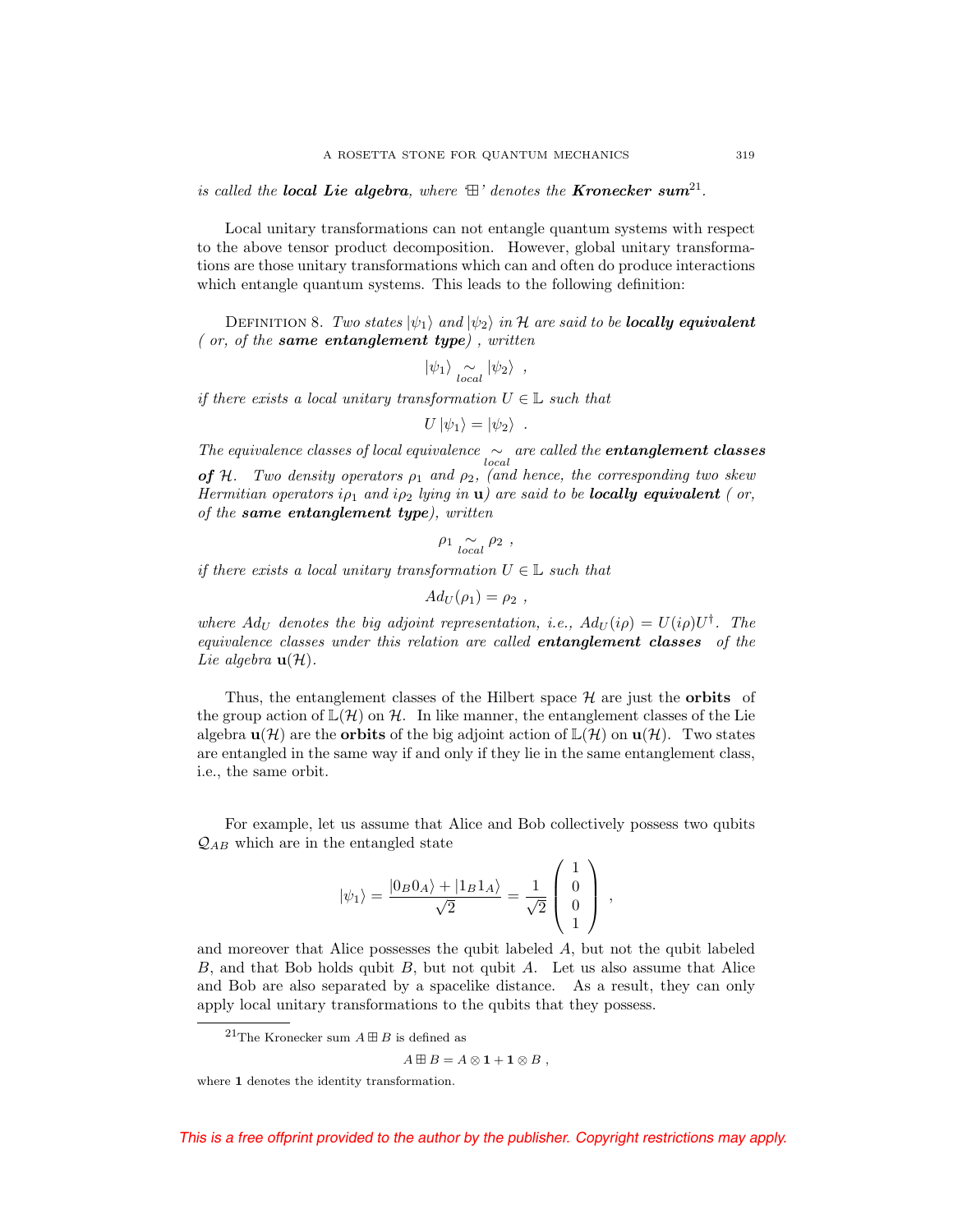Alice could, for example, apply the local unitary transformation

$$
U_A = \left(\begin{array}{cc} 0 & 1 \\ -1 & 0 \end{array}\right) \otimes \left(\begin{array}{cc} 1 & 0 \\ 0 & 1 \end{array}\right) = \left(\begin{array}{cc} 0 & 0 & 1 & 0 \\ 0 & 0 & 0 & 1 \\ -1 & 0 & 0 & 0 \\ 0 & -1 & 0 & 0 \end{array}\right)
$$

to her qubit to move Alice's and Bob's qubits  $A$  and  $B$  respectively into the state

$$
|\psi_2\rangle = \frac{|0_B 1_A\rangle - |1_B 0_A\rangle}{\sqrt{2}} = \frac{1}{\sqrt{2}} \begin{pmatrix} 0 \\ 1 \\ -1 \\ 0 \end{pmatrix}
$$

 $\, ,$ 

Bob also could accomplish the same by applying the local unitary transformation

$$
U_B = \left(\begin{array}{cc} 1 & 0 \\ 0 & 1 \end{array}\right) \otimes \left(\begin{array}{cc} 0 & -1 \\ 1 & 0 \end{array}\right) = \left(\begin{array}{cccc} 0 & -1 & 0 & 0 \\ 1 & 0 & 0 & 0 \\ 0 & 0 & 0 & -1 \\ 0 & 0 & 1 & 0 \end{array}\right)
$$

to his qubit.

By local unitary transformations, Alice and Bob can move the state of their two qubits to any other state within the same entanglement class. But with local unitary transformations, there is no way whatsoever that Alice and Bob can transform the two qubits into a state lying in a different entanglement class (i.e., a different orbit), such as

$$
|\psi_3\rangle = |0_B 0_A\rangle.
$$

The only way Alice and Bob could transform the two qubits from state  $|\psi_1\rangle$ to the state  $|\psi_3\rangle$  is for Alice and Bob to come together, and make the two qubits interact with one another via a global unitary transformation such as

$$
U_{AB} = \frac{1}{\sqrt{2}} \left( \begin{array}{rrr} 1 & 0 & 0 & 1 \\ 0 & 1 & 1 & 0 \\ 0 & -1 & 1 & 0 \\ -1 & 0 & 0 & 1 \end{array} \right)
$$

The main objective of this approach to quantum entanglement is to determine when two states lie in the same orbit or in different orbits? In other words, what is needed is a complete set of invariants, i.e., invariants that completely specify all the orbits ( i.e., all the entanglement classes). We save this topic for another lecture[**67**].

At first it would seem that state kets are a much better vehicle than density operators for the study of quantum entanglement. After all, state kets are much simpler mathematical objects. So why should one deal with the additional mathematical luggage of density operators?

Actually, density operators have a number of advantages over state kets. The most obvious advantage is that density operators certainly have an upper hand over state kets when dealing with mixed ensembles. But their most important advantage is that the orbits of the adjoint action are actually manifolds, which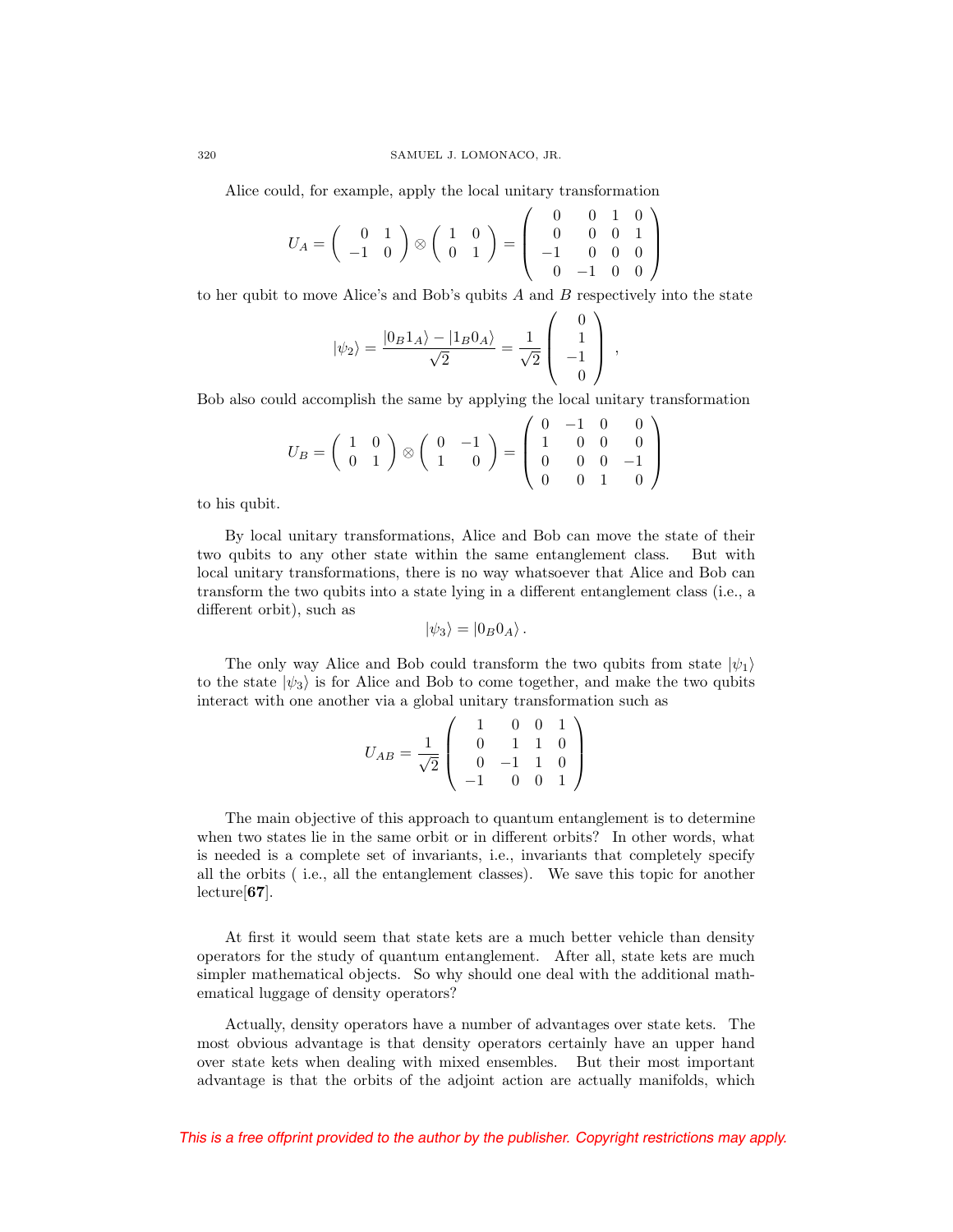have a very rich and pliable mathematical structure. Needless to say, this topic is beyond the scope of this paper.

REMARK 11. It should also be mentioned that the mathematical approach discussed in this section by no means captures every aspect of the physical phenomenon of quantum entanglement. The use of ancilla and of classical communication have not been considered. For an in-depth study of the relation between quantum entanglement and classical communication (including catalysis), please refer to [**1**, Chapter 5], [**76**], and to the article by Popescu and Rohrlich in [**66**].

In regard to describing the locality of unitary operations, we will in Section 10 of this paper have need for a little less precision than that given in the above definitions. So we give the following (unfortunately rather technical) definitions:

DEFINITION 9. Let H,  $\mathcal{H}_{n-1}$ ,  $\mathcal{H}_{n-2}$ , ..., $\mathcal{H}_0$  be as stated above. Let  $\mathcal{P} =$  ${B_\alpha}$  be a **partition** of the set of indices  ${0, 1, 2, ..., n-1}$ , i.e., P is a collection of disjoint subsets  $B_{\alpha}$  of  $\{0, 1, 2, ..., n-1\}$ , called **blocks**, such that  $\bigcup_{\alpha} B_{\alpha} =$  ${0, 1, 2, \ldots, n-1}$ . Then the P-tensor product decomposition of H is defined as

$$
\mathcal{H} = \bigotimes_{B_{\alpha} \in \mathcal{P}} \mathcal{H}_{B_{\alpha}} ,
$$

where

$$
\mathcal{H}_{B_{\alpha}} = \bigotimes_{j \in B_{\alpha}} \mathcal{H}_j ,
$$

for each block  $B_{\alpha}$  in  $\mathcal{P}$ . Also the subgroup of  $\mathcal{P}$ -**local unitary transformations**  $\mathbb{L}_{\mathcal{P}}(\mathcal{H})$  is defined as the subgroup of local unitary transformations of H corresponding to the P-tensor decomposition of H.

We define the **fineness of a partition**  $P$ , written fineness( $P$ ), as the maximum number of indices in a block of  $P$ . We say that a unitary transformation U of H is *sufficiently local* if there exists a partition P with sufficiently small fineness(P) (e.g., fineness(P)  $\leq$  3) such that  $U \in \mathbb{L}_{\mathcal{P}}(\mathcal{H})$ .

REMARK 12. The above lack of precision is needed because there is no way to know what kind (if any) of quantum computing devices will be implemented in the future. Perhaps we will at some future date be able to construct quantum computing devices that locally manipulate more than 2 or 3 qubits at a time?

#### **8. Entropy and quantum mechanics**

## **8.1. Classical entropy, i.e., Shannon Entropy.**

Let S be a probability distribution on a finite set  $\{s_1, s_2, \ldots, s_n\}$  of elements called **symbols** given by

$$
\mathrm{Prob}\left(s_{j}\right)=p_{j}\ ,
$$

where  $\sum_{j=1}^{n} p_j = 1$ . Let s denote the random variable (i.e., **finite memoryless stochastic source**) that produces the value  $s_j$  with probability  $p_j$ .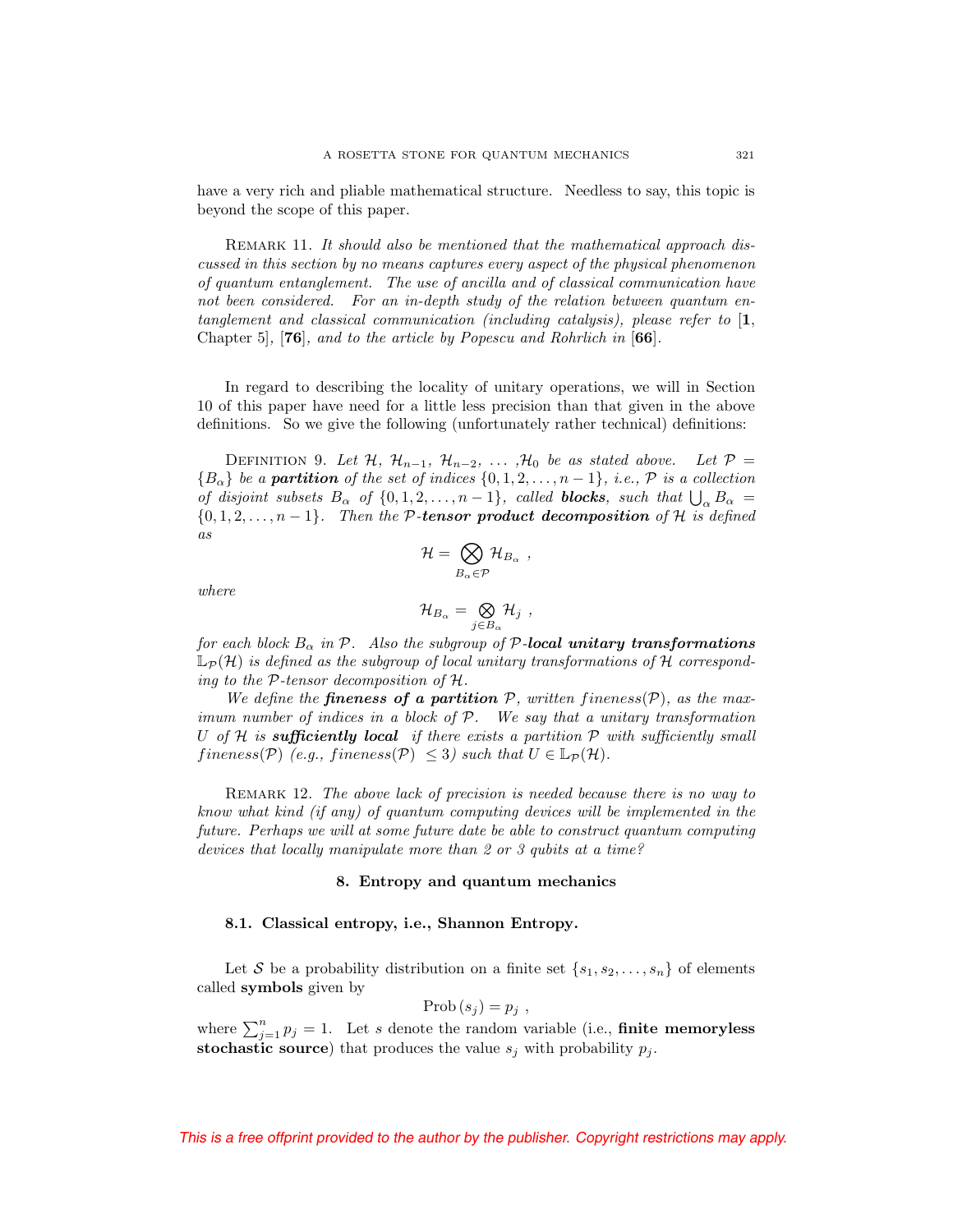Definition 10. The *classical entropy* (also called the *Shannon entropy*)  $H(S)$  of a probability distribution S (or of the source s) is defined as:

$$
H(S) = H(s) = -\sum_{j=1}^{n} p_j \lg(p_j) ,
$$

where  $\lg'$  denotes the log to the base 2.

Classical entropy  $H(S)$  is a measure of the uncertainty inherent in the probability distribution  $S$ . Or in other words, it is the measure of the uncertainty of an observer before the source s "outputs" a symbol  $s_i$ .

One property of such classical **stochastic sources** we often take for granted is that the output symbols  $s_i$  are completely distinguishable from one another. We will see that this is not necessarily the case in the strange world of the quantum.

## **8.2. Quantum entropy, i.e., Von Neumann entropy.**

Let  $Q$  be a quantum system with state given by the density operator  $\rho$ .

Then there are many **preparations**

| Preparation |  |  |  |
|-------------|--|--|--|
|             |  |  |  |
|             |  |  |  |

which will produce the same state  $\rho$ . These preparations are classical stochastic sources with classical entropy given by

$$
H = -\sum p_j \lg(p_j) .
$$

Unfortunately, the classical entropy  $H$  of a preparation does not necessarily reflect the uncertainty in the resulting state  $\rho$ . For two different preparations  $\mathcal{P}_1$  and  $\mathcal{P}_2$ , having different entropies  $H(\mathcal{P}_1)$  and  $H(\mathcal{P}_2)$ , can (and often do) produce the same state  $\rho$ . The problem is that the states of the preparation may not be completely physically distinguishable from one another. This happens when the states of the preparation are not orthogonal. (Please refer to the Heisenberg uncertainty principle.)

John von Neumann found that the true measure of quantum entropy can be defined as follows:

DEFINITION 11. Let  $\mathcal Q$  be a quantum system with state given by the density operator ρ. Then the *quantum entropy* (also called the *von Neumann entropy*) of  $Q$ , written  $S(Q)$ , is defined as

$$
S(Q) = -Trace(\rho \lg \rho) ,
$$

where  $\lg \rho'$  denotes the log to the base 2 of the operator  $\rho$ .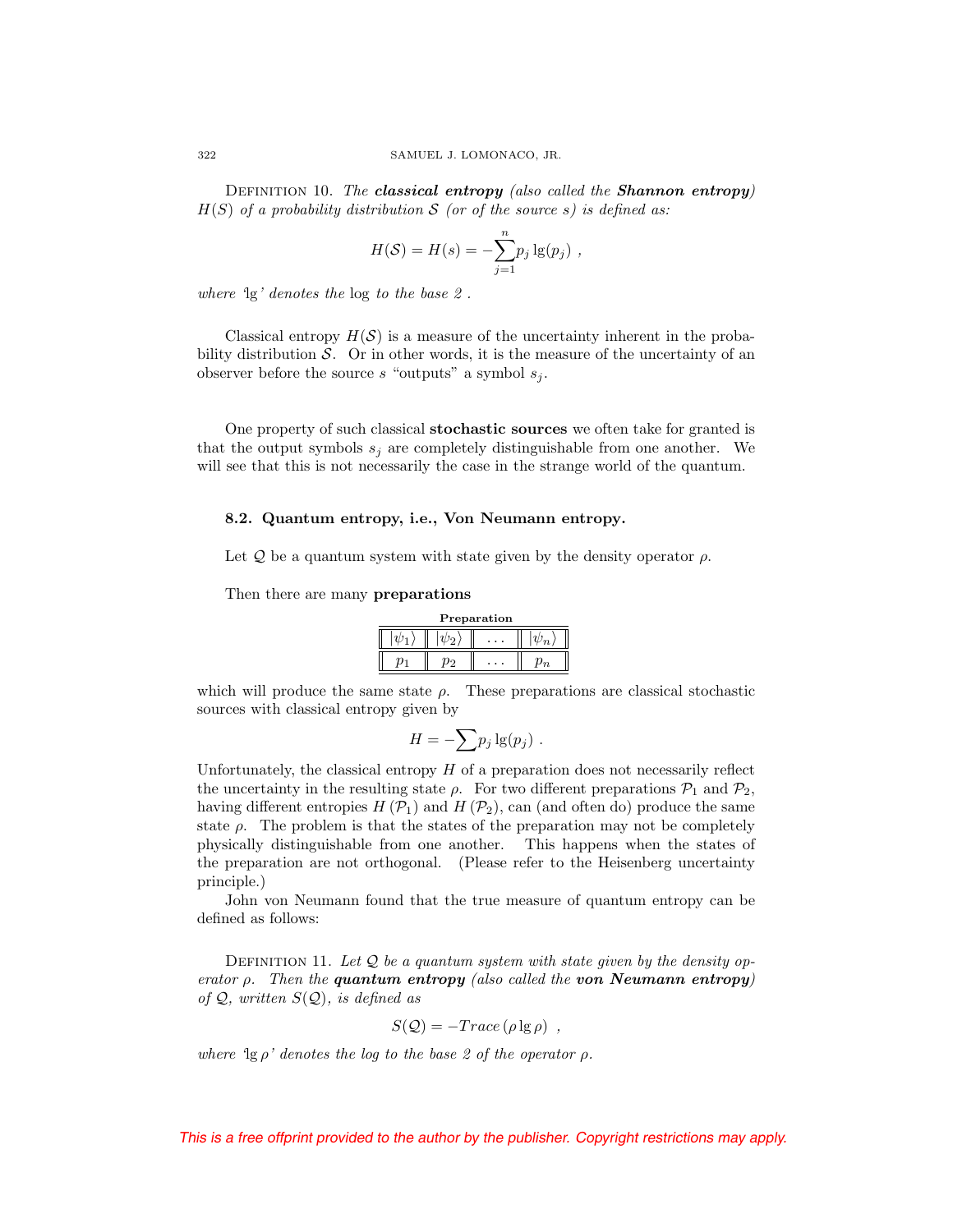REMARK 13. The operator  $\lg \rho$  exists and is an analytic map  $\rho \mapsto \lg \rho$  given by the power series

$$
\lg \rho = \frac{1}{\ln 2} \sum_{n=1}^{\infty} (-1)^{n+1} \frac{(\rho - I)^n}{n}
$$

provided that  $\rho$  is sufficiently close to the identity operator I, i.e., provided

$$
\|\rho-I\|<1,
$$

where

$$
||A|| = \sup_{v \in \mathcal{H}} \frac{||Av||}{||v||} .
$$

It can be shown that this is the case for all positive definite Hermitian operators of trace 1.

For Hermitian operators  $\rho$  of trace 1 which are not positive definite, but only positive semi-definite (i.e., which have a zero eigenvalue), the logarithm  $\lg(\rho)$  does not exist. However, there exists a sequence  $\rho_1, \rho_2, \rho_3, \ldots$  of positive definite Hermitian operators of trace 1 which converges to  $\rho$ , *i.e.*, such that

$$
\rho=\lim_{k\longrightarrow\infty}\rho_k
$$

It can then be shown that the limit

$$
\lim_{k \longrightarrow \infty} \rho_k \lg \rho_k
$$

exists.

Hence,  $S(\rho)$  is defined and exists for all density operators  $\rho$ .

Quantum entropy is a measure of the uncertainty at the quantum level. As we shall see, it is very different from the classical entropy that arises when a measurement is made.

One important feature of quantum entropy  $S(\rho)$  is that it is invariant under the big adjoint action of unitary transformations, i.e.,

$$
S\left(\; Ad_U(\rho)\;\right) = S\left(U\rho U^{\dagger}\right) = S(\rho) \; .
$$

It follows that, for closed quantum systems, it is a **dynamical invariant.** As the state  $\rho$  moves according to Schrödinger's equation, the quantum entropy  $S(\rho)$  of  $\rho$ remains constant. It does not change unless measurement is made, or, as we shall see, unless we ignore part of the quantum system.

Because of unitary invariance, the quantum entropy can be most easily computed by first diagonalizing  $\rho$  with a unitary transformation U, i.e.,

$$
U\rho U^{\dagger} = \Delta(\overrightarrow{\lambda}) ,
$$

where  $\Delta(\vec{\lambda})$  denotes the diagonal matrix with diagonal  $\vec{\lambda} = (\lambda_1, \lambda_2, \ldots, \lambda_n)$ .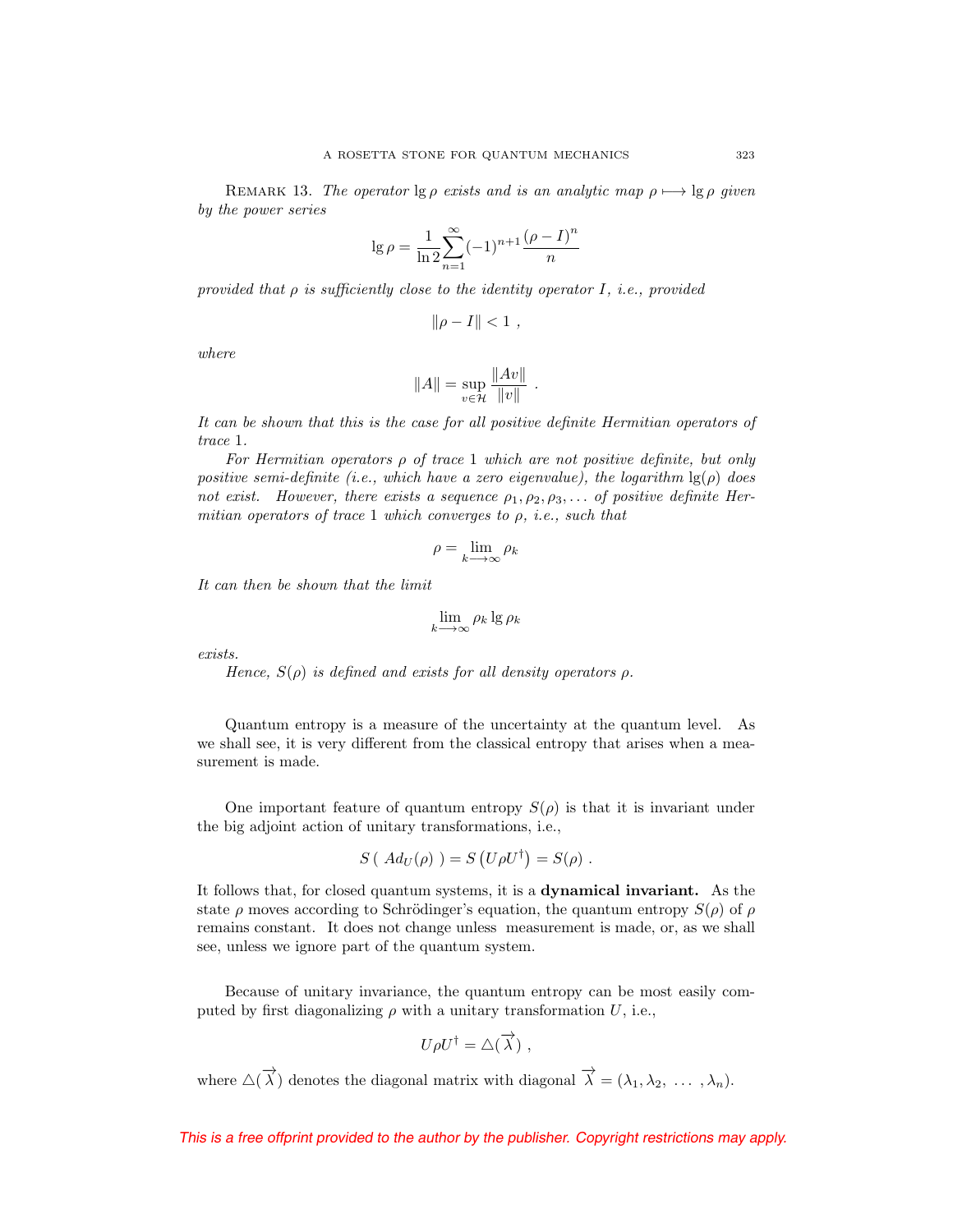Once  $\rho$  has been diagonalized, we have

$$
S(\rho) = -Trace\left(\Delta(\overrightarrow{\lambda})\lg \Delta(\overrightarrow{\lambda})\right)
$$
  
= -Trace\left(\Delta(\lambda\_1 \lg \lambda\_1, \lambda\_2 \lg \lambda\_2, \dots, \lambda\_n \lg \lambda\_n)\right)  
= -\sum\_{j=1}^n \lambda\_j \lg \lambda\_j,

where the  $\lambda_j$ 's are the eigenvalues of  $\rho$ , and where  $0 \lg 0 \equiv 0$ .

Please note that, because  $\rho$  is positive semi-definite Hermitian of trace 1, all the eigenvalues of  $\rho$  are non-negative real numbers such that

$$
\sum_{j=1}^n \lambda_j = 1.
$$

As an immediate corollary we have that the quantum entropy of a pure ensemble must be zero, i.e.,

$$
\rho
$$
 pure ensemble  $\Longrightarrow S(\rho)=0$ 

There is no quantum uncertainty in a pure ensemble. However, as expected, there is quantum uncertainty in mixed ensembles.

#### **8.3. How is quantum entropy related to classical entropy?**

But how is classical entropy  $H$  related to quantum entropy  $S$ ?

Let  $A$  be an observable of the quantum system  $\mathcal{Q}$ . Then a measurement with respect to A of Q produces an eigenvalue  $a_i$  with probability

$$
p_i = Trace(P_{a_i} \rho) ,
$$

where  $P_{a_i}$  denotes the projection operator for the eigenspace of the eigenvalue  $a_i$ . For example, if  $a_i$  is a non-degenerate eigenvalue, then  $P_{a_i} = |a_i\rangle \langle a_i|$ .

In other words, measurement with respect to  $A$  of a quantum system  $Q$  in state  $\rho$  can be identified with a classical stochastic source with the eigenvalues  $a_i$  as output symbols occurring with probability  $p_i$ . We denote this classical stochastic source simply by  $(\rho, A)$ .

The two entropies  $S(\rho)$  and  $H(\rho, A)$  are by no means the same. One is a measure of quantum uncertainty before measurement, the other a measure of the classical uncertainty that results from measurement. The quantum entropy  $S(\rho)$ is usually a lower bound for the classical entropy, i.e.,

$$
S(\rho) \le H(\rho, A) .
$$

If A is a complete observable (hence, non-degenerate), and if A is compatible with  $\rho$ , i.e.,  $[\rho, A] = 0$ , then  $S(\rho) = H(\rho, A)$ .

This is a free offprint provided to the author by the publisher. Copyright restrictions may apply.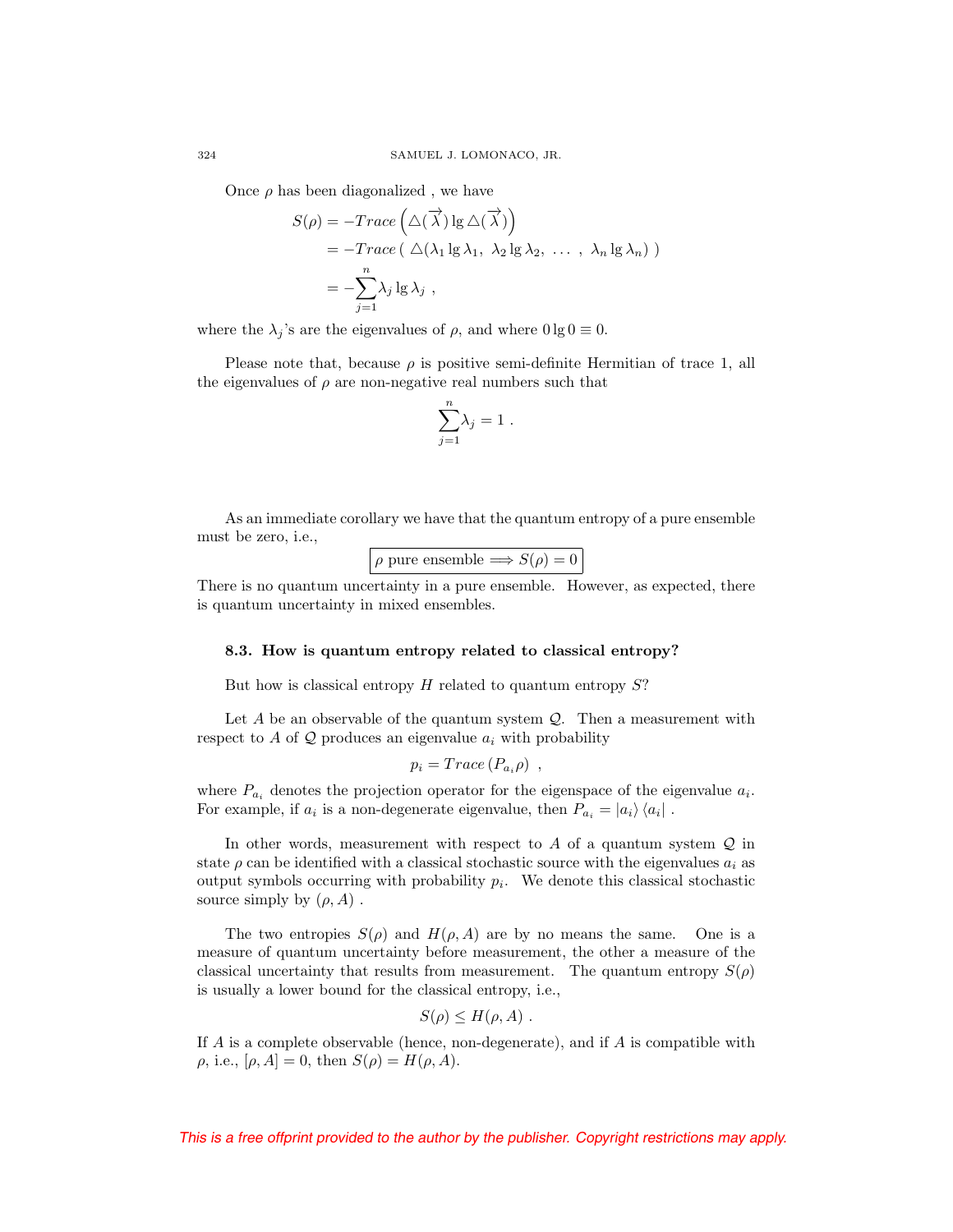# **8.4. When a part is greater than the whole, then Ignorance = un-**

#### **certainty.**

Let Q be a multipartite quantum system with constituent parts  $Q_{n-1}, \ldots, Q_1$ ,  $\mathcal{Q}_0$ , and let the density operator  $\rho$  denote the state of  $\mathcal{Q}$ . Then from section 5.6 of this paper we know that the state  $\rho_i$  of each constituent "part"  $Q_i$  is given by the partial trace over all degrees of freedom except  $\mathcal{Q}_i$ , i.e., by

$$
\rho_j = \frac{Trace(\rho)}{0 \le k \le n-1}
$$
  

$$
k \ne j
$$

.

By applying the above partial trace, we are focusing only on the quantum system  $\mathcal{Q}_j$ , and literally ignoring the remaining constituent "parts" of  $\mathcal{Q}$ . By taking the partial trace, we have done nothing physical to the quantum system. We have simply ignored parts of the quantum system.

What is surprising is that, by intentionally ignoring "part" of the quantum system, we can in some cases create more quantum uncertainty. This happens when the constituent "parts" of  $Q$  are quantum entangled.

For example, let Q denote the bipartite quantum system consisting of two qubits  $\mathcal{Q}_1$  and  $\mathcal{Q}_0$  in the entangled state

$$
|\Psi_{\mathcal{Q}}\rangle = \frac{|0_1 0_0\rangle - |1_1 1_0\rangle}{\sqrt{2}}.
$$

The corresponding density operator  $\rho_{\mathcal{Q}}$  is

$$
\rho_{\mathcal{Q}} = \frac{1}{2} (|0_{1}0_{0}\rangle \langle 0_{1}0_{0}| - |0_{1}0_{0}\rangle \langle 1_{1}1_{0}| - |1_{1}1_{0}\rangle \langle 0_{1}0_{0}| + |1_{1}1_{0}\rangle \langle 1_{1}1_{0}|)
$$
  
= 
$$
\frac{1}{2} \begin{pmatrix} 1 & 0 & 0 & -1 \\ 0 & 0 & 0 & 0 \\ 0 & 0 & 0 & 0 \\ -1 & 0 & 0 & 1 \end{pmatrix}
$$

Since  $\rho_{\mathcal{Q}}$  is a pure ensemble, there is no quantum uncertainty, i.e.,

$$
S\left( \rho_{\mathcal{Q}}\right) =0.
$$

Let us now focus on qubit  $\#0$  (i.e.,  $\mathcal{Q}_0$ ). The resulting density operator  $\rho_0$  for qubit  $\#0$  is obtained by tracing over  $\mathcal{Q}_1$ , i.e.,

$$
\rho_0 = Trace_1 (\rho_{\mathcal{Q}}) = \frac{1}{2} (|0\rangle \langle 0| + |1\rangle \langle 1|) = \frac{1}{2} \begin{pmatrix} 1 & 0 \\ 0 & 1 \end{pmatrix}
$$

.

Hence, the quantum uncertainty of qubit  $#0$  is

$$
S(\rho_0)=1.
$$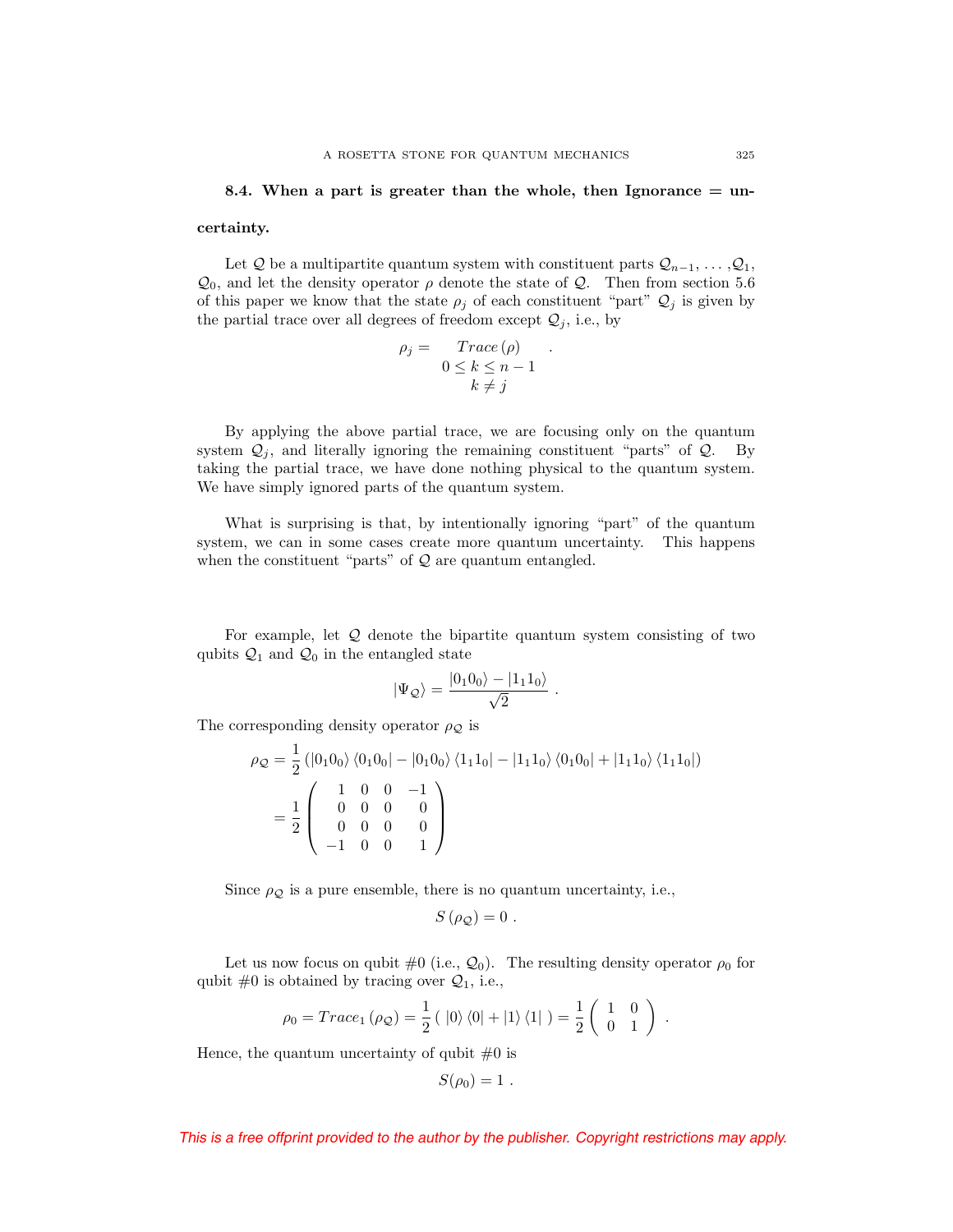Something most unusual, and non-classical, has happened. Simply by ignoring part of the quantum system, we have increased the quantum uncertainty. The quantum uncertainty of the constituent "part"  $\mathcal{Q}_0$  is greater than that of he whole quantum system Q. This is not possible in the classical world, i.e., not possible for Shannon entropy. (For more details, see [**17**].)

## **9. There is much more to quantum mechanics**

There is much more to quantum mechanics. For more in-depth overviews, there are many outstanding books. Among such books are [**15**], [**18**], [**28**], [**31**], [**43**], [**47**], [**48**], [**52**], [**54**], [**72**], [**78**], [**75**], [**81**], [**83**], [**84**], and many more.

# **Part 3. Part of a Rosetta Stone for Quantum Computation**

# **10. The Beginnings of Quantum Computation – Elementary Quantum Computing Devices**

We begin this section with some examples of quantum computing devices. By a **quantum computing device**<sup>22</sup> we mean a unitary transformation  $U$  that is the composition of finitely many sufficiently local unitary transformations, i.e.,

$$
U=U_{n-1}U_{n-2}\ldots U_1U_0,
$$

where  $U_{n-1}, U_{n-2}, \ldots, U_1, U_0$  are sufficiently local<sup>23</sup> unitary transformations. Each  $U_j$  is called a **computational step** of the device.

Our first examples will be constructed by embedding classical computing devices within the realm of quantum mechanics. We will then look at some other quantum computing devices that are not the embeddings of classical devices.

# **10.1. Embedding classical (memoryless) computation in quantum mechanics.**

One objective in this section is to represent  $24$  classical computing devices as unitary transformations. Since unitary transformations are invertible, i.e., reversible, it follows that the only classical computing devices that can be represented as such transformations must of necessity be reversible devices. Hence, the keen interest in reversible computation<sup>25</sup>.

For a more in depth study of reversible computation, please refer to the work of Bennett and others.

 $^{22}$ Unfortunately, Physicists have "stolen" the akronym QCD. :-)

 $^{23}$ See Definition 9 in Section 7.8 of this paper for a definition of the term 'sufficiently local'.  $24$ Double meaning is intended.

<sup>25</sup>For references on reversible computation, see [**49**, Chapter 5] and [**77**, Chapter 3].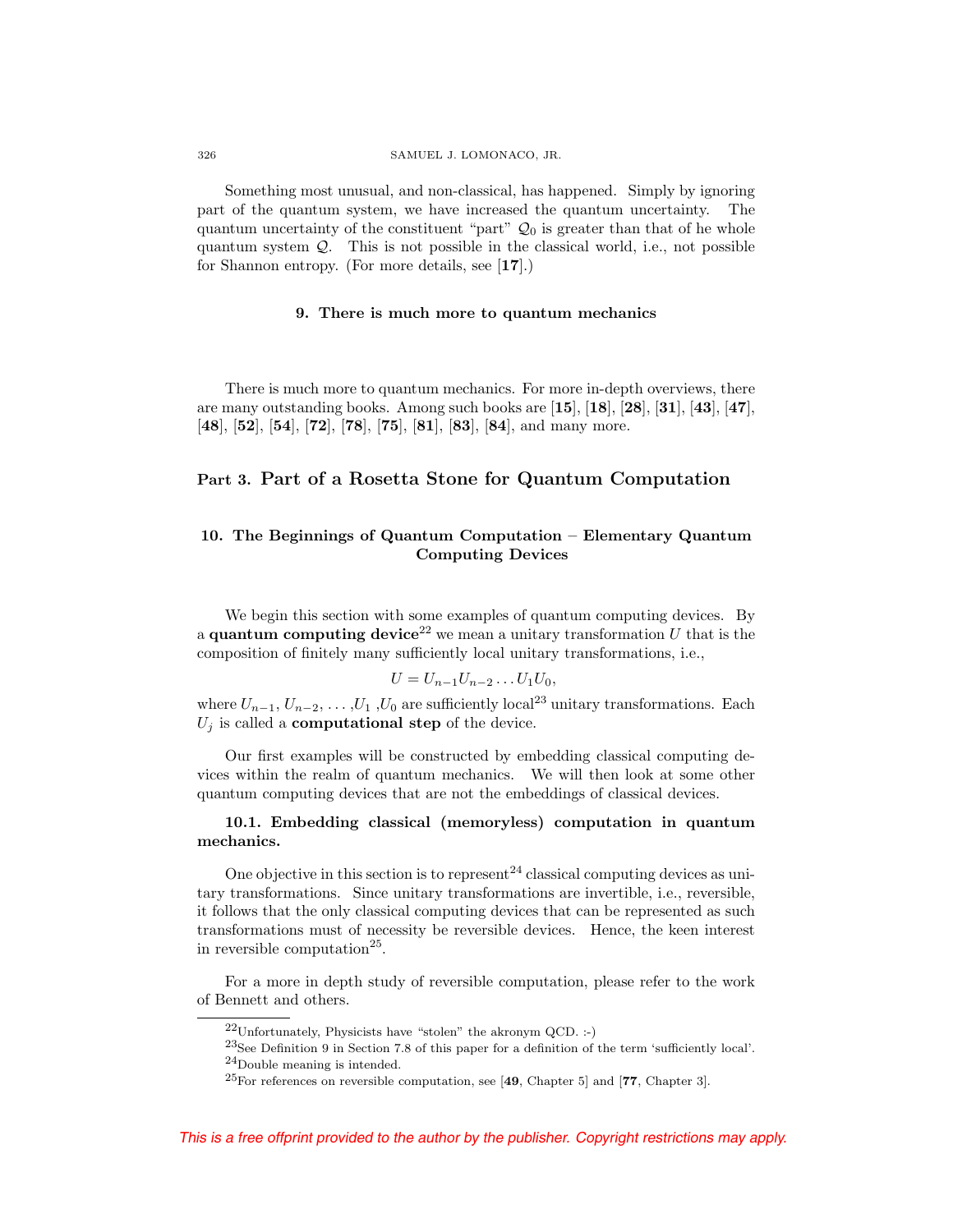## **10.2. Classical reversible computation without memory.**

$$
\text{Input} \left\{ \begin{array}{ccc} x_{n-1} & \longrightarrow & \\ x_{n-2} & \longrightarrow & \\ \vdots & \vdots & \\ x_1 & \longrightarrow & \\ x_0 & \longrightarrow & \end{array} \right\} \text{CRCD}_n \left\{ \begin{array}{ccc} \longrightarrow & y_{n-1} \\ \longrightarrow & y_{n-2} \\ \vdots & \vdots \\ \longrightarrow & y_1 \\ \longrightarrow & y_0 \end{array} \right\} \text{Output}
$$

Each **classical** n-input/n-output (binary memoryless) **reversible computing device**  $(\text{CRCD}_n)$  can be identified with a bijection

$$
\pi: \{0,1\}^n \longrightarrow \{0,1\}^n
$$

on the set  ${0,1}^n$  of all binary *n*-tuples. Thus, we can in turn identify each CRCD<sub>n</sub> with an element of the permutation group  $S_{2^n}$  on the  $2^n$  symbols

$$
\{ |\vec{a}\rangle \mid \vec{a} \in \{0,1\}^n \} .
$$

Let

where

$$
\mathcal{B}_n = \mathcal{B} \langle x_0, x_1, \ldots, x_{n-1} \rangle
$$

denote the **free Boolean ring** on the symbols  $x_0, x_1, \ldots, x_{n-1}$ . Then the binary *n*-tuples  $\vec{a} \in \{0,1\}^n$  are in one-to-one correspondence with the **minterms** of  $\mathcal{B}_n$ , i.e.,

$$
\overrightarrow{a} \longleftrightarrow x^{\overrightarrow{a}} = \prod_{j=0}^{n-1} x_j^{a_j} ,
$$

$$
\begin{cases} x_j^0 = \overline{x}_j \\ x_j^1 = x_j \end{cases}
$$

Since there is a one-to-one correspondence between the automorphisms of  $\mathcal{B}_n$  and the permutations on the set of minterms, it follows that  $\mathrm{CRCD}_n$ 's can also be identified with the **automorphism group**  $Aut(\mathcal{B}_n)$  of the free Boolean ring  $\mathcal{B}_n$ .

Moreover, since the set of binary *n*-tuples  $\{0,1\}^n$  is in one-to-one correspondence with the set of integers  $\{0, 1, 2, \ldots, 2<sup>n</sup> - 1\}$  via the radix 2 representation of integers, i.e.,

$$
(b_{n-1}, b_{n-2}, \ldots, b_1, b_0) \longleftrightarrow \sum_{j=0}^{n-1} b_j 2^j
$$

we can, and frequently do, identify binary *n*-tuples with integers.

For example, consider the Controlled-NOT gate, called **CNOT** , which is defined by the following **wiring diagram**:

$$
\mathbf{CNOT} = \begin{bmatrix} c & \longrightarrow & \oplus & \longrightarrow & b+c \\ b & \longrightarrow & \longrightarrow & b \\ a & \longrightarrow & \longrightarrow & a \end{bmatrix},
$$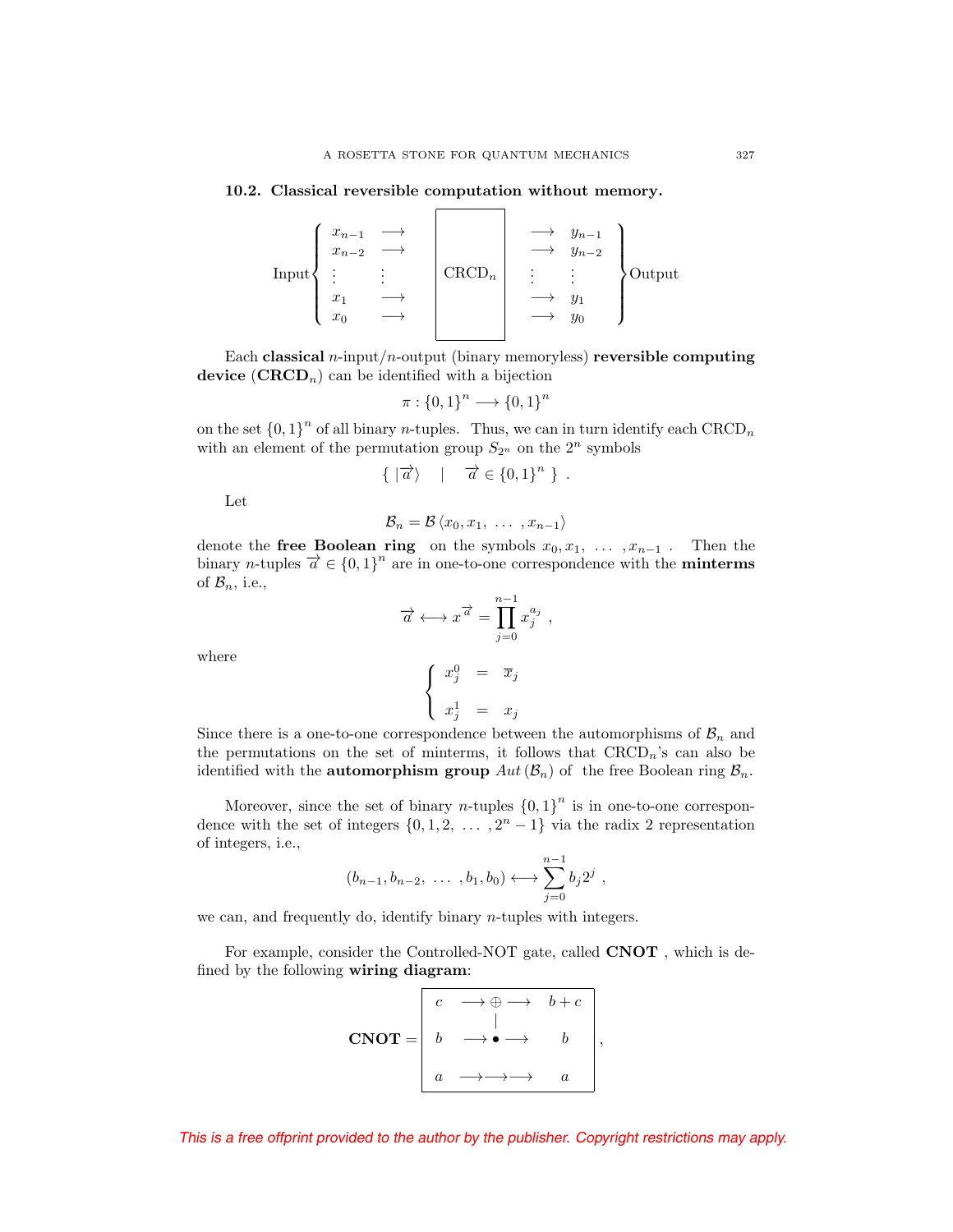where '•' and '⊕' denote respectively a **control bit** and a **target bit**, and where  $(a+b)$  denotes the exclusive 'or' of bits a and b. This corresponds to the permutation  $\pi = (26)(37), \text{ i.e.,}$ 

$$
\left\{\begin{array}{lll} \left|0\right\rangle = & \left|000\right\rangle & \longmapsto & \left|000\right\rangle & = \left|0\right\rangle \\ \left|1\right\rangle = & \left|001\right\rangle & \longmapsto & \left|001\right\rangle & = \left|1\right\rangle \\ \left|2\right\rangle = & \left|010\right\rangle & \longmapsto & \left|110\right\rangle & = \left|6\right\rangle \\ \left|3\right\rangle = & \left|011\right\rangle & \longmapsto & \left|111\right\rangle & = \left|7\right\rangle \\ \left|4\right\rangle = & \left|100\right\rangle & \longmapsto & \left|100\right\rangle & = \left|4\right\rangle \\ \left|5\right\rangle = & \left|101\right\rangle & \longmapsto & \left|101\right\rangle & = \left|5\right\rangle \\ \left|6\right\rangle = & \left|110\right\rangle & \longmapsto & \left|010\right\rangle & = \left|2\right\rangle \\ \left|7\right\rangle = & \left|111\right\rangle & \longmapsto & \left|011\right\rangle & = \left|3\right\rangle \end{array}\right.
$$

where we have used the following indexing conventions:

$$
\left\{\n \begin{array}{l}\n \text{First}=\text{Right}=\text{Bottom} \\
 \text{Last}=\text{Left}=\text{Top}\n \end{array}\n\right.
$$

As another example, consider the **Toffoli** gate , which is defined by the following wiring diagram:

$$
\text{Toffoli} = \left| \begin{array}{ccc} c & \longrightarrow & \oplus & \longrightarrow & c + ab \\ b & \longrightarrow & \longrightarrow & b \\ b & \longrightarrow & \longrightarrow & b \\ a & \longrightarrow & \longrightarrow & a \end{array} \right|,
$$

where 'ab' denotes the logical 'and' of a and b. As before, ' $+$ ' denotes exclusive 'or'. This gate corresponds to the permutation  $\pi = (67)$ .

In summary, we have:

$$
\left\{\; CRCD_n \; \right\} = S_2^n = Aut\left(\mathcal{B}_n\right)
$$

# **10.3. Embedding classical irreversible computation within classical reversible computation.**

A classical 1-input/n-output (binary memoryless) irreversible computing device can be thought of as a Boolean function  $f = f(x_{n-2},...,x_1,x_0)$  in  $\mathcal{B}_{n-1} =$  $\mathcal{B}\langle x_0, x_1,\ldots,x_{n-2}\rangle$ . Such irreversible computing devices can be transformed into reversible computing devices via the monomorphism

$$
\iota : \mathcal{B}_{n-1} \longrightarrow Aut(\mathcal{B}_n),
$$

where  $\iota(f)$  is the automorphism in  $Aut(\mathcal{B}_n)$  defined by

$$
(x_{n-1}, x_{n-2}, \ldots, x_1, x_0) \longmapsto (x_{n-1} \oplus f, x_{n-2}, \ldots, x_1, x_0),
$$

and where '⊕' denotes exclusive 'or'. Thus, the image of each Boolean function  $f$ is a product of disjoint transpositions in  $S_{2^n}$ .

As an additive group (ignoring ring structure),  $\mathcal{B}_{n-1}$  is the abelian group  $\bigoplus_{j=0}^{2^{(n-1)}-1} \mathbb{Z}_2$ , where  $\mathbb{Z}_2$  denotes the cyclic group of order two.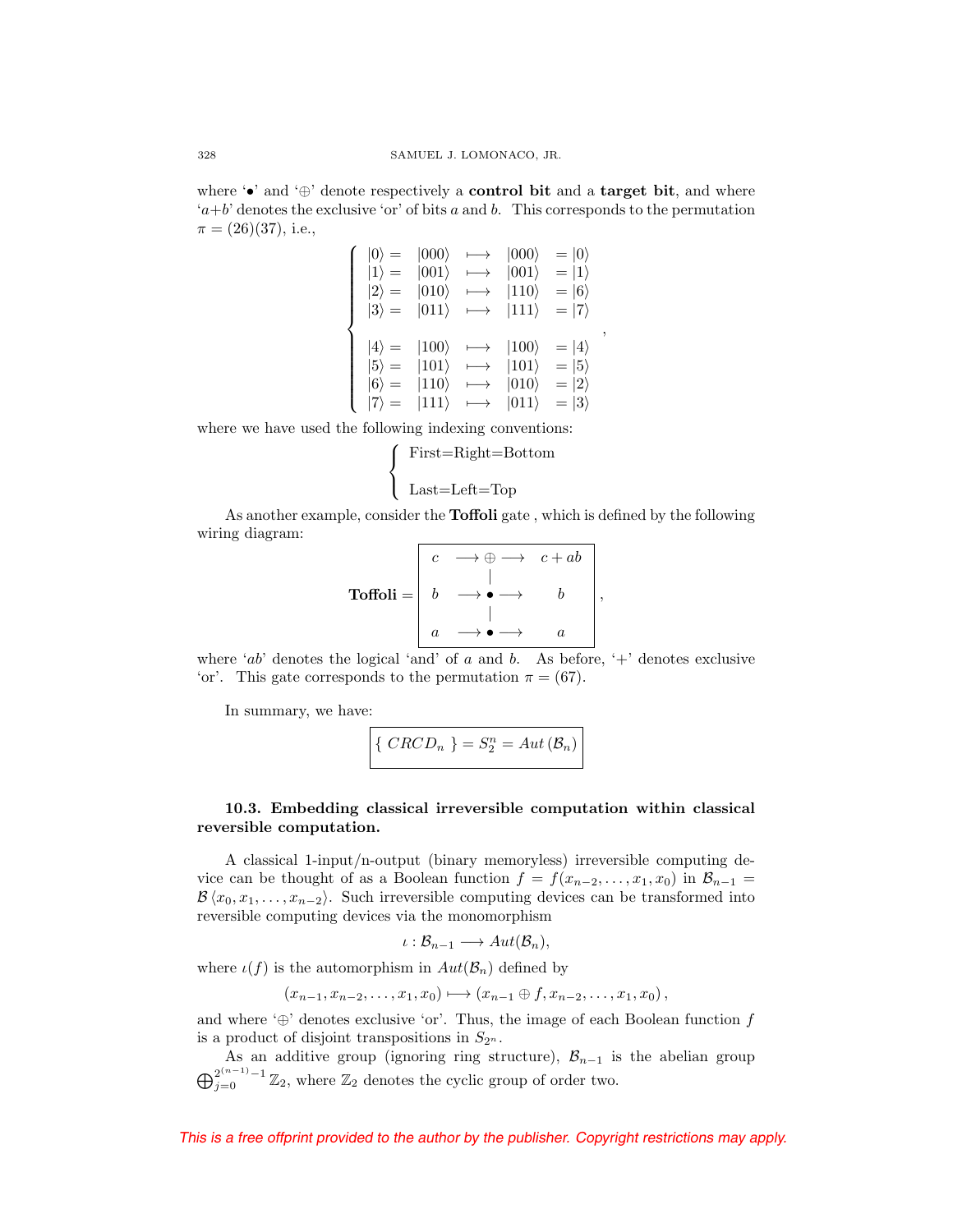Classical Binary Memoryless Computation is summarized in the table below:

| Summary<br>Classical Binary Memoryless Computation                                                                              |
|---------------------------------------------------------------------------------------------------------------------------------|
| $\mathcal{B}_{n-1} = \bigoplus_{j=0}^{2^{(n-1)}-1} \mathbb{Z}_2 \stackrel{\iota}{\longrightarrow} S_{2^n} = Aut(\mathcal{B}_n)$ |

## **10.4. The unitary representation of reversible computing devices.**

It is now a straight forward task to represent  $\mathrm{CRCD}_n$ 's as unitary transformations. We simply use the **standard unitary representation**

$$
\boxed{\nu: S_2^n \longrightarrow \mathbb{U}(2^n;\mathbb{C})}
$$

of the symmetric group  $S_{2^n}$  into the group of  $2^n \times 2^n$  unitary matrices  $\mathbb{U}(2^n;\mathbb{C})$ . This is the representation defined by

$$
\pi \longmapsto (\delta_{k,\pi k})_{2^n \times 2^n} ,
$$

where  $\delta_{k\ell}$  denotes the Kronecker delta, i.e.,

$$
\delta_{k\ell} = \begin{cases} 1 & \text{if } k = \ell \\ 0 & \text{otherwise} \end{cases}
$$

We think of such unitary transformations as quantum computing devices.

For example, consider the controlled-NOT gate  $\text{CNOT}' = (45)(67) \in S_8$  given by the wiring diagram

$$
\mathbf{CNOT}' = \begin{pmatrix} c & \longrightarrow & \bullet & \longrightarrow & c \\ b & \longrightarrow & \longrightarrow & b \\ b & \longrightarrow & \longrightarrow & b \\ a & \longrightarrow & \oplus & \longrightarrow & a+c \end{pmatrix}
$$

This corresponds to the unitary transformation

$$
U_{\mathbf{CNOT}'} = \nu(\mathbf{CNOT}') = \begin{pmatrix} 1 & 0 & 0 & 0 & 0 & 0 & 0 & 0 \\ 0 & 1 & 0 & 0 & 0 & 0 & 0 & 0 \\ 0 & 0 & 1 & 0 & 0 & 0 & 0 & 0 \\ 0 & 0 & 0 & 1 & 0 & 0 & 0 & 0 \\ 0 & 0 & 0 & 0 & 1 & 0 & 0 & 0 \\ 0 & 0 & 0 & 0 & 1 & 0 & 0 & 0 \\ 0 & 0 & 0 & 0 & 0 & 0 & 1 & 0 \\ 0 & 0 & 0 & 0 & 0 & 0 & 1 & 0 \end{pmatrix}
$$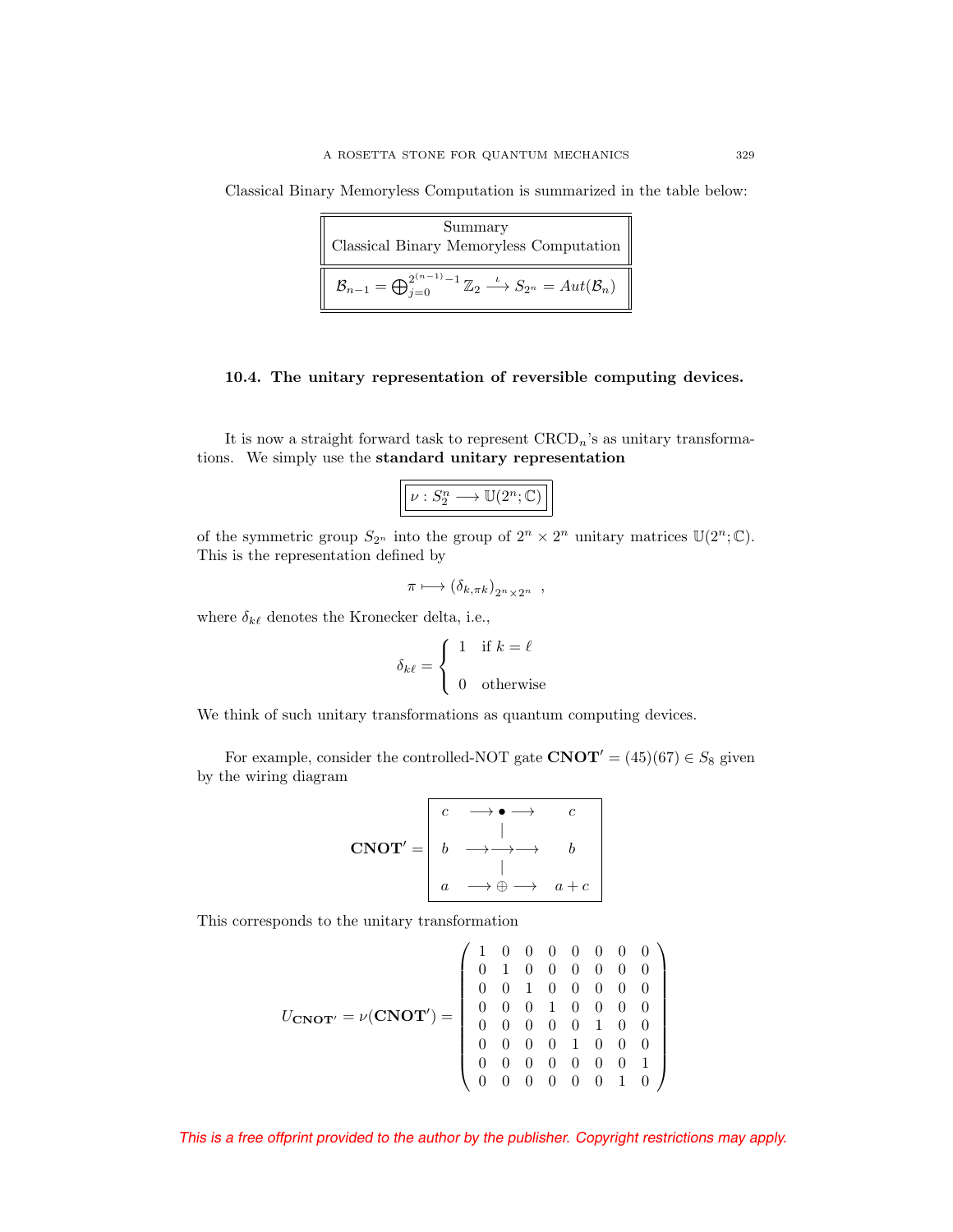Moreover, consider the Toffoli gate **Toffoli** =  $(57) \in S_8$  given by the wiring diagram

|                           | c       |                   |                          |
|---------------------------|---------|-------------------|--------------------------|
| $\textbf{Toffoli}' =   b$ |         | $\longrightarrow$ | $\longrightarrow$ $b+ac$ |
|                           | $\it a$ |                   | Ā.                       |

This corresponds to the unitary transformation

$$
U_{\text{Toffoli}'} = \nu(\text{Toffoli}') = \begin{pmatrix} 1 & 0 & 0 & 0 & 0 & 0 & 0 & 0 \\ 0 & 1 & 0 & 0 & 0 & 0 & 0 & 0 \\ 0 & 0 & 1 & 0 & 0 & 0 & 0 & 0 \\ 0 & 0 & 0 & 1 & 0 & 0 & 0 & 0 \\ 0 & 0 & 0 & 0 & 1 & 0 & 0 & 0 \\ 0 & 0 & 0 & 0 & 0 & 0 & 1 & 0 \\ 0 & 0 & 0 & 0 & 0 & 1 & 0 & 0 \\ 0 & 0 & 0 & 0 & 0 & 1 & 0 & 0 \end{pmatrix}
$$

**Abuse of Notation and a Caveat:** Whenever it is clear from context, we will use the name of a  $\mathrm{CRCD}_n$  to also refer to the unitary transformation corresponding to the  $\text{CRCD}_n$ . For example, we will denote  $\nu(CNOT)$ and  $\nu(Tof foli)$  simply by CNOT and Toffoli. Moreover we will also use the wiring diagram of a  $\mathrm{CRCD}_n$  to refer to the unitary transformation corresponding to the  $\mathrm{CRCD}_n$ . For quantum computation beginners, this can lead to some confusion. Be careful!

## **10.5. Some other simple quantum computing devices.**

After  $\mathrm{CRCD}_n$ 's are embedded as quantum computing devices, they are no longer classical computing devices. After the embedding, they suddenly have acquired much more computing power. Their inputs and outputs can be a superposition of many states. They can entangle their outputs. It is misleading to think of their input qubits as separate, for they could be entangled.

As an illustration of this fact, please note that the quantum computing device **CNOT**" given by the wiring diagram

|                                    |  | $a + b$ |  | $\overline{0}$ | $\left[\begin{array}{ccc} 1 & 0 & 0 \\ 0 & 0 & 1 \end{array}\right]$ |  |
|------------------------------------|--|---------|--|----------------|----------------------------------------------------------------------|--|
| CNOT''<br>$\overline{\phantom{0}}$ |  |         |  |                |                                                                      |  |

is far from classical. It is more than a permutation. It is a linear operator that respects quantum superposition.

For example,  $\mathbf{CNOT}''$  can take two non-entangled qubits as input, and then produce two entangled qubits as output. This is something no classical computing device can do. For example,

$$
\frac{|0\rangle - |1\rangle}{\sqrt{2}} \otimes |0\rangle = \frac{1}{\sqrt{2}} (|00\rangle - |10\rangle) \longmapsto \frac{1}{\sqrt{2}} (|00\rangle - |11\rangle)
$$

This is a free offprint provided to the author by the publisher. Copyright restrictions may apply.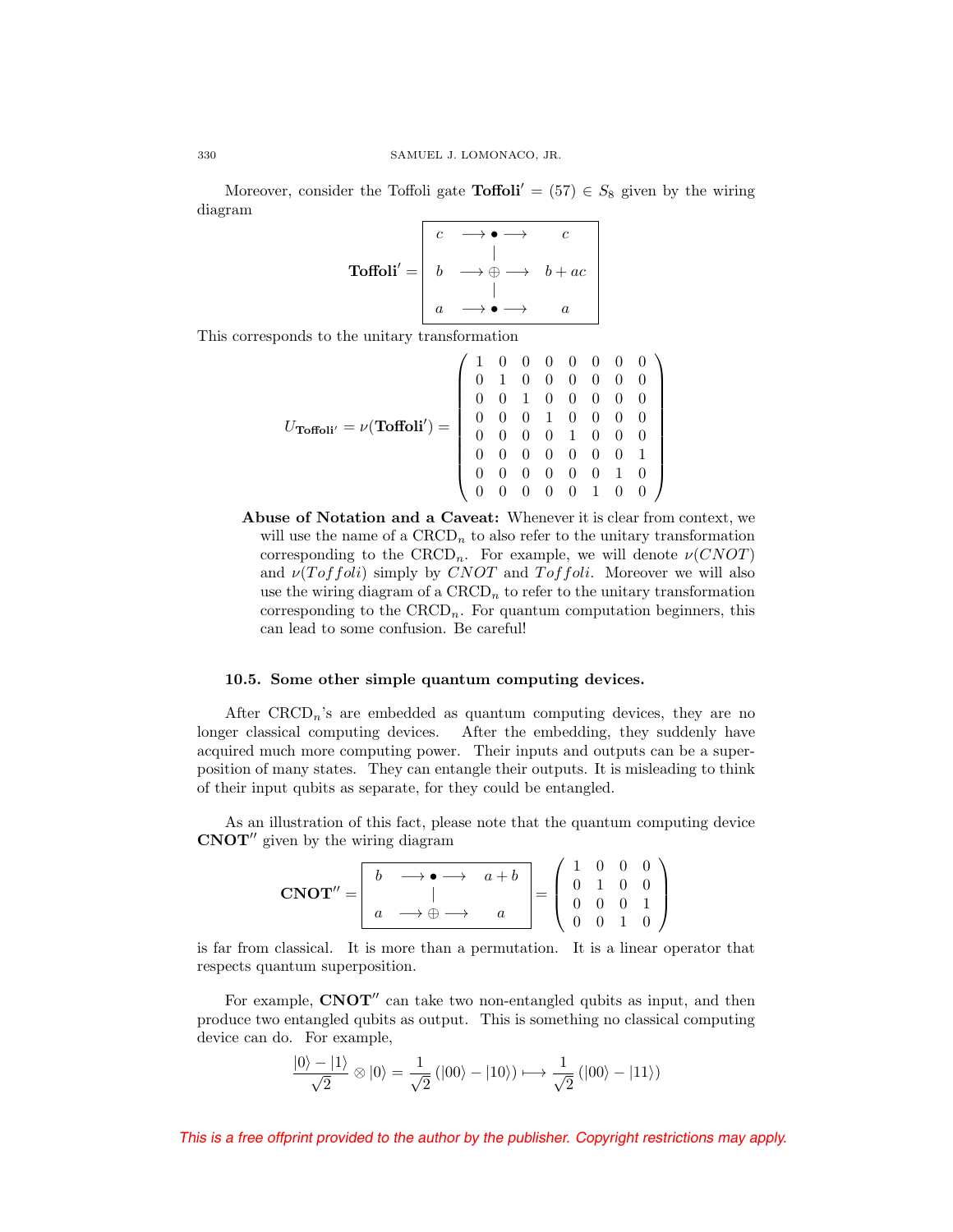For completeness, we list two other quantum computing devices that are embeddings of  $\text{CRCD}_n$ 's, **NOT** and **SWAP**:

$$
\mathbf{NOT} = \begin{bmatrix} a & \longrightarrow \boxed{\mathbf{NOT}} \longrightarrow & a+1 \end{bmatrix} = \begin{pmatrix} 0 & 1 \\ 1 & 0 \end{pmatrix} = \sigma_1
$$
\nand

\n
$$
\mathbf{SWAP} = \begin{bmatrix} b & \longrightarrow \bullet \longrightarrow & \longrightarrow \bullet \longrightarrow & \rightarrow \bullet \longrightarrow & a \\ a & \longrightarrow \oplus \longrightarrow & \longrightarrow \bullet \longrightarrow & \longrightarrow \bullet \longrightarrow & b \end{bmatrix} = \begin{pmatrix} 1 & 0 & 0 & 0 \\ 0 & 0 & 1 & 0 \\ 0 & 1 & 0 & 0 \\ 0 & 0 & 0 & 1 \end{pmatrix}
$$

## **10.6. Quantum computing devices that are not embeddings.**

We now consider quantum computing devices that are not embeddings of  $\mathrm{CRCD}_n$ 's.

The **Hadamard** gate **H** is defined as:

$$
\mathbf{H} = \boxed{\longrightarrow \mathbf{H} \longrightarrow} = \frac{1}{\sqrt{2}} \begin{pmatrix} 1 & 1 \\ 1 & -1 \end{pmatrix} .
$$

Another quantum gate is the **square root of NOT**, i.e.,  $\sqrt{NOT}$ , which is given by

$$
\sqrt{\text{NOT}} = \boxed{\longrightarrow \sqrt{\text{NOT}} \longrightarrow} = \frac{1-i}{2} \begin{pmatrix} i & 1 \\ 1 & i \end{pmatrix} = \frac{1+i}{2} \begin{pmatrix} 1 & -i \\ -i & 1 \end{pmatrix}.
$$

There is also the **square root of swap**  $\sqrt{\textbf{SWAP}}$  which is defined as:

$$
\sqrt{\text{SWAP}} = \boxed{\longrightarrow \sqrt{\text{SWAP}} \longrightarrow} = \left( \begin{array}{ccc} 1 & 0 & 0 & 0 \\ 0 & \frac{1+i}{2} & \frac{1-i}{2} & 0 \\ 0 & \frac{1-i}{2} & \frac{1+i}{2} & 0 \\ 0 & 0 & 0 & 1 \end{array} \right) .
$$

Three frequently used unary quantum gates are the rotations:

$$
\left(\frac{\partial}{\partial t} + \frac{\partial}{\partial t} \frac{\partial}{\partial \theta} \frac{\partial}{\partial t}\right) = e^{i\theta \sigma_1}
$$
\n
$$
\left(\frac{\partial}{\partial t} + \frac{\partial}{\partial t} \frac{\partial}{\partial \theta} \frac{\partial}{\partial t}\right) = e^{i\theta \sigma_2}
$$
\n
$$
\left(\frac{\partial}{\partial t} + \frac{\partial}{\partial t} \frac{\partial}{\partial \theta} \frac{\partial}{\partial t}\right) = e^{i\theta \sigma_2}
$$
\n
$$
\left(\frac{\partial}{\partial t} + \frac{\partial}{\partial t} \frac{\partial}{\partial \theta} \frac{\partial}{\partial t}\right) = e^{i\theta \sigma_3}
$$
\n
$$
\left(\frac{\partial}{\partial t} + \frac{\partial}{\partial t} \frac{\partial}{\partial \theta} \frac{\partial}{\partial t}\right) = e^{i\theta \sigma_3}
$$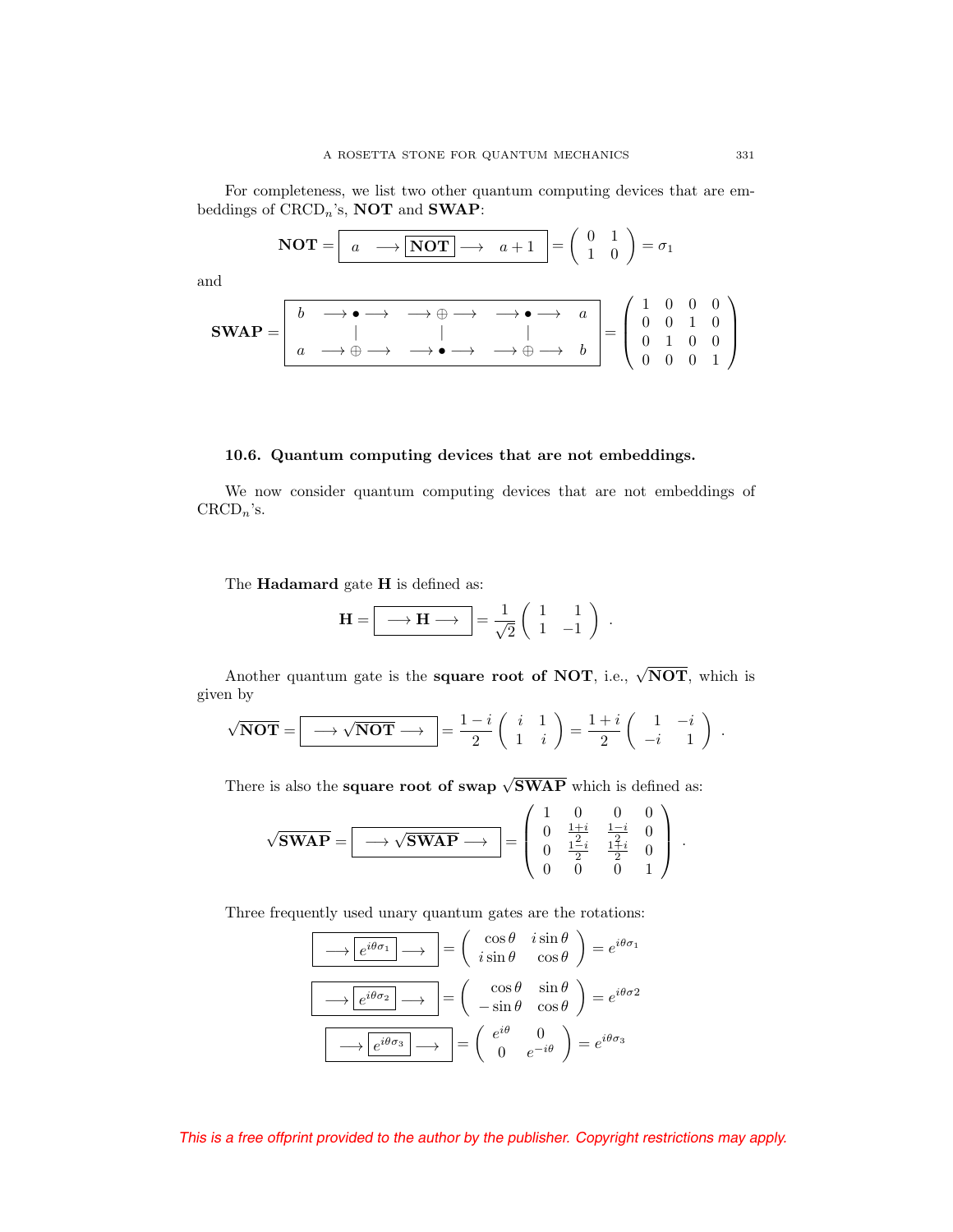#### **10.7. The implicit frame of a wiring diagram.**

Wiring diagrams have the advantage of being a simple means of describing some rather complicated unitary transformations. However, they do have their drawbacks, and they can, if not used with care, be even misleading.

One problem with wiring diagrams is that they are not frame (i.e., basis) independent descriptions of unitary transformations. Each wiring diagram describes a unitary transformation using an implicitly understood basis.

For example, consider **CNOT**" given by the wiring diagram:

$$
CNOT'' = \begin{bmatrix} b & \longrightarrow \bullet \longrightarrow & a+b \\ a & \longrightarrow \oplus \longrightarrow & a \end{bmatrix}.
$$

The above wiring diagram defines **CNOT**" in terms of the implicitly understood basis

$$
\left\{ |0\rangle = \left( \begin{array}{c} 1 \\ 0 \end{array} \right), \ |1\rangle = \left( \begin{array}{c} 0 \\ 1 \end{array} \right) \right\} \ .
$$

This wiring diagram suggests that qubit  $#1$  controls qubit  $#0$ , and that qubit  $#1$  is not effected by qubit  $\#0$ . But this is far from the truth. For, **CNOT**" transforms

$$
\frac{|0\rangle+|1\rangle}{\sqrt{2}} \otimes \frac{|0\rangle-|1\rangle}{\sqrt{2}}
$$

into

$$
\frac{|0\rangle - |1\rangle}{\sqrt{2}} \otimes \frac{|0\rangle - |1\rangle}{\sqrt{2}} ,
$$

where we have used our indexing conventions

$$
\left\{\begin{array}{l}\text{First=Right=Bottom}\\ \text{Last=Left=Top}\end{array}\right.
$$

.

In fact, in the basis

$$
\left\{|0'\rangle=\frac{|0\rangle+|1\rangle}{\sqrt{2}},\ |1'\rangle=\frac{|0\rangle-|1\rangle}{\sqrt{2}}\right\}
$$

the wiring diagram of the same unitary transformation  $\mathbf{CNOT}''$  is:

$$
\begin{array}{ccc}\nb & \longrightarrow & \oplus \longrightarrow & a+b \\
\downarrow & & \\
a & \longrightarrow & \longrightarrow & a\n\end{array}
$$

The roles of the target and control qubits appeared to have switched!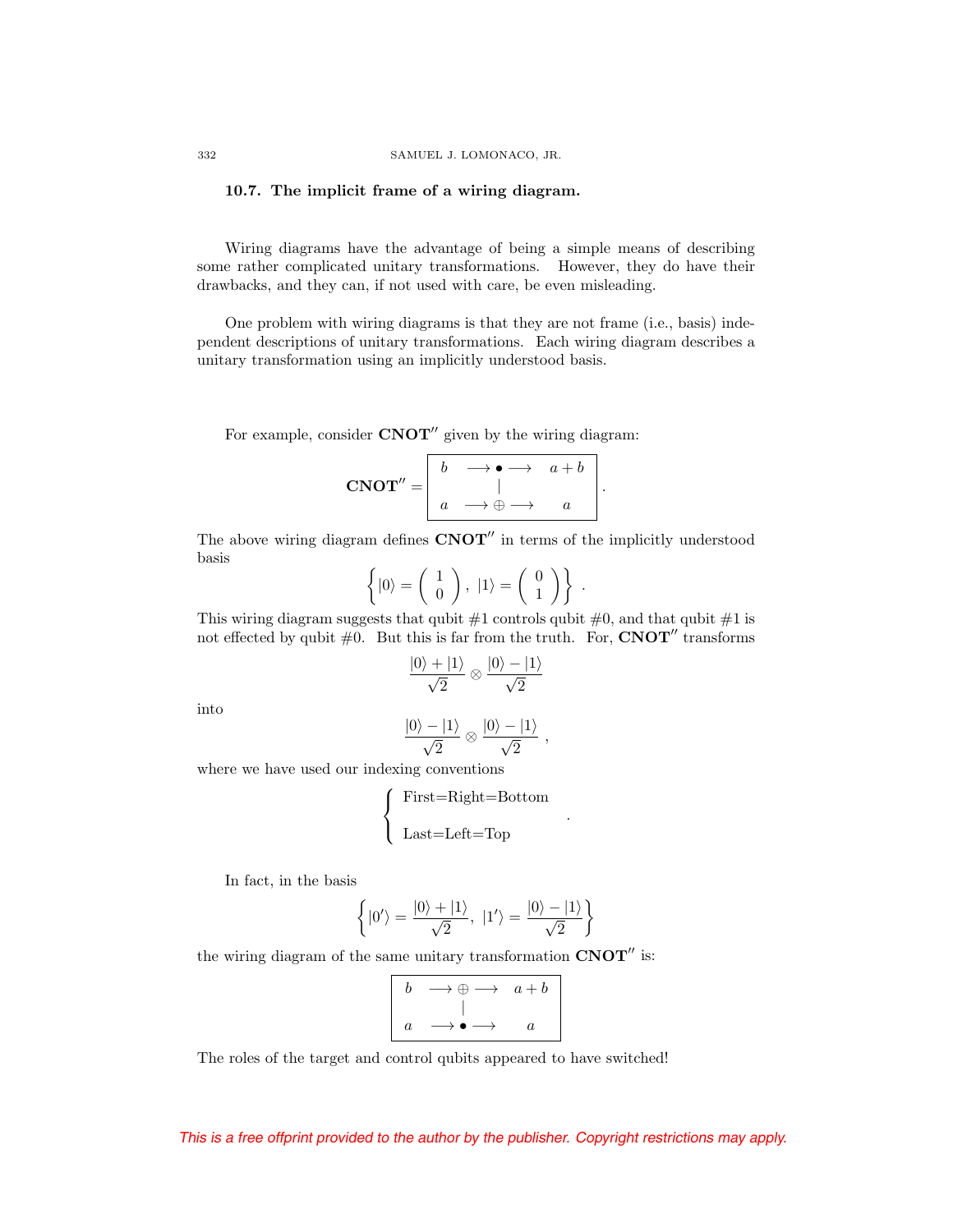#### **11. The No-Cloning Theorem**

In this section, we prove the no-cloning theorem of Dieks[**24**], Wootters and Zurek [**93**]. The theorem states that there can be no device that produces exact replicas or copies of a quantum state.

In mathematical terms, a device which replicates quantum states, i.e., a quantum replicator, is defined as follows:

DEFINITION 12. Let H be a Hilbert space. Then a **quantum replicator** for H consists of an auxiliary Hilbert space  $\mathcal{H}_A$ , a fixed state  $|\psi_0\rangle \in \mathcal{H}_A$  (called the *initial state of replicator*), and a unitary transformation

 $U: \mathcal{H}_A \otimes \mathcal{H} \otimes \mathcal{H} \longrightarrow \mathcal{H}_A \otimes \mathcal{H} \otimes \mathcal{H}$ 

such that, for some fixed state  $|blank\rangle \in \mathcal{H}$ ,

$$
U |\psi_0\rangle |a\rangle |blank\rangle = |\psi_a\rangle |a\rangle |a\rangle ,
$$

for all states  $|a\rangle \in \mathcal{H}$ , where  $|\psi_a\rangle \in \mathcal{H}$  (called the **replicator state after repli***cation* of  $|a\rangle$ ) depends on  $|a\rangle$ .

THEOREM 3 (No-Cloning). Let  $H$  be a Hilbert space of dimension greater than one. Then a quantum replicator for  $H$  does not exist.

The proof of the no-cloning theorem, i.e., the proof that quantum replicators do not exist, is an amazingly simple application of the linearity of quantum mechanics. The key idea is that copying is an inherently nonlinear transformation, while the unitary transformations of quantum mechanics are inherently linear. Ergo, copying can not be a unitary transformation.

More specifically, the proof goes as follows:

Proof. Since a quantum state is determined by a ket up to a multiplicative non-zero complex number, we can without loss of generality assume that  $|\psi_0\rangle, |a\rangle$ , |blank) are all of unit length. From unitarity, it follows that  $|\psi_a\rangle$  is also of unit length.

Let  $|a\rangle$ ,  $|b\rangle$  be two kets of unit length in H such that

$$
0 < | \langle a | b \rangle | < 1 .
$$

Then

$$
\left\{ \begin{array}{ccc} U\left|\psi_{0}\right\rangle\left|a\right\rangle\left|blank\right\rangle&=&\left|\psi_{a}\right\rangle\left|a\right\rangle\left|a\right\rangle\\ U\left|\psi_{0}\right\rangle\left|b\right\rangle\left|blank\right\rangle&=&\left|\psi_{b}\right\rangle\left|b\right\rangle\left|b\right\rangle \end{array} \right.
$$

Hence,

$$
\langle blank \vert \langle a \vert \langle \psi_0 \vert U^{\dagger} U \vert \psi_0 \rangle \vert b \rangle \vert blank \rangle = \langle blank \vert \langle a \vert \langle \psi_0 \vert \psi_0 \rangle \vert b \rangle \vert blank \rangle
$$
  
= 
$$
\langle a \vert b \rangle
$$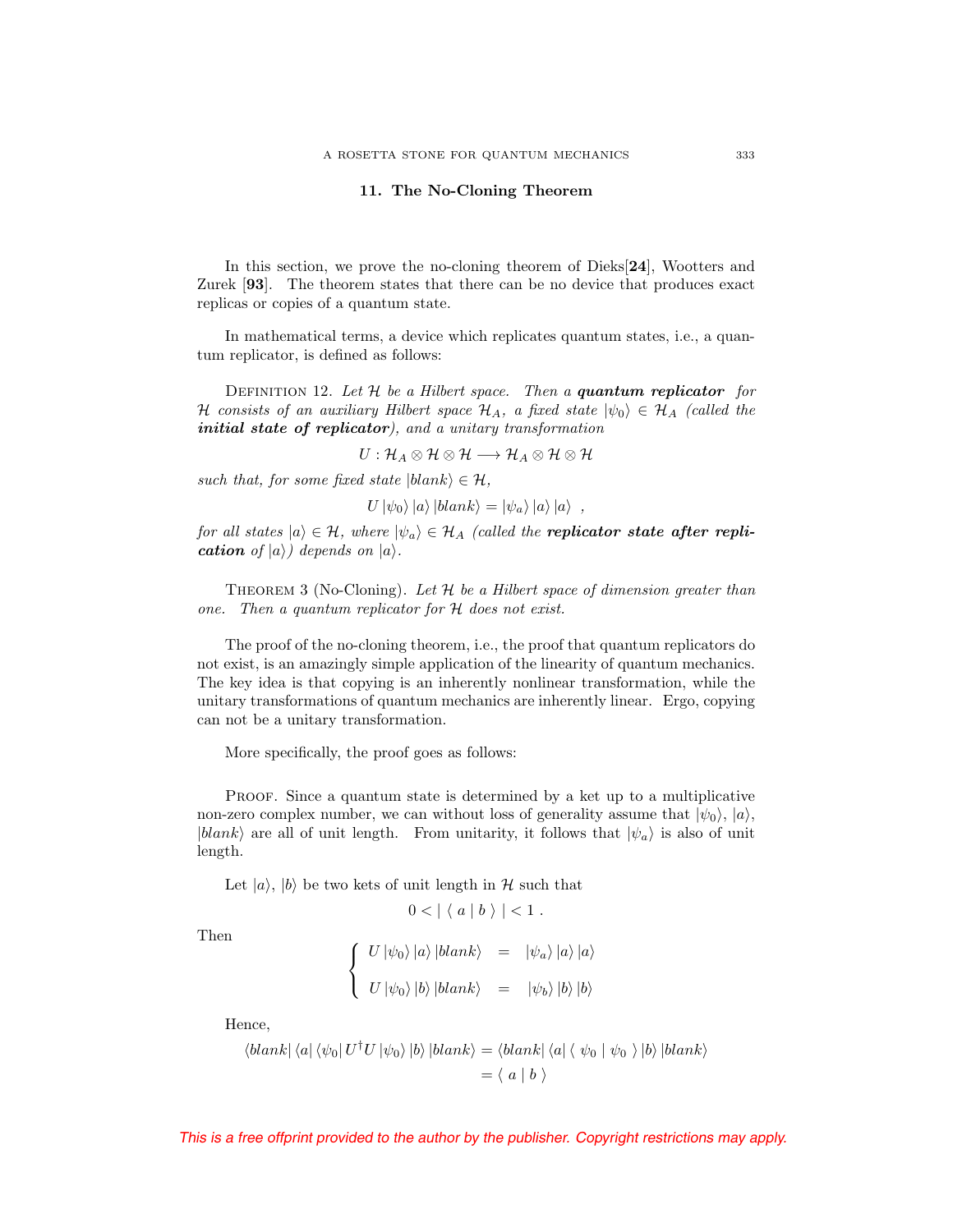On the other hand,

$$
\langle blank \vert \langle a \vert \langle \psi_0 \vert U^{\dagger} U \vert \psi_0 \rangle \vert b \rangle \vert blank \rangle = \langle a \vert \langle a \vert \langle \psi_a \vert \psi_b \rangle \vert b \rangle \vert b \rangle
$$
  
= 
$$
\langle a \vert b \rangle^2 \langle \psi_a \vert \psi_b \rangle
$$

Thus,

$$
\langle a | b \rangle^2 \langle \psi_a | \psi_b \rangle = \langle a | b \rangle .
$$

And so,

 $\langle a | b \rangle \langle \psi_a | \psi_b \rangle = 1.$ 

But this equation can not be satisfied since

 $|\langle a | b \rangle| < 1$ 

and

$$
|\langle \psi_a | \psi_b \rangle| \le || \psi_a \rangle || || \psi_b \rangle || = 1
$$

Hence, a quantum replicator cannot exist.

EXERCISE 2. Although it is not possible to clone all states in  $H$  (emphasis on key word "all"), it is nonetheless still possible to clone all states of a subset of H consisting of mutually orthogonal states.

Let  $\{|0\rangle, \ldots, |n-1\rangle\}$  be an orthonormal basis of the Hilbert space H. Construct a unitary transformation U such that  $U : |k\rangle |blank\rangle \longmapsto |k\rangle |k\rangle$ , for  $0 \le k$  $\overline{n}$ .

EXERCISE 3. Is cloning possible on a one dimensional Hilbert space  $\mathcal{H}$ ? Please explain your answer.

## **12. Quantum teleportation**

We now give a brief description of quantum teleportation, a means possibly to be used by future quantum computers to bus qubits from one location to another.

The no-cloning theorem emphatically states that qubits cannot be copied. However, ... qubits can be teleported, as has been demonstrated in laboratory settings. Such a mechanism could be used to bus qubits from one computer location to another. It could be used to create devices called **quantum repeaters**.

But what do we mean by teleportation?

**Teleportation** is the transferring of an object from one location to another by a process that:

This is a free offprint provided to the author by the publisher. Copyright restrictions may apply.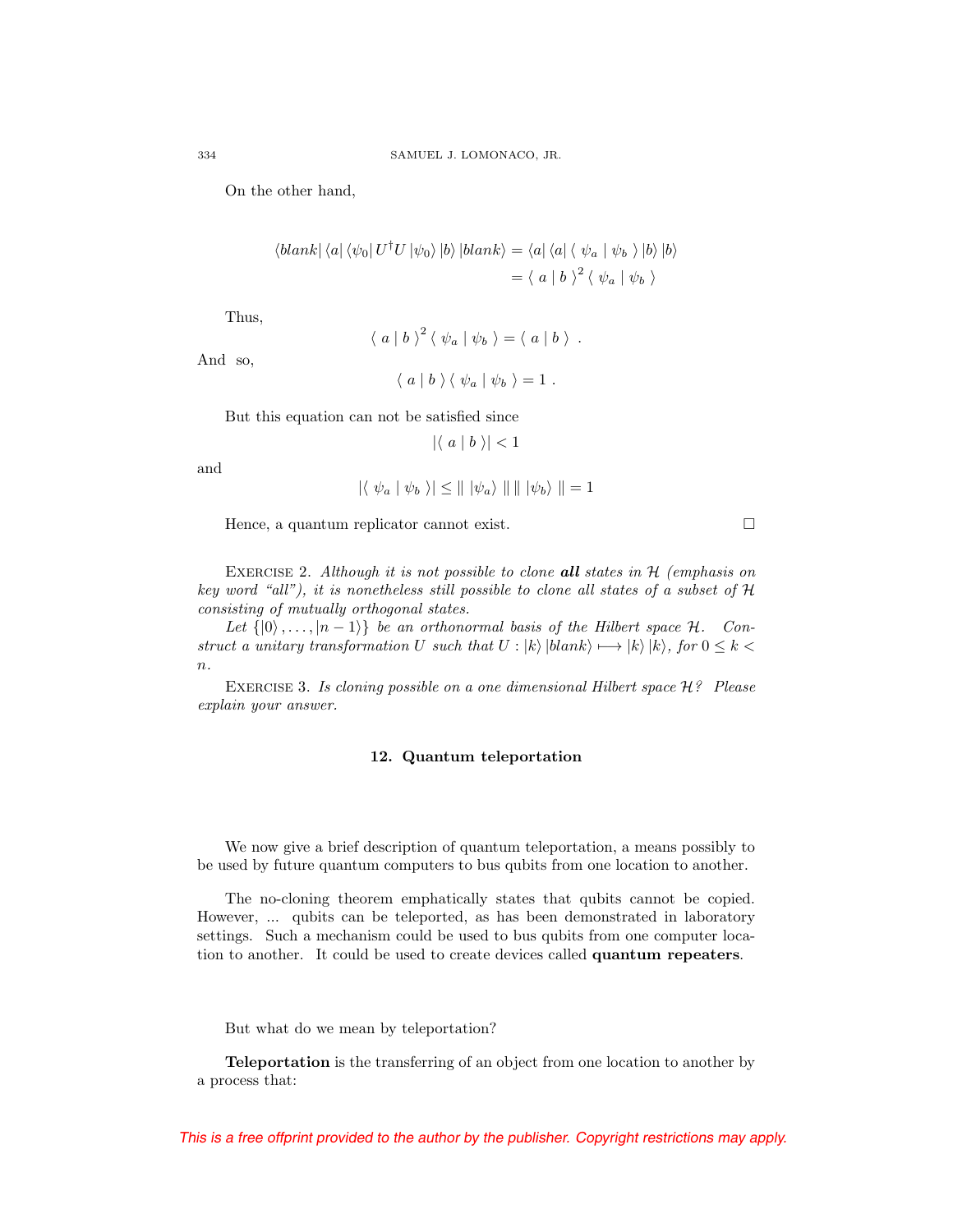- 1) Firstly dissociates (i.e., destroys) the object to obtain information. The object to be teleported is first scanned to extract sufficient information to reassemble the original object.
- 2) Secondly transmits the acquired information from one location to another.
- 3) Lastly reconstructs the object at the new location from the received information. – An exact replica is re-assembled at the destination out of locally available materials.

Two key effects of teleportation should be noted:

- 1) The original object is destroyed during the process of teleportation. Hence, the no-cloning theorem is not violated.
- 2) An exact replica of the original object is created at the intended destination.

Scotty of the Starship Enterprise was gracious enough to loan me the following teleportation manual. So I am passing it on to you.

# Quantum Teleportation Manual

**Step. 1 .(Location A) Preparation:** At location A, construct an EPR pair of qubits (qubits #2 and #3) in  $\mathcal{H}_2 \otimes \mathcal{H}_3$ .

$$
|00\rangle \longmapsto \begin{array}{|l|l|}\n\hline\n\text{Unitary} \\
\text{Matrix} \\
\mathcal{H}_2 \otimes \mathcal{H}_3 \\
\end{array} \longmapsto \begin{array}{|l|l|}\n\hline\n\text{Unitary} \\
\hline\n\text{Matrix} \\
\mathcal{H}_2 \otimes \mathcal{H}_3\n\end{array}
$$

**Step 2. Transport:** Physically transport entangled qubit  $\#3$  from location A to location B.

**Step 3.** : The qubit to be teleported, i.e., qubit  $\#1$ , is delivered to location A in an unknown state

$$
a|0\rangle + b|1\rangle
$$

As a result of Steps 1 to 3, we have:

- Locations A and B share an EPR pair, i.e.
	- **–** The qubit to be teleported, i.e., qubit #1, is at Location A
	- **–** Qubit #2 is at Location A
	- **–** Qubit #3 is at Location B
	- **–** Qubits #2 & #3 are entangled
- The current state  $|\Phi\rangle$  of all three qubits is:

$$
|\Phi\rangle = (a|0\rangle + b|1\rangle) \left( \frac{|01\rangle - |10\rangle}{\sqrt{2}} \right) \in \mathcal{H}_1 \otimes \mathcal{H}_2 \otimes \mathcal{H}_3
$$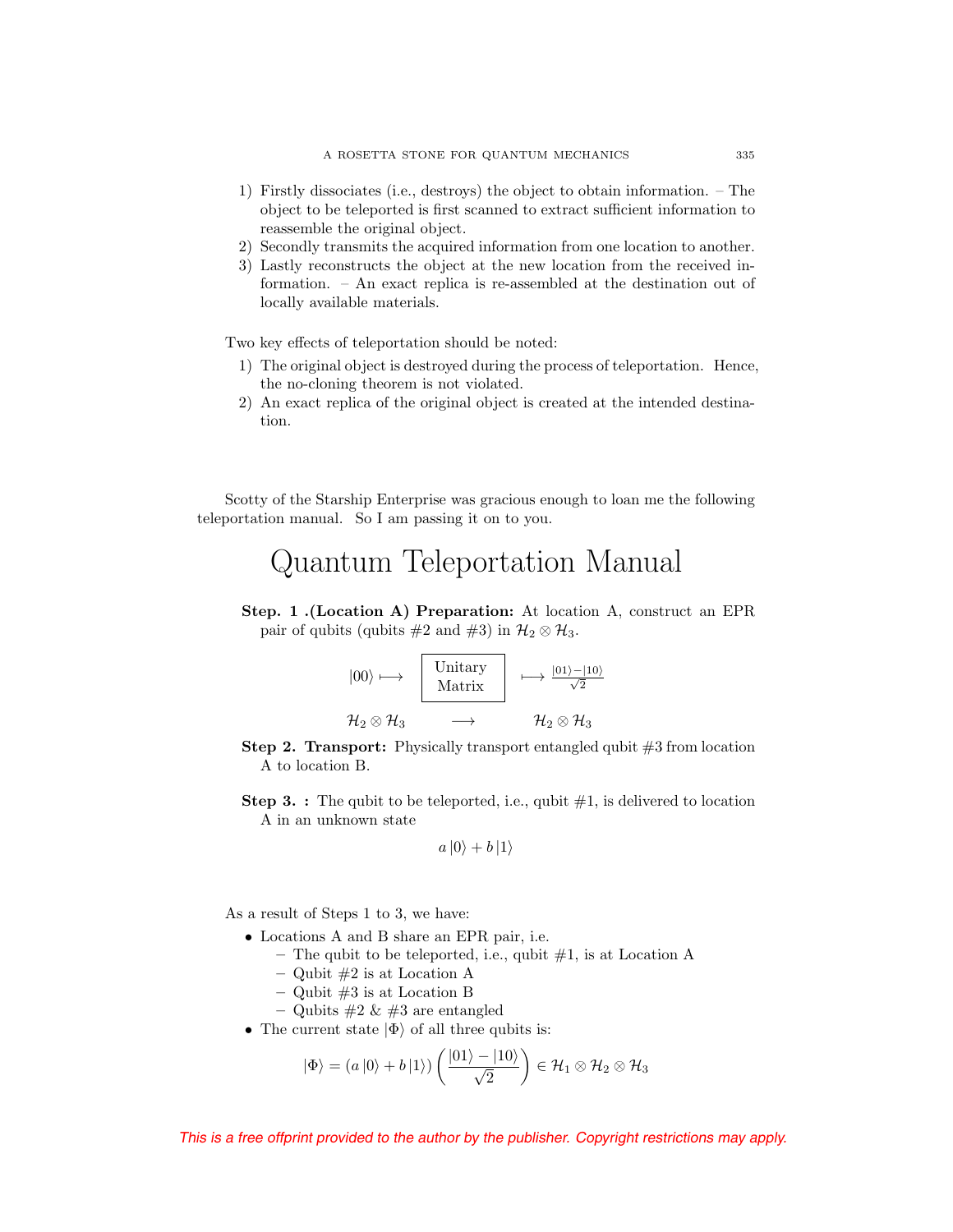To better understand what is about to happen, we re-express the state  $|\Phi\rangle$  of the three qubits in terms of the following basis (called the **Bell basis**) of  $\mathcal{H}_1 \otimes \mathcal{H}_2$ :

$$
\begin{cases}\n\left|\Psi_A\right\rangle = \frac{|10\rangle - |01\rangle}{\sqrt{2}} \\
\left|\Psi_B\right\rangle = \frac{|10\rangle + |01\rangle}{\sqrt{2}} \\
\left|\Psi_C\right\rangle = \frac{|00\rangle - |11\rangle}{\sqrt{2}} \\
\left|\Psi_D\right\rangle = \frac{|00\rangle + |11\rangle}{\sqrt{2}}\n\end{cases}
$$

The result is:

$$
\frac{1}{2} [\quad |\Psi_A\rangle (-a|0\rangle - b|1\rangle)
$$

$$
|\Phi\rangle = \qquad \qquad + |\Psi_B\rangle (-a|0\rangle + b|1\rangle)
$$

$$
+ |\Psi_C\rangle (a|1\rangle + b|0\rangle)
$$

$$
+ |\Psi_D\rangle (a|1\rangle - b|0\rangle) ]
$$

,

where, as you might have noticed, we have written the expression in a suggestive way.

REMARK 14. Please note that since the completion of Step 3, we have done nothing physical. We have simply performed some algebraic manipulations of the expression representing the state  $|\Phi\rangle$  of the three qubits.

Let  $U: \mathcal{H}_1 \otimes \mathcal{H}_2 \longrightarrow \mathcal{H}_1 \otimes \mathcal{H}_2$  be the unitary transformation defined by

$$
\begin{cases} |\Psi_A\rangle & \longmapsto & |00\rangle \\ |\Psi_B\rangle & \longmapsto & |01\rangle \\ |\Psi_C\rangle & \longmapsto & |10\rangle \\ |\Psi_D\rangle & \longmapsto & |11\rangle \end{cases}
$$

**Step 4. (Location A):** <sup>26</sup>Apply the local unitary transformation  $U \otimes I$ :  $\mathcal{H}_1 \otimes \mathcal{H}_2 \otimes \mathcal{H}_3 \longrightarrow \mathcal{H}_1 \otimes \mathcal{H}_2 \otimes \mathcal{H}_3$  to the three qubits (actually more precisely, to qubits  $\#1$  and  $\#2$ ). Thus, under  $U \otimes I$  the state  $|\Phi\rangle$  of all

 $^{26}$ Actually, there is no need to apply the unitary transformation U. We could have instead made a complete Bell state measurement, i.e., a measurement with respect to the compatible observables  $|\Psi_A\rangle \langle \Psi_A|, |\Psi_B\rangle \langle \Psi_B|, |\Psi_C\rangle \langle \Psi_C|, |\Psi_D\rangle \langle \Psi_D|$ . We have added the additional step 4 to make quantum teleportation easier to understand for quantum computation beginners.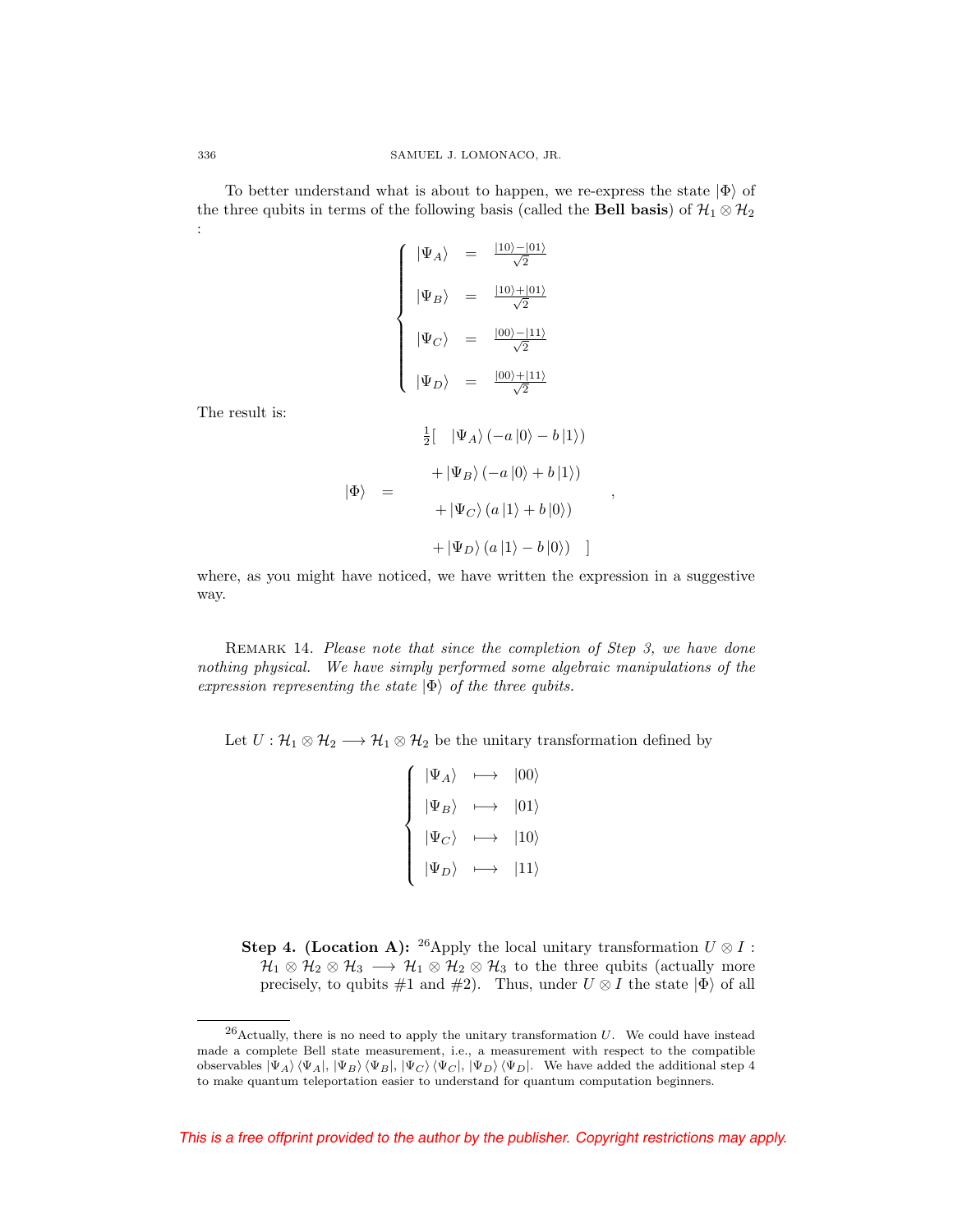three qubits becomes

$$
\frac{1}{2}\left[-|00\rangle(-a|0\rangle-b|1\rangle)\right]
$$

$$
+|01\rangle(-a|0\rangle+b|1\rangle)
$$

$$
|\Phi'\rangle = +|10\rangle(a|1\rangle+b|0\rangle)
$$

$$
+|11\rangle(a|1\rangle-b|0\rangle)
$$

- **Step 5. (Location A):** Measure qubits  $\#1$  and  $\#2$  to obtain two bits of classical information. The result of this measurement will be one of the bit pairs {00, 01, 10, 11}.
- **Step 6.:** Send from location A to location B (via a classical communication channel) the two classical bits obtained in Step 5.

As an intermediate summary, we have:

- 1) Qubit #1 has been disassembled, and
- 2) The information obtained during disassembly (two classical bits) has been sent to location B.

**Step 7. (Location B):** The two bits  $(i, j)$  received from location A are used to select from the following table a unitary transformation  $U^{(i,j)}$  of  $\mathcal{H}_3$ , (i.e., a local unitary transformation  $I_4 \otimes U^{(i,j)}$  on  $\mathcal{H}_1 \otimes \mathcal{H}_2 \otimes \mathcal{H}_3$ )

| Rec. Bits | $H^{(i,j)}$  | Future effect on qubit $#3$                                       |
|-----------|--------------|-------------------------------------------------------------------|
| $00\,$    | $U^{(00)} =$ | $-a 0\rangle - b 1\rangle \mapsto a 0\rangle + b 1\rangle \ $     |
| 01        | $U^{(01)} =$ | $-a 0\rangle + b 1\rangle \longmapsto a 0\rangle + b 1\rangle$    |
| 10        | $U^{(10)} =$ | $a 1\rangle + b 0\rangle \longmapsto a 0\rangle + b 1\rangle$     |
| 11        | $U^{(11)} =$ | $a 1\rangle - b 0\rangle \longrightarrow a 0\rangle + b 1\rangle$ |

**Step 8. (Location B):** The unitary transformation  $U^{(i,j)}$  selected in Step 7 is applied to qubit #3.

As a result, qubit  $#3$  is at location B and has the original state of qubit  $#1$ when qubit  $#1$  was first delivered to location A, i.e., the state

$$
a\ket{0}+b\ket{1}
$$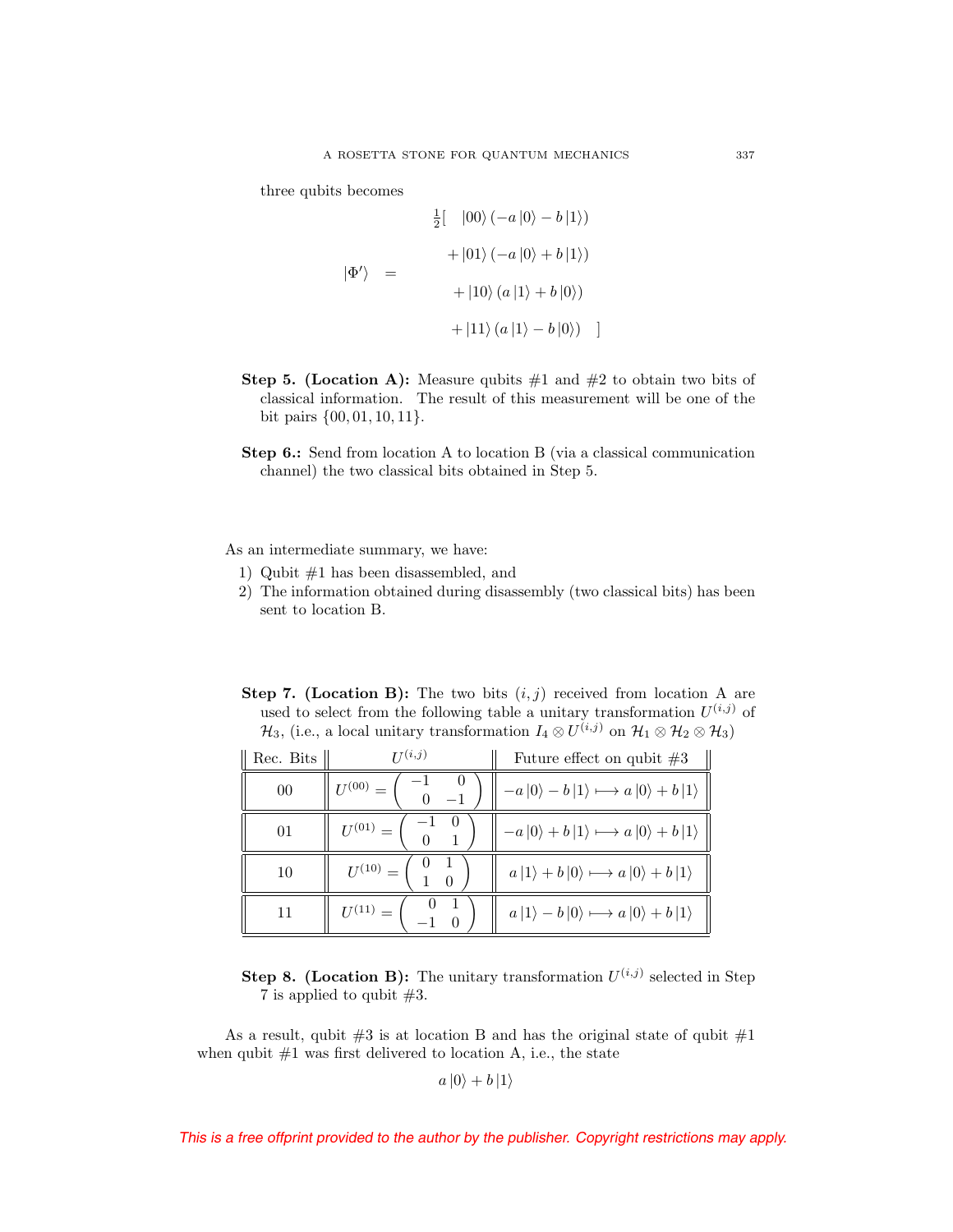It is indeed amazing that no one knows the state of the quantum teleported qubit except possibly the individual that prepared the qubit. Knowledge of the actual state of the qubit is not required for teleportaton. If its state is unknown before the teleportation, it remains unknown after the teleportation. All that we know is that the states before and after the teleportation are the same.

## **13. There is much more to quantum computation**

Needles to say, there is much more to quantum computation. I hope that you found this introductory paper useful. For further reading on quantum computation, we refer the reader to the many informative books on subject, such as [**1**], [**41**], [**50**], [**66**], and [**77**].

## **References**

- [1] Alber, G., T. Beth, M. Horodecki, P. Horodecki, R. Horodecki, M. Rotteler, H. Weinfurther, R. Werner, and A. Zeilinger, **"Quantum Information: An Introduction to Basic Theorectical Concepts and Experiments,"** Springer-Verlag, (2001).
- Aspect, A., J. Dalibard, and G. Roger, Phys. Rev. Lett., 49, (1982), p 1804.
- [3] Barenco, A, C.H. Bennett, R. Cleve, D.P. DiVincenzo, N. Margolus, P. Shor, T. Sleator, J.A. Smolin, and H. Weinfurter, **Elementary gates for quantum computation**, Phys. Rev. A, **52**, (1995), pp 3475 - 3467.
- [4] Beardon, Alan F., "The Geometry of Discrete Groups," Springer-Verlag, (1983).
- [5] Bell, J.S., Physics, 1, (1964), pp 195 200.
- [6] Bell, J.S., "**Speakable and Unspeakable in Quantum Mechanics**," Cambridge University Press (1987).
- [7] Bennett, C.H. et al., Phys. Rev. Lett. **70**, (1995), pp 1895.
- [8] Bennett, C.H., D.P. DiVincenzo, J.A. Smolin, and W.K. Wootters, Ohys. Rev. A, **54**, (1996), pp 3824.
- [9] Berman, Gennady, Gary D. Doolen, Ronnie Mainieri, and Vladimir I. Tsifrinovich, "**Introduction to Quantum Computation**," World Scientific (1999).
- [10] Bernstein, Ethan, and Umesh Vazirani, **Quantum complexity theory**, Siam J. Comput., Vol. 26, No.5 (1997), pp 1411 - 1473.
- [11] Brandt, Howard E., **Qubit devices and the issue of quantum decoherence**, Progress in Quantum Electronics, Vol. 22, No. 5/6, (1998), pp 257 - 370.
- [12] Brandt, Howard E., **Qubit devices**, in "**Quantum Computation**," this AMS Proceedings of Symposia in Applied Mathematics (PSAPM).
- [13] Brassard, Gilles, and Paul Bratley, "**Algorithmics: Theory and Practice,"** Printice-Hall, (1988).
- [14] Brooks, Michael (Ed.), "**Quantum Computing and Communication**s," Springer-Verlag (1999).
- [15] Bub, Jeffrey, "**Interpreting the Quantum World**," Cambridge University Press (1997).
- [16] Cartan, Henri, and Samuel Eilenberg, "**Homological Algebra**," Princeton University Press, Princeton, New Jersey, (1956)
- [17] Cerf, Nicholas J. and Chris Adami, "**Quantum information theory of entanglement and measurement**," in **Proceedings of Physics and Computation, PhysComp'96**, edited by J. Leao T. Toffoli, pp 65 - 71. See also http://xxx.lanl.gov/abs/quant-ph/9605039 .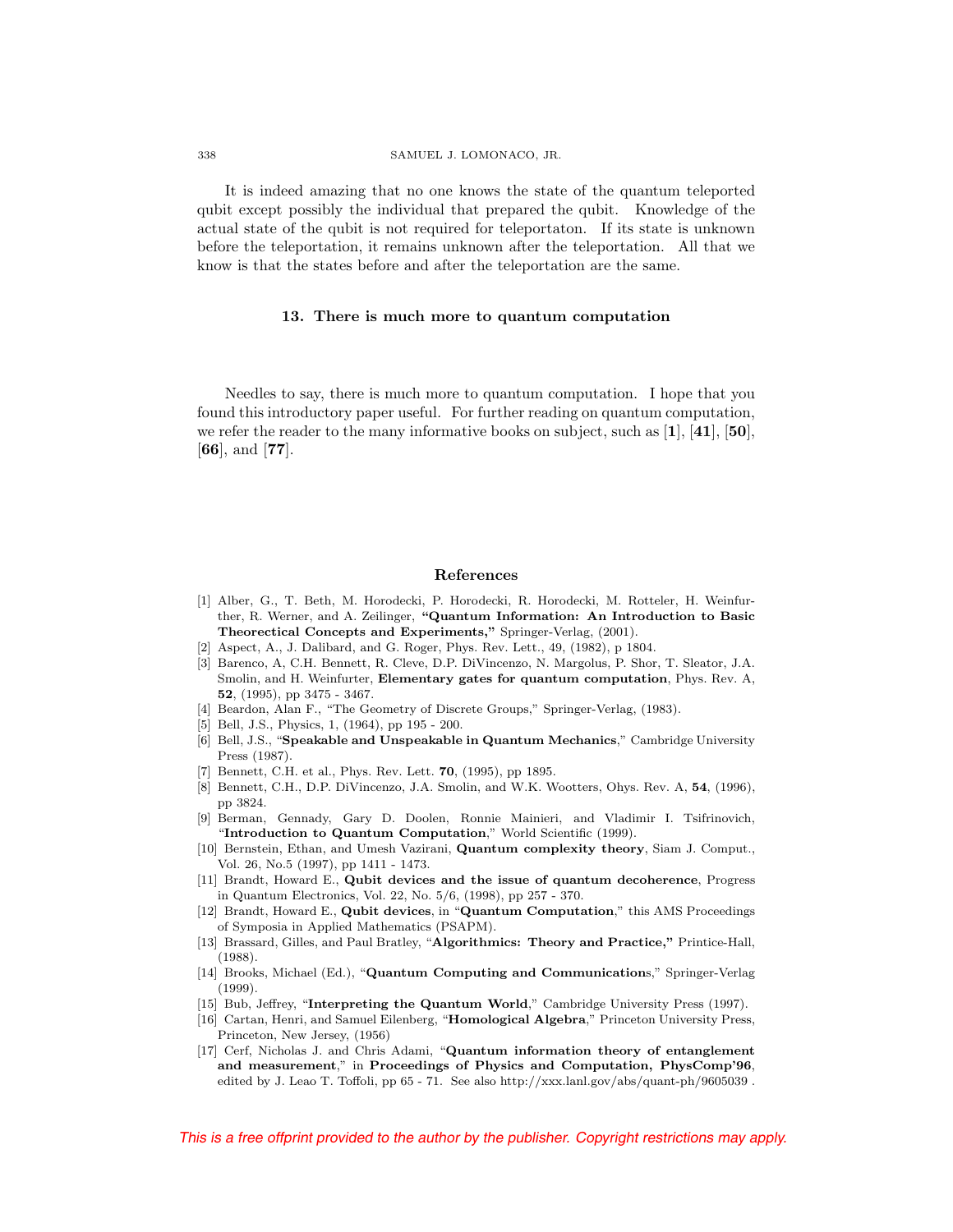- [18] Cohen-Tannoudji, Claude, Bernard Diu, and Frank Lalo¨e, "**Quantum Mechanics**," Volumes 1 & 2, John Wiley & Sons (1977)
- [19] D'Espagnat, Bernard, "**Veiled Reality: Analysis of Present Day Quantum Mechanical Concepts**," Addison-Wesley (1995)
- [20] D'Espagnat, Bernard, "**Conceptual Foundations of Quantum Mechanics**," (Second Edition), Addison-Wesley (1988)
- [21] Cormen, Thomas H., Charles E. Leiserson, and Ronald L. Rivest, "**Introduction to Algorithms**," McGraw-Hill, (1990).
- [22] Cox, David, John Little, and Donal O'Shea, "**Ideals, Varieties, and Algorithms**," (second edition), Springer-Verlag, (1996).
- [23] Davies, E.B., "**Quantum Theory of Open Systems**," Academic Press, (1976).
- [24] Dieks, D., Phys. Lett., **92**, (1982), p 271.
- [25] Deutsch, David, "**The Fabric of Reality**," Penguin Press, New York (1997).
- [26] Deutsch, David, and Patrick Hayden, **Information flow in entangled quantum systems**, http://xxx.lanl.gov/abs/quant-ph/9906007.
- [27] Deutsch, David, **Quantum theory, the Church-Turing principle and the universal quantum computer**, Proc. Royal Soc. London A, **400**, (1985), pp 97 - 117.
- [28] Dirac, P.A.M., "**The Principles of Quantum Mechanics**," (Fourth edition). Oxford University Press (1858).
- [29] Einstein, A., B. Podolsky, N. Rosen, **Can quantum, mechanical description of physical reality be considered complete?**, Phys. Rev. **47**, 777 (1935); D. Bohm "**Quantum Theory**", Prentice-Hall, Englewood Cliffs, NJ (1951).
- [30] Ekert, Artur K.and Richard Jozsa, **Quantum computation and Shor's factoring algorithm**, Rev. Mod. Phys., 68,(1996), pp 733-753.
- [31] Feynman, Richard P., Robert B. Leighton, and Matthew Sands, "**The Feyman Lectures on Physics: Vol. III. Quantum Mechanics**," Addison-Wesley Publishing Company, Reading, Massachusetts (1965).
- [32] Feynman, Richard P., "**Feynman Lectures on Computation**," (Edited by Anthony J.G. Hey and Robin W. Allen), Addison-Wesley, (1996).
- [33] Gilmore, Robert, "Alice in Quantumland," Springer-Verlag (1995).
- [34] Gottesman, Daniel, **The Heisenberg representation of quantum computers**, http://xxx.lanl.gov/abs/quant-ph/9807006.
- [35] Gottesman, Daniel, **An introduction to quantum error correction**, in "**Quantum Computation**," this AMS Proceedings of the Symposia in Applied Mathematics (PSAPM). (http://xxx.lanl.gov/abs/quant-ph/0004072)
- [36] Gottfried, "**Quantum Mechanics: Volume I. Fundamentals**," Addison-Wesley (1989).
- [37] Grover, Lov K., **Quantum computer can search arbitrarily large databases by a single querry**, Phys. Rev. Letters (1997), pp 4709-4712.
- [38] Grover, Lov K., **A framework for fast quantum mechanical algorithms**, http://xxx.lanl.gov/abs/quant-ph/9711043.
- [39] Grover, L., Proc. 28th Annual ACM Symposium on the Theory of Computing, ACM Press, New Yorkm (1996), pp 212 - 219.
- [40] Grover, L., Phys. Rev. Lett. 78, (1997), pp 325 328.
- [41] Gruska, Jozef, "**Quantum Computing**," McGraw-Hill, (1999)
- [42] Gunther, Ludwig, "An Axiomatic Basis for Quantum Mechanics: Volume I. Derivation of Hilbert Space Structure," Springer-Verlag (1985).
- [43] Haag, R., "**Local Quantum Physics: Fields, Particles, Algebras**," (2nd revised edition), Springer-Verlag.
- [44] Halmos, Paul R., **"Lectures on Boolean Algebras,"** Van Nostrand, (1967).
- [45] Halmos, Paul R., **"Finite-Dimensional Vector Spaces,"** Van Nostrand, (1958).
- [46] Hardy, G.H., and E.M. Wright, "**An Introduction to the Theory of Numbers**," Oxford Press, (1965).
- [47] Heisenberg, Werner, "**The Physical Principles of Quantum Theory**," translated by Eckart and Hoy, Dover.
- [48] Helstrom, Carl W., "**Quantum Detection and Estimation Theory**," Academic Press (1976).
- [49] Hey, Anthony J.G. (editor), "**Feynman and Computation**," Perseus Books, Reading, Massachusetts, (1998).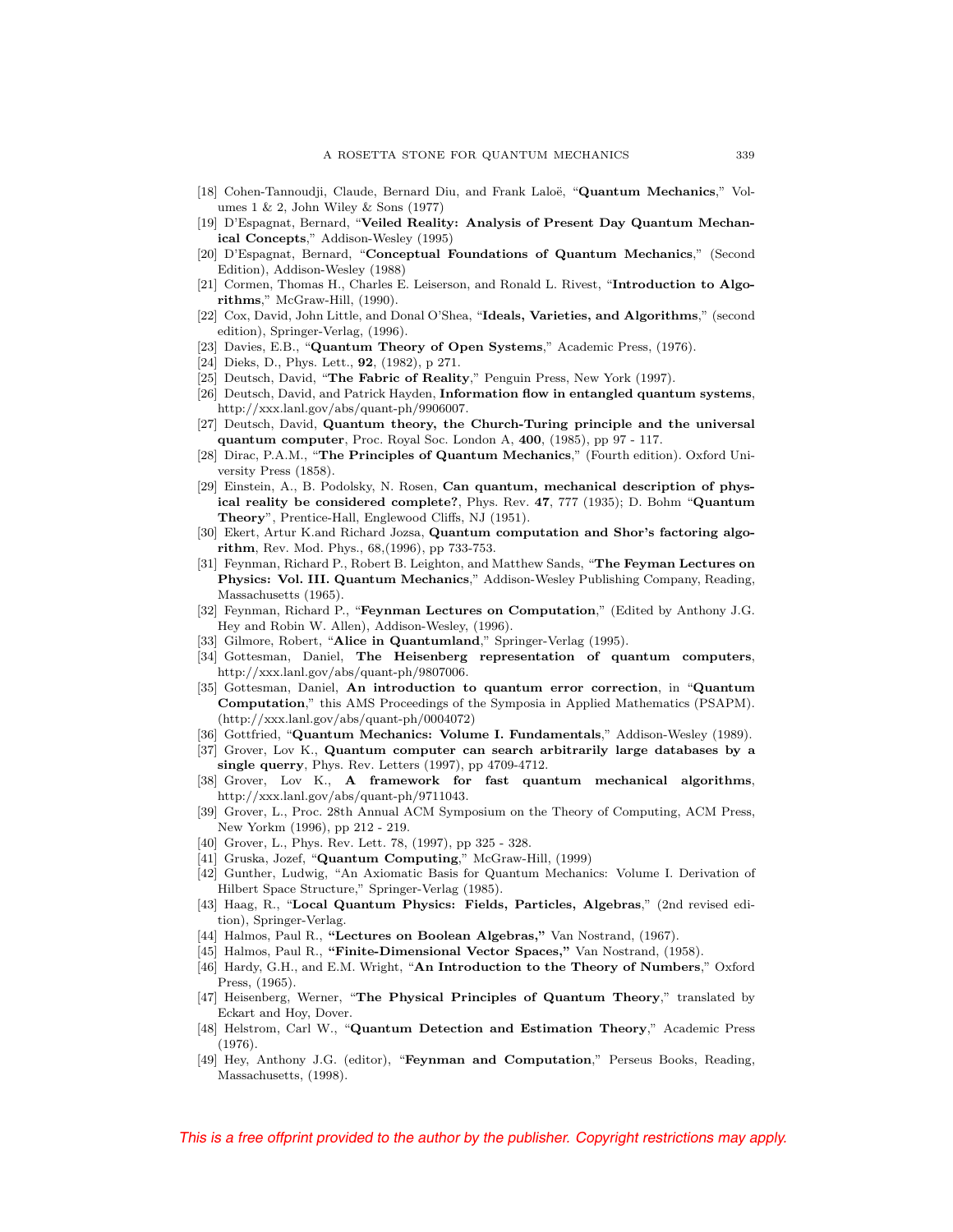- [50] Hirvensalo, Mika, **"Quantum Computing,"** Springer-Verlag, (2001).
- [51] Horodecki, O., M. Horodecki, and R. Horodecki, Phys. Rev. Lett. **82**, (1999), pp 1056.
- [52] Holevo, A.S., "**Probabilistic and Statistical Aspects of Quantum Theory**," North-Holland, (1982).
- [53] Hoyer, Peter, **Efficient quantum transforms**, http://xxx.lanl.gov/abs/quant-ph/9702028.
- [54] Jauch, Josef M., "**Foundations of Quantum Mechanics**," Addison-Wesley Publishing Company, Reading, Massachusetts (1968).
- [55] Jozsa, Richard, **Searching in Grover's Algorithm**, http://xxx.lanl.gov/abs/quantph/9901021.
- [56] Jozsa, Richard, **Quantum algorithms and the Fourier transform**, quant-ph preprint archive 9707033 17 Jul 1997.
- [57] Jozsa, Richard, Proc. Roy. Soc. London Soc., Ser. A, 454, (1998), 323 337.
- [58] Kauffman, Louis H., **Quantum topology and quantum computing**, in "**Quantum Computation**," this AMS Proceedings of the Symposia in Applied Mathematics (PSAPM).
- [59] Kitaev, A., **Quantum measurement and the abelian stabiliser problem,** (1995), http://xxx.lanl.gov/abs/quant-ph/9511026.
- [60] Kitaev, Alexei, **Quantum computation with anyons**, this AMS Proceedings of the Symposia in Applied Mathematics (PSAPM).
- [61] Lang, Serge, "**Algebra**," Addison- Wesley (1971).
- [62] Lenstra, A.K., and H.W. Lenstra, Jr., eds., "**The Development of the Number Field Sieve**," Lecture Notes in Mathematics, Vol. 1554, Springer-Velag, (1993).
- [63] Lenstra, A.K., H.W. Lenstra, Jr., M.S. Manasse, and J.M. Pollard, **The number field sieve**. Proc. 22nd Annual ACM Symposium on Theory of ComputingACM, New York, (1990), pp 564 - 572. (See exanded version in Lenstra & Lenstra, (1993), pp 11 - 42.)
- [64] LeVeque, William Judson, "**Topics in Number Theory: Volume I**," Addison-Wesley, (1958).
- [65] Linden, N., S. Popescu, and A. Sudbery, **Non-local properties of multi-particle density matrices**, http://xxx.lanl.gov/abs/quant-ph/9801076.
- [66] Lo, Hoi-Kwong, Tim Spiller & Sandu Popescu(editors), "**Introduction to Quantum Computation & Information**," World Scientific (1998).
- [67] Lomonaco, Samuel J., Jr., "**A entangled tale of quantum entanglement,** in "**Quantum Computation**," this AMS Proceedings of the Symposia in Applied Mathematics (PSAPM). (http://xxx.lanl.gov/abs/quant-ph/0101120)
- [68] Lomonaco, Samuel J., Jr., **A quick glance at quantum cryptography**, Cryptologia, Vol. 23, No. 1, January,1999, pp 1-41. (http://xxx.lanl.gov/abs/quant-ph/9811056)
- [69] Lomonaco, Samuel J., Jr., **A talk on quantum cryptography: How Alice Outwits Eve**, in "**Coding Theory and Cryptography: From Enigma and Geheimsschreiber to Quantum Theory**," edited by David Joyner, Springer-Verlag, (2000), pp 144 - 174. Also in this AMS Proceedings of the Symposia in Applied Mathematics (PSAPM).
- [70] Lomonaco, Samuel J., Jr., **Shor's quantum factoring algorithm**, in "**Quantum Com**putation," this AMS Proceedings of the Symposia in Applied Mathematics (PSAPM). (http://xxx.lanl.gov/abs/quant-ph/0010034)
- [71] Lomonaco, Samuel J., Jr., **Grover's quantum search algorithm**, in "**Quantum Computation**," this AMS Proceedings of the Symposia in Applied Mathematics (PSAPM). (http://xxx.lanl.gov/abs/quant-ph/0010040)
- [72] Mackey, George W., "**Mathematical Foundations of Quantum Mechanics**," Addison-Wesley (1963).
- [73] Milburn, Gerald J., "**The Feynman Processor**," Perseus Books, Reading, Massachusetts (1998)
- [74] Miller, G.L., **Riemann's hypothesis and tests for primality**, J. Comput. System Sci., 13, (1976), pp 300 - 317.
- [75] von Neumann, John, "**Mathematical Foundations of Quantum Mechanics**," Princeton University Press.
- [76] Nielsen, M.A., **Continuity bounds on entanglement**, Phys. Rev. A, Vol. 61, 064301, pp 1-4.
- [77] Nielsen, Michael A., and Isaac L. Chuang, **"Quantum Computation and Quantum Information,"** Cambridge University Press, (2000).